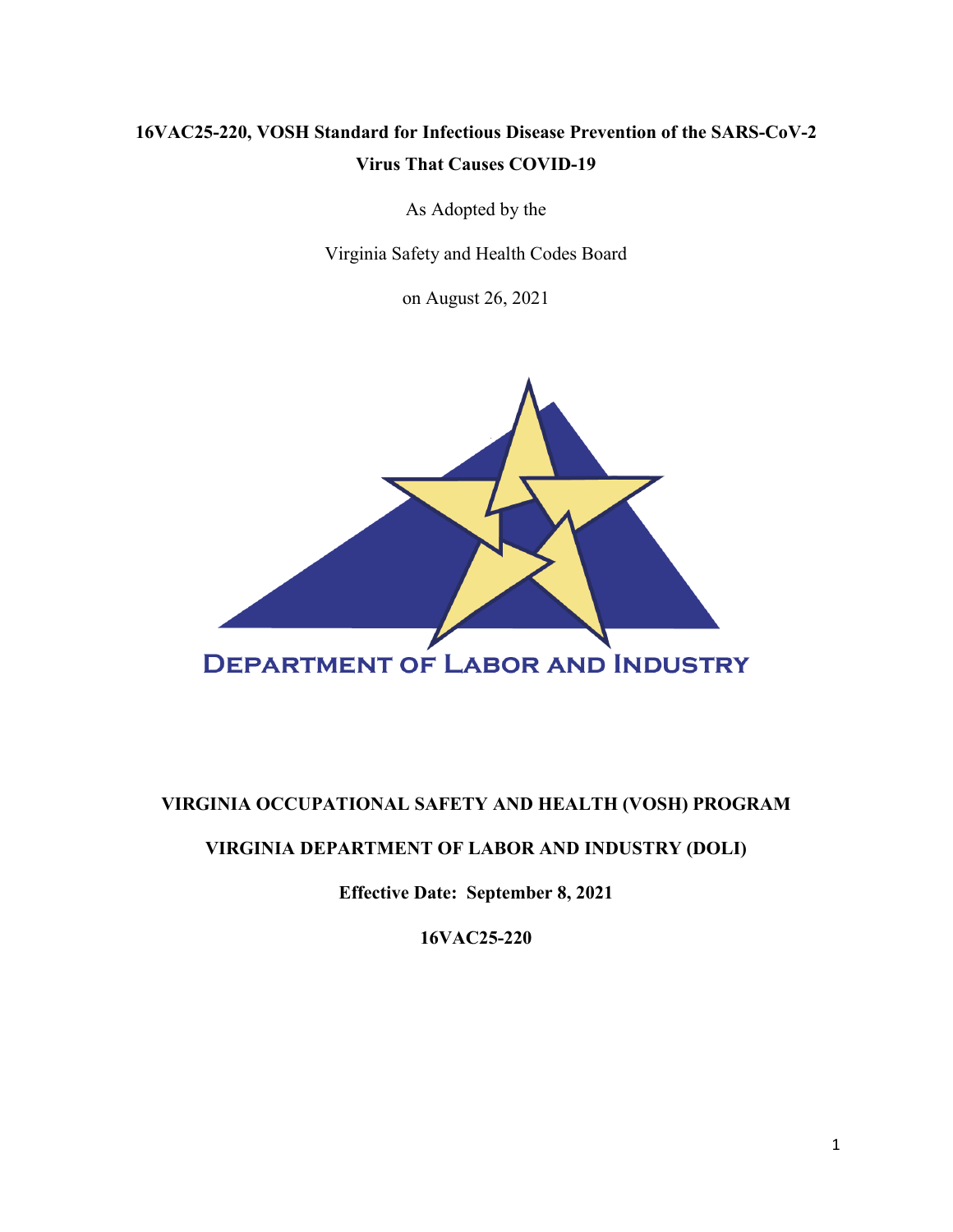### **Chapter 220. Standard for Infectious Disease Prevention of the SARS-Co-V-2 Virus that Causes COVID-19**

#### **16VAC25-220-10. Purpose, scope, and applicability.**

A. This chapter is designed to establish requirements for employers to control, prevent, and mitigate the spread of SARS-CoV-2, the virus that causes coronavirus disease 2019 (COVID-19) to and among employees and employers.

B. This chapter is adopted in accordance with subdivision 6 a of § 40.1-22 of the Code of Virginia and shall apply to every employer, employee, and place of employment in the Commonwealth of Virginia within the jurisdiction of the VOSH program as described in 16VAC25- 60-20 and 16VAC25-60-30.

1. Should the federal COVID-19 Emergency Temporary Standard, 29 CFR 1910.502, et seq., applicable to settings where any employee provides health care services or health care support services, be adopted by the Virginia Safety and Health Codes Board and take effect, application of this chapter, except for 16VAC25-220-40 B 7 d and B 7 e and 16VAC25-220-90, to such covered employers and employees subject to the chapter shall be suspended while the federal COVID-19 Emergency Temporary Standard remains in effect.

2. Should the federal COVID-19 Emergency Temporary Standard, 29 CFR 1910.502 et seq., applicable to settings where any employee provides health care services or health care support services, be adopted by the Virginia Safety and Health Codes Board but later be stayed or invalidated by a state or federal court, the provisions of this chapter, including 16VAC25-220-50, shall immediately apply to such employers and employees in its place with no further action of the board required.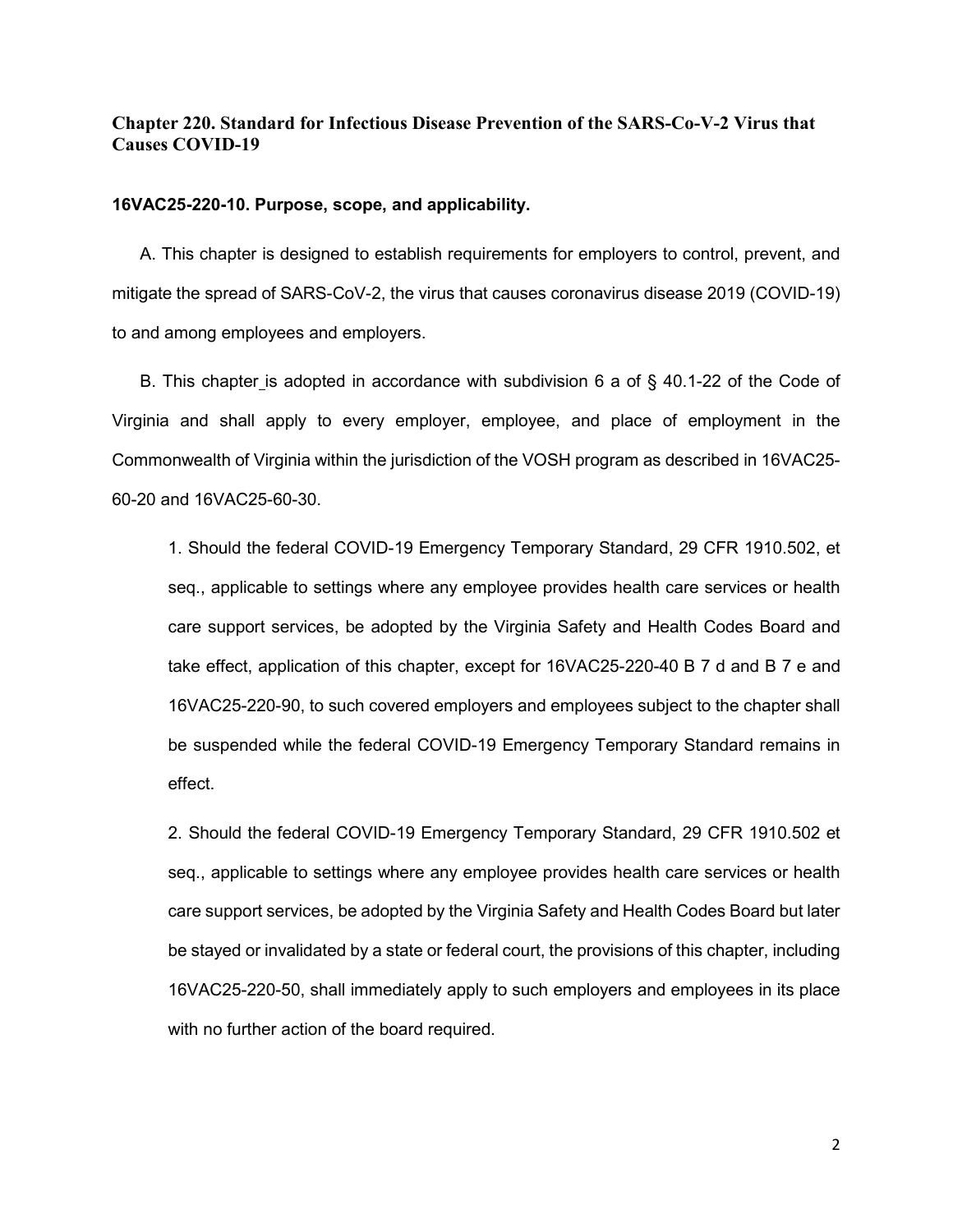3. Should the federal COVID-19 Emergency Temporary Standard, 29 CFR 1910.502 et seq., applicable to all settings where any employee provides health care services or health care support services, be adopted by the Virginia Safety and Health Codes Board but later be stayed by federal OSHA, or otherwise revoked, repealed, declared unenforceable, or permitted to expire, the provisions of this chapter, including 16VAC25-220-50, shall immediately apply to such employers and employees in its place with no further action of the board required. In addition, the Virginia Safety and Health Codes Board shall within 30 days notice a regular, special, or emergency meeting/conduct a regular, special, or emergency meeting to determine whether there is a continued need for this chapter or whether it should be maintained, modified, or revoked.

C. This chapter is designed to supplement and enhance existing VOSH laws, rules, regulations, and standards applicable directly or indirectly to SARS-CoV-2 virus or COVID-19 disease-related hazards such as, but not limited to, those dealing with personal protective equipment, respiratory protective equipment, sanitation, access to employee exposure and medical records, occupational exposure to hazardous chemicals in laboratories, hazard communication, § 40.1-51.1.A of the Code of Virginia, etc. Should this standard conflict with an existing VOSH rule, regulation, or standard, the more stringent requirement from an occupational safety and health hazard prevention standpoint shall apply. Notwithstanding anything to the contrary in this standard, no enforcement action shall be brought against an employer or institution for failure to provide PPE required by this standard if such PPE is not readily available on commercially reasonable terms and the employer or institution makes a good faith effort to acquire or provide such PPE as is readily available on commercially reasonable terms. The Department of Labor and Industry shall consult with the Virginia Department of Health as to the ready availability of PPE on commercially reasonable terms and, in the event there are limited supplies of PPE, whether such supplies are being allocated to the appropriate workplaces.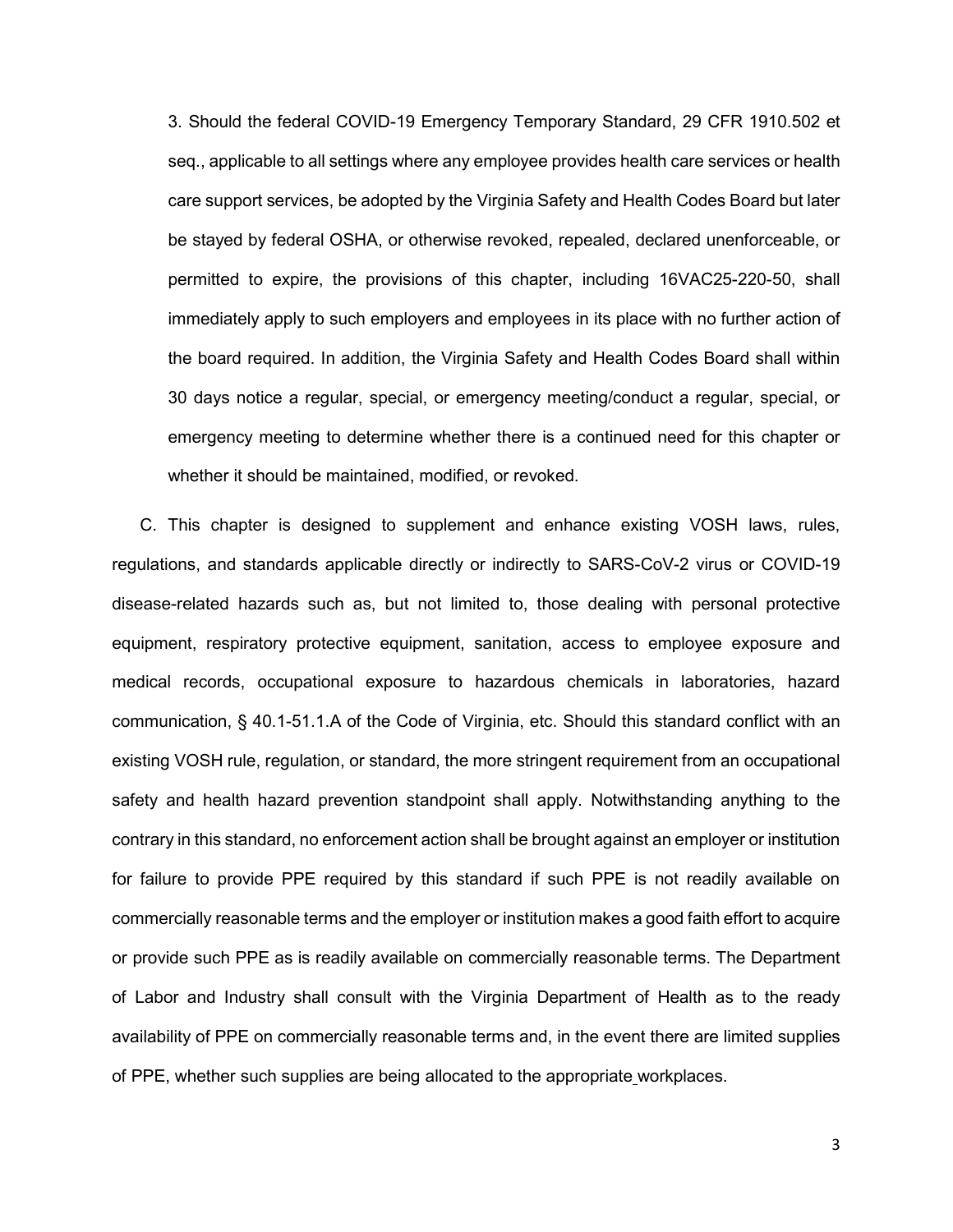D*.* Reserved.

E. To the extent that an employer actually complies with a recommendation contained in current CDC guidelines, whether mandatory or non-mandatory, to mitigate SARS-CoV-2 virus and COVID-19 disease related hazards or job tasks addressed by this standard, the employer's actions shall be considered in compliance with this chapter. An employer's actual compliance with a recommendation contained in current CDC guidelines, whether mandatory or non-mandatory, to mitigate SARS-CoV-2 and COVID-19 related hazards or job tasks addressed by a provision of this chapter shall be considered evidence of good faith in any enforcement proceeding related to this chapter. The Commissioner of Labor and Industry shall consult with the State Health Commissioner for advice and technical aid before making a determination related to compliance with current CDC guidelines.

F. Nothing in the chapter shall be construed to require employers to conduct contact tracing of the SARS-CoV-2 virus or COVID-19 disease.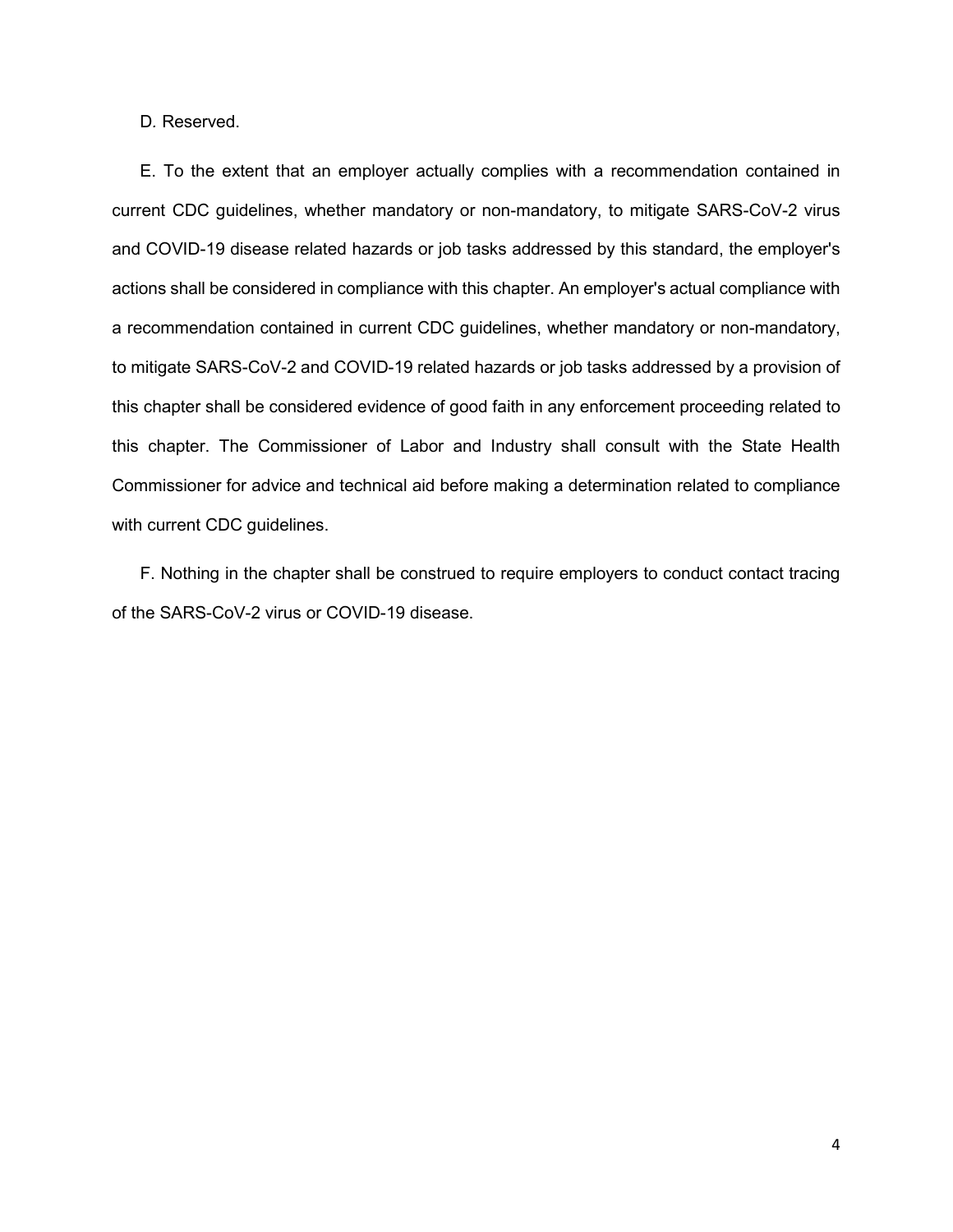#### **16VAC25-220-20. Effective dates.**

A. Adoption process.

1. This chapter shall take effect upon review by the Governor, and if no revisions are requested, filing with the Registrar of Regulations and publication in a newspaper of general circulation published in the City of Richmond, Virginia.

2. If the Governor's review results in one or more requested revisions to the chapter, the Safety and Health Codes Board shall reconvene to approve, amend, or reject the requested revisions.

3. If the Safety and Health Codes Board approves the requested revisions to the chapter as submitted, the chapter shall take effect upon filing with the Registrar of Regulations and publication in a newspaper of general circulation published in the City of Richmond, Virginia.

4. Should the Governor fail to review the chapter under subdivision A 1 of this section within 30 days of its approval by the Safety and Health Codes Board, the board will not need to reconvene to take further action, and the chapter shall take effect upon filing with the Registrar of Regulations and publication in a newspaper of general circulation published in the City of Richmond, Virginia.

B. The Governor reviewed this chapter under subdivision A 1 of this section, and the requirements of this chapter shall take effect on September 8, 2021 except where otherwise noted.

C. The requirements for 16VAC25-220-70 shall take effect on October 8, 2021.

D. The training requirements in 16VAC25-220-80 shall take effect on November 7, 2021.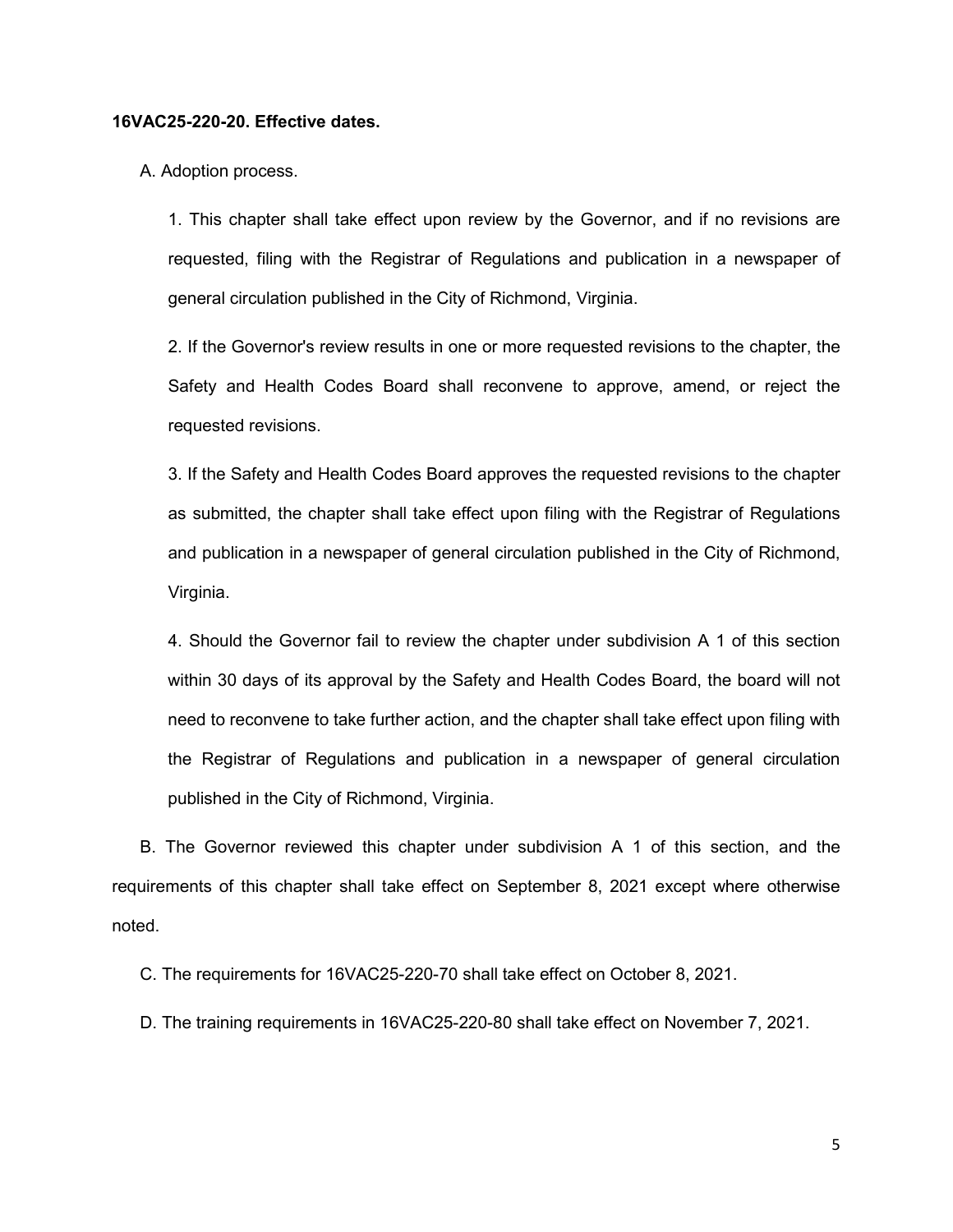#### **16VAC25-220-30. Definitions.**

The following words and terms when used in this chapter shall have the following meanings unless the context clearly indicates otherwise:

"Administrative control" means any procedure that significantly limits daily exposure to SARS-CoV-2 virus and COVID-19 disease related workplace hazards and job tasks by control or manipulation of the work schedule or manner in which work is performed. The use of personal protective equipment is not considered a means of administrative control.

"Aerosol-generating procedure" means a medical procedure that generates aerosols that can be infectious and are of respirable size. Only the following medical procedures are considered aerosol-generating procedures: open suctioning of airways; sputum induction; cardiopulmonary resuscitation; endotracheal intubation and extubation; non-invasive ventilation (e.g., BiPAP, CPAP); bronchoscopy; manual ventilation; medical/surgical/postmortem procedures using oscillating bone saws; and dental procedures involving: ultrasonic scalers; high-speed dental handpieces; air/water syringes; air polishing; and air abrasion.

"Airborne infection isolation room" or "AIIR," means a dedicated negative pressure patientcare room, with special air handling capability, that is used to isolate persons with a suspected or confirmed airborne-transmissible infectious disease. AIIRs include both permanent rooms and temporary structures (e.g., a booth, tent, or other enclosure designed to operate under negative pressure).

"Ambulatory care" means health care services performed on an outpatient basis, without admission to a hospital or other facility. It is provided in settings such as offices of physicians and other health care professionals; hospital outpatient departments; ambulatory surgical centers; specialty clinics or centers (e.g., dialysis, infusion, medical imaging); and urgent care clinics. Ambulatory care does not include home health care settings.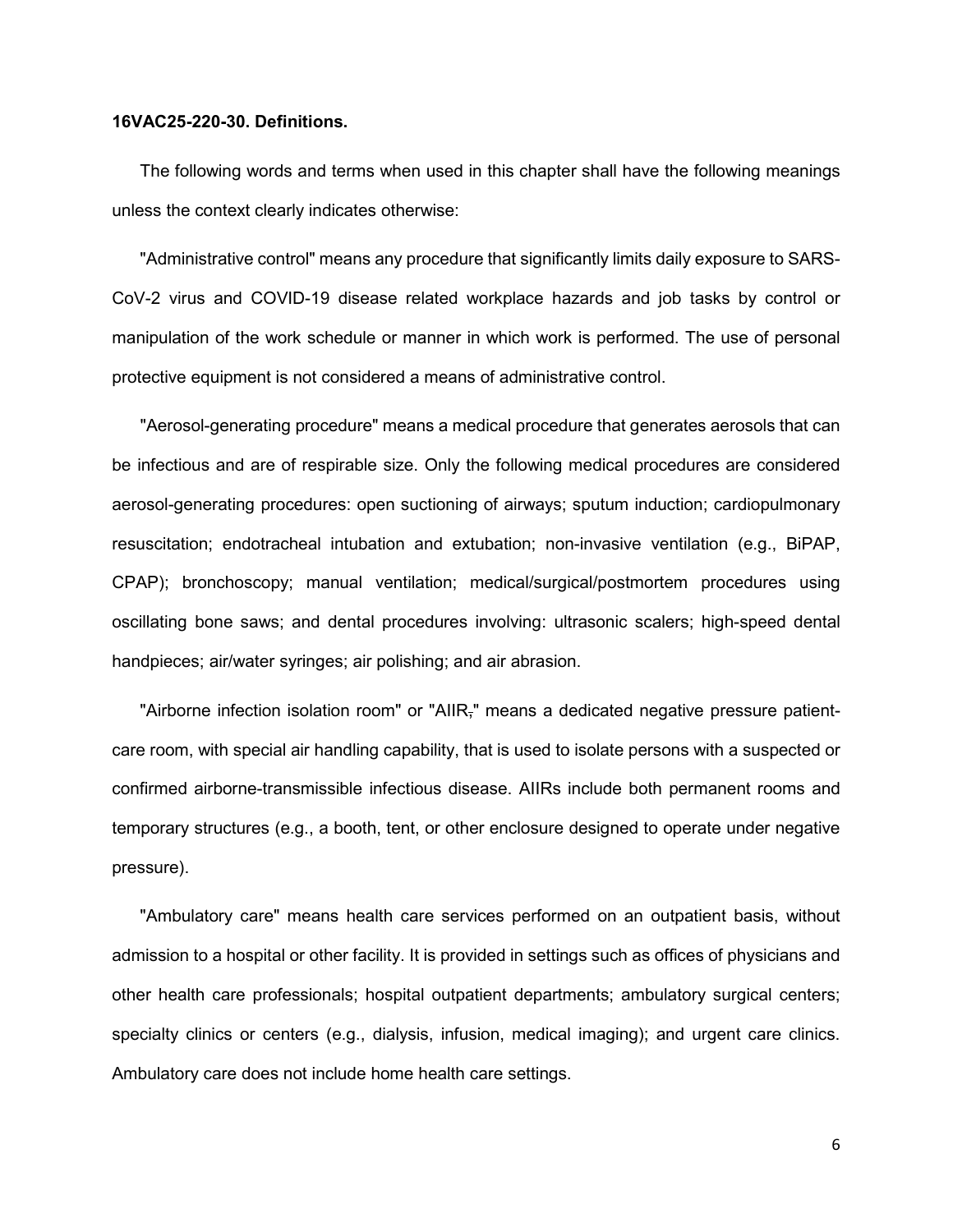"ASTM" means American Society for Testing and Materials.

"Asymptomatic" means a person who does not have symptoms.

"Building or facility owner" means the legal entity, including a lessee, that exercises control over management and recordkeeping functions relating to a building or facility in which activities covered by this chapter take place.

"CDC" means Centers for Disease Control and Prevention.

"Cleaning" means the removal of dirt and impurities, including germs, from surfaces using soap and water or other cleaning agents. Cleaning alone reduces germs on surfaces by removing contaminants and may also weaken or damage some of the virus particles, which decreases risk of infection from surfaces*.*

"Community transmission," also called "community spread," means people have been infected with SARS-CoV-2 in an area, including some who are not sure how or where they became infected.

The level of community transmission may be obtained from the VDH website and is assessed using, at a minimum, two metrics: (i) new COVID-19 cases per 100,000 persons in the last 7 days and (ii) the percentage of positive SARS-CoV-2 diagnostic nucleic acid amplification tests in the last 7 days. For each of these metrics, CDC classifies transmission values as low, moderate, substantial, or high. If the values for each of these two metrics differ (e.g., one indicates moderate and the other low), then the higher of the two should be used for decision-making.

CDC core indicators of and thresholds for community transmission levels of SARS-CoV-2:

| Indicator Level                                                                                                  |                                     | Low Moderate Substantial High |  |
|------------------------------------------------------------------------------------------------------------------|-------------------------------------|-------------------------------|--|
| New COVID-19 cases per 100,000 persons in the last 7 days $\frac{0}{9}$                                          | <u> 10.00–</u><br>$\parallel$ 49.99 | $50.00-$<br>99.99             |  |
| Percentage of positive SARS-Co-V-2 diagnostic nucleic acid <5.00 <5.00<br>amplification tests in the last 7 days |                                     | $\ 8.00 - 9.99\  \ge 10.00$   |  |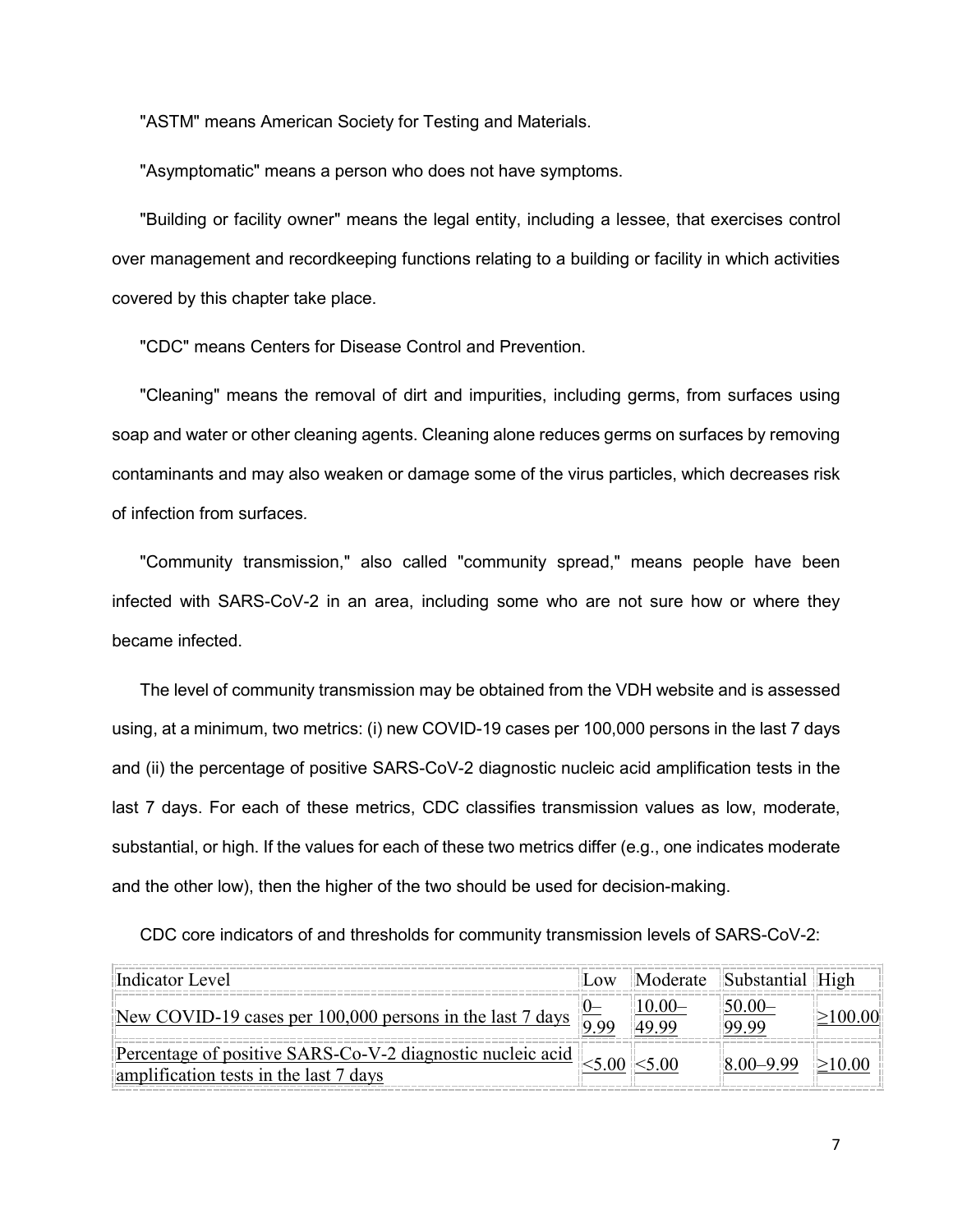"Confirmed COVID-19" means a person, whether symptomatic or asymptomatic, who has tested positive for SARS-CoV-2, and the employer knew or with reasonable diligence should have known that the person has tested positive for SARS-CoV-2.

"COVID-19" means Coronavirus Disease 2019, which is primarily a respiratory disease, caused by the SARS-CoV-2 virus.

"COVID-19 positive and confirmed COVID-19" refer to a person who has a confirmed positive test for, or who has been diagnosed by a licensed health care provider with, COVID-19.

"COVID-19 test" means a test for SARS-CoV-2 that is:

1. Cleared or approved by the U.S. Food and Drug Administration (FDA) or is authorized by an emergency use authorization (EUA) from the FDA to diagnose current infection with the SARS-CoV-2 virus; and

2. Administered in accordance with the FDA clearance or approval or the FDA EUA as applicable.

"Disinfecting" means using chemicals approved for use against SARS-CoV-2 virus, for example EPA-registered disinfectants, or non-EPA-registered disinfectants that otherwise meet the EPA criteria for use against SARS-CoV-2 virus, to kill germs on surfaces. The process of disinfecting does not necessarily clean dirty surfaces or remove germs, but killing germs remaining on a surface after cleaning further reduces any risk of spreading infection.

"Duration and frequency of employee exposure" means how long ("duration") and how often ("frequency") an employee is potentially exposed to the SARS-CoV-2 virus or COVID-19 disease. Generally, the greater the frequency or length of time of the exposure, the greater the probability is for potential infection to occur. Frequency of exposure is generally more significant for acute acting agents or situations, while duration of exposure is generally more significant for chronic acting agents or situations. An example of an acute SARS-CoV-2 virus or COVID-19 disease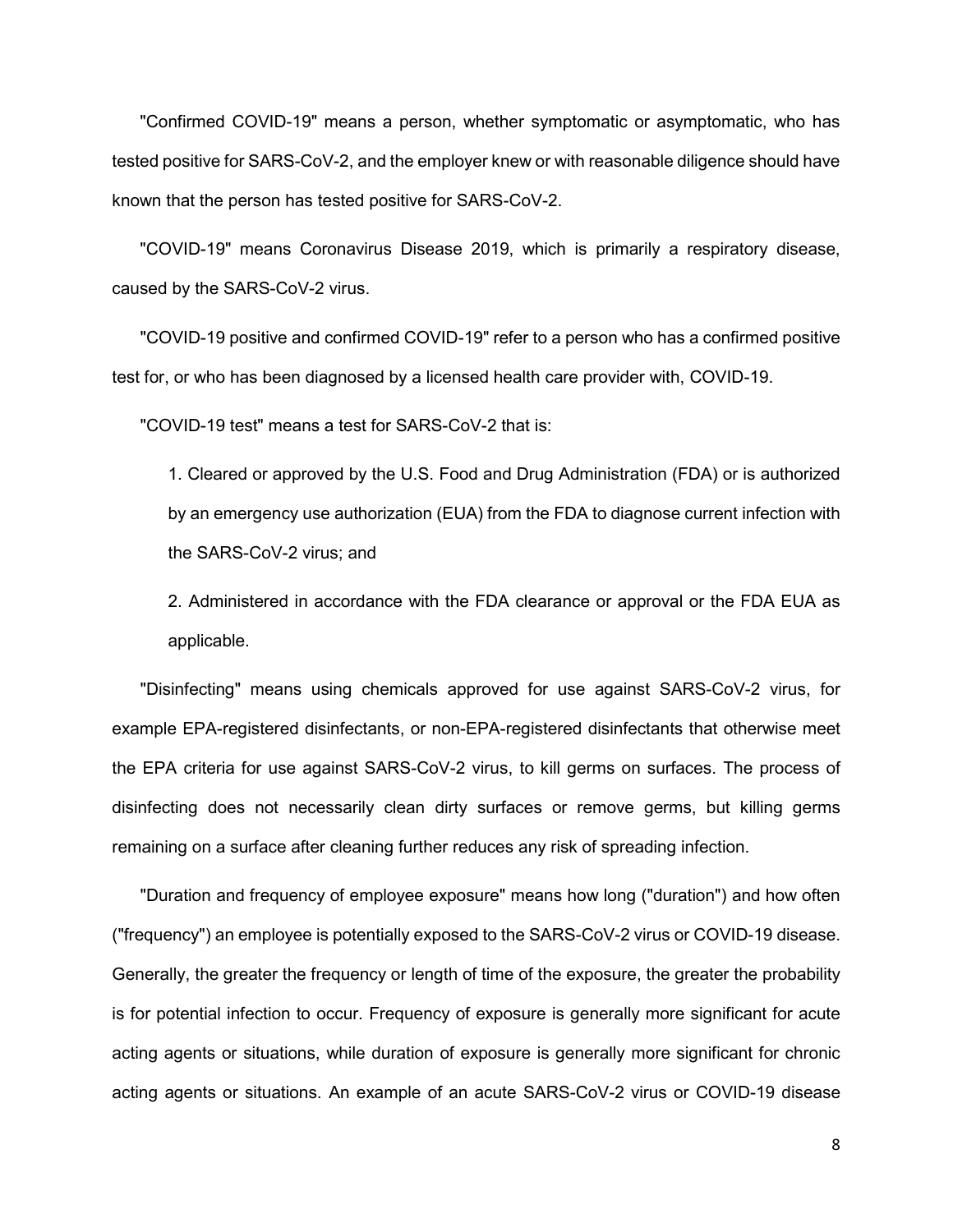situation could involve a customer, patient, or other person who is not fully vaccinated not wearing a face covering or personal protective equipment or coughing or sneezing directly into the face of an employee. An example of a chronic situation could involve a job task that requires an employee who is not fully vaccinated to interact either for an extended period of time inside six feet with a smaller static group of other employees or persons or for an extended period of time inside six feet with a larger group of other employees or persons in succession but for periods of shorter duration.

"Economic feasibility" means the employer is financially able to undertake the measures necessary to comply with one or more requirements in this chapter. The cost of corrective measures to be taken will not usually be considered as a factor in determining whether a violation of this chapter has occurred. If an employer's level of compliance lags significantly behind that of its industry, an employer's claim of economic infeasibility will not support a VOSH decision to decline to take enforcement action.

"Elastomeric respirator" means a tight-fitting respirator with a facepiece that is made of synthetic or rubber material that permits it to be disinfected, cleaned, and reused according to manufacturer's instructions. It is equipped with a replaceable cartridge, canister, or filter.

"Elimination" means a method of exposure control that removes the employee completely from exposure to SARS-CoV-2 virus and COVID-19 disease related workplace hazards and job tasks.

"Employee" means an employee of an employer who is employed in a business of his employer. Reference to the term "employee" in this chapter also includes, but is not limited to, temporary employees and other joint employment relationships, persons in supervisory or management positions with the employer, etc., in accordance with Virginia occupational safety and health laws, standards, regulations, and court rulings.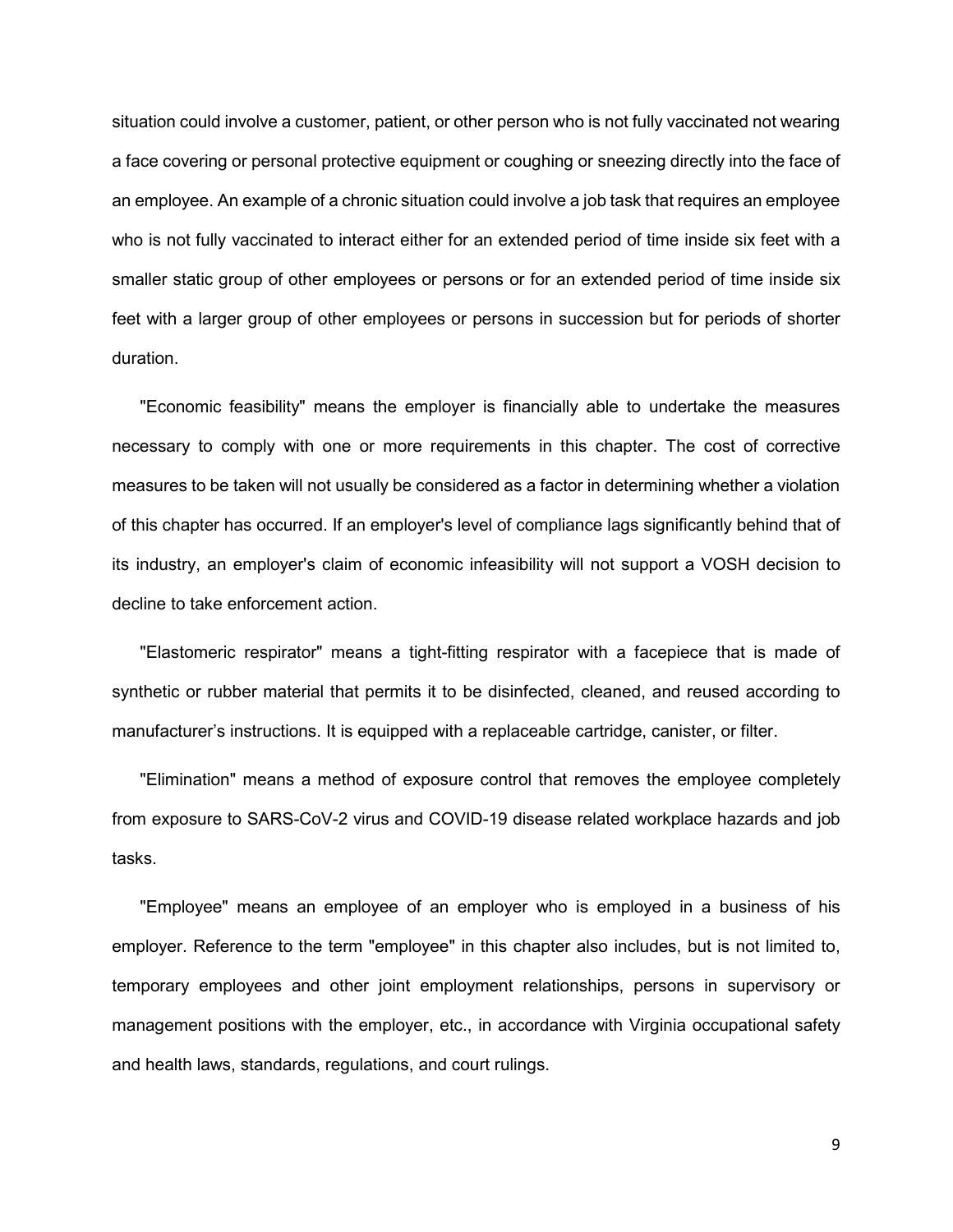"Engineering control" means the use of substitution, isolation, ventilation, and equipment modification to reduce exposure to SARS-CoV-2 virus and COVID-19 disease related workplace hazards and job tasks.

"Face covering" means an item made of two or more layers of washable, breathable fabric that fits snugly against the sides of the face without any gaps, completely covering the nose and mouth and fitting securely under the chin. Neck gaiters made of two or more layers of washable, breathable fabric, or folded to make two such layers are considered acceptable face coverings. Nonmedical disposable masks for single use that otherwise meet the definition of "face covering" in this chapter, with the exception that they are not washable, are permissible to use as face coverings. Face coverings shall not have exhalation valves or vents, which allow virus particles to escape, and shall not be made of material that makes it hard to breathe, such as vinyl. A face covering is not a surgical mask or respirator. A face covering is not subject to testing and approval by a state or federal government agency, so it is not considered a form of personal protective equipment or respiratory protection equipment under VOSH laws, rules, regulations, and standards. Notwithstanding any other provisions in this definition, face coverings approved as having met ASTM standards for face coverings effective against the SARS-CoV-2 virus shall be considered to be in compliance with this chapter.

"Facemask" means a surgical, medical procedure, dental, or isolation mask that is FDAcleared, authorized by an FDAEUA, or offered or distributed as described in an FDA enforcement policy. Facemasks may also be referred to as "medical procedure masks."

"Face shield" means a device, typically made of clear plastic, that:

1. Is certified to ANSI/ISEA Z87.1; or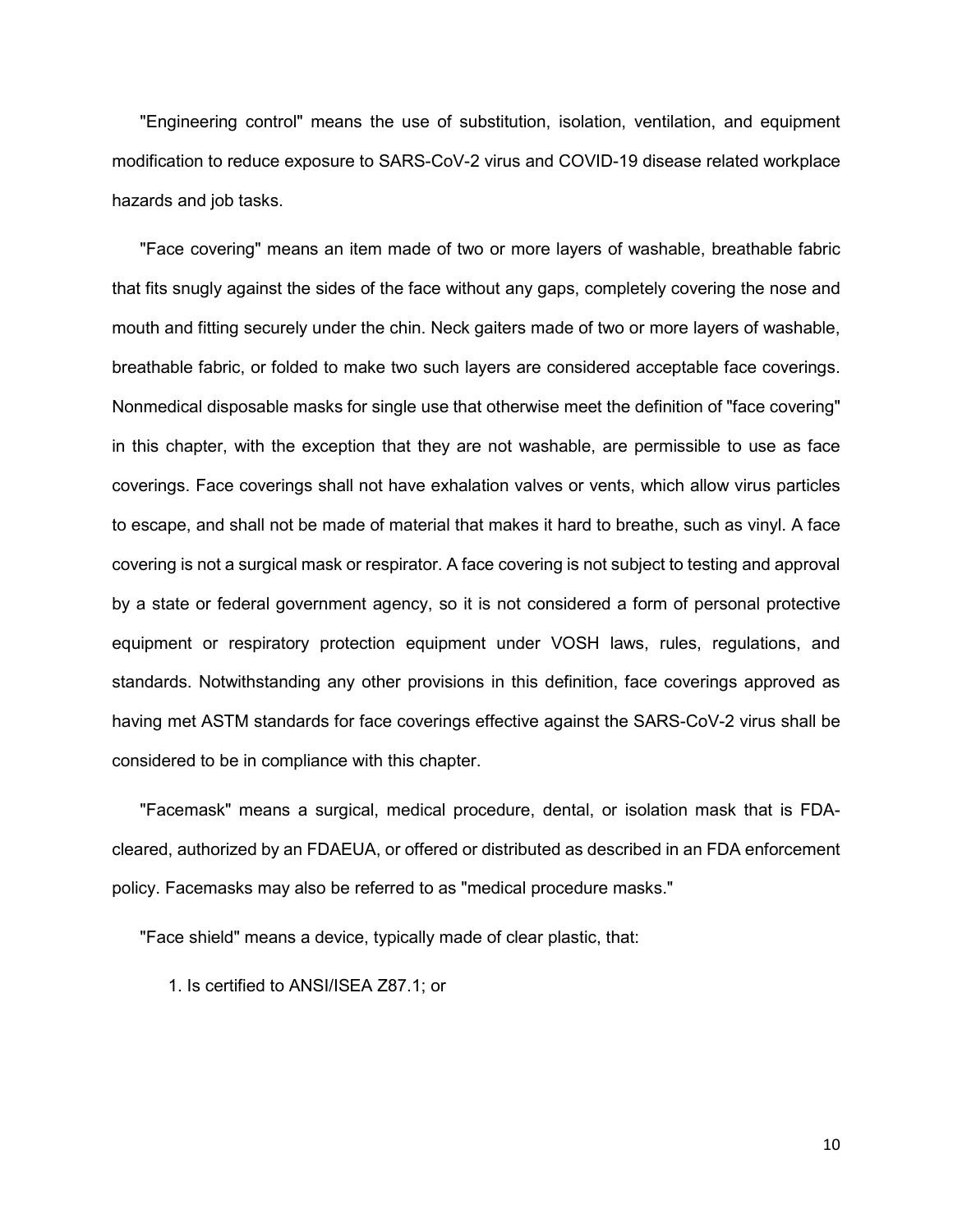2. Covers the wearer's eyes, nose, and mouth to protect from splashes, sprays, and spatter of body fluids, wraps around the sides of the wearer's face (i.e., temple-to-temple), and extends below the wearer's chin.

"Feasible" as used in this chapter includes both technical and economic feasibility.

"Filtering facepiece respirator" means a negative pressure air purifying particulate respirator with a filter as an integral part of the facepiece or with the entire facepiece composed of the filtering medium. Filtering facepiece respirators are certified for use by the National Institute for Occupational Safety and Health (NIOSH).

"Fully vaccinated" means a person is considered fully vaccinated for COVID-19 more than or equal to two weeks after they have received the second dose in a two-dose series, or more than or equal to two weeks after they have received a single-dose vaccine, provided such vaccine has been FDA-approved, or authorized by an FDA EUA, or authorized for emergency use by the World Health Organization (WHO).

"Hand sanitizer" means an alcohol-based hand rub containing at least 60% alcohol, unless otherwise provided for in this chapter.

"HIPAA" means Health Insurance Portability and Accountability Act.

"Health care services" mean services that are provided to individuals by professional healthcare practitioners (e.g., doctors, nurses, emergency medical personnel, oral health professionals) for the purpose of promoting, maintaining, monitoring, or restoring health. Health care services are delivered through various means including hospitalization, longterm care, ambulatory care, home health and hospice care, emergency medical response, and patient transport. Health care services include autopsies.

"Health care support services" mean services that facilitate the provision of health care services. Health care support services include patient intake or admission, patient food services,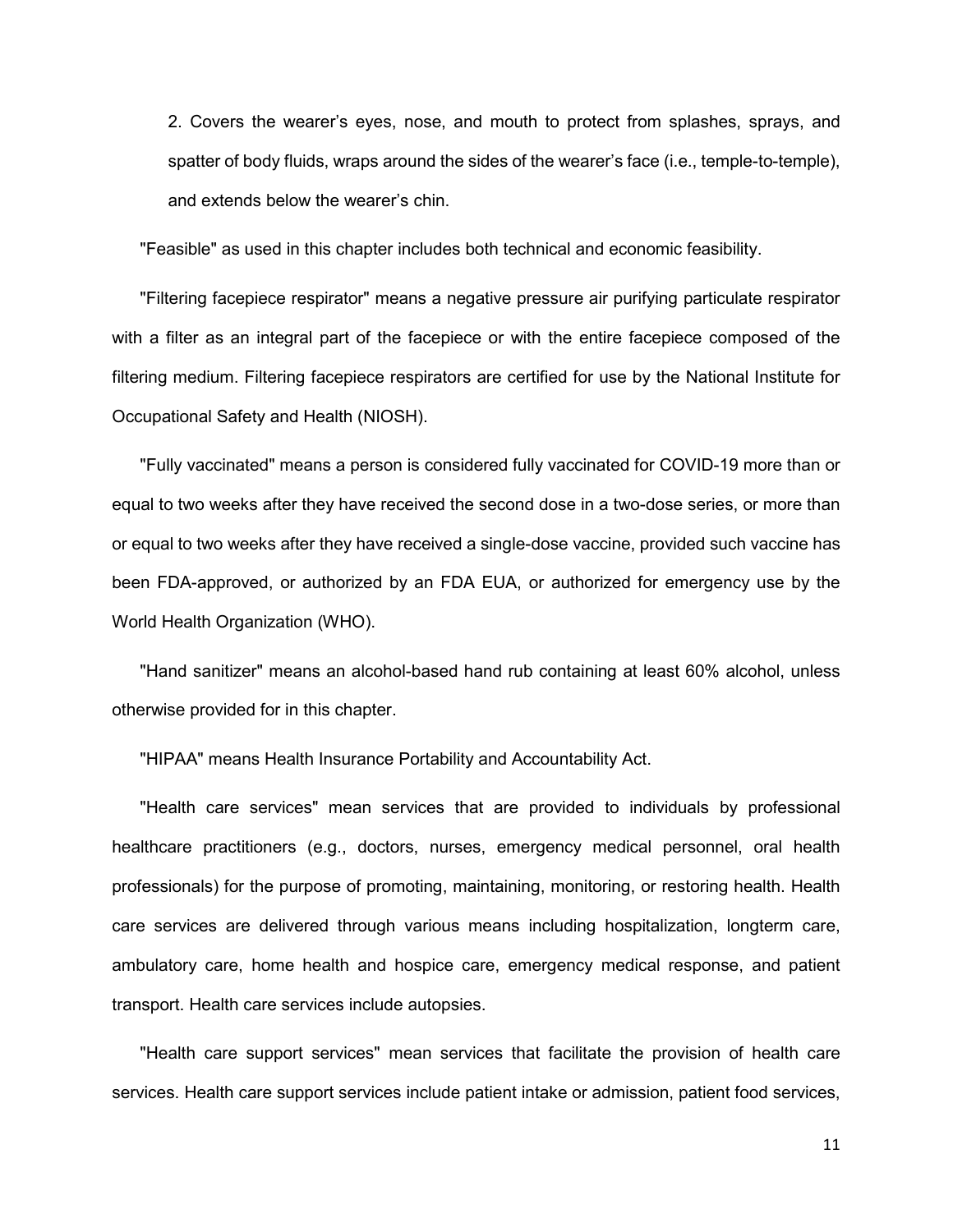equipment and facility maintenance, housekeeping services, health care laundry services, medical waste handling services, and medical equipment cleaning or reprocessing services.

"Occupational exposure" means the state of being actually or potentially exposed to contact with SARS-CoV-2 virus or COVID-19 disease related hazards at the work location or while engaged in work activities at another location.

"Otherwise at-risk" means a person whose ability to have a full immune response to vaccination may have been affected by certain conditions, such as a prior transplant, as well as prolonged use of corticosteroids or other immune-weakening medications.

"Personal protective equipment" or "PPE" means equipment worn to minimize exposure to hazards that cause serious workplace injuries and illnesses. These injuries and illnesses may result from contact with chemical, radiological, physical, electrical, mechanical, biological, or other workplace hazards. Personal protective equipment for actual or potential exposure to SARS-CoV-2 or COVID-19 exposure may include, but is not limited to, gloves, safety glasses, goggles, respirators, surgical masks, facemasks, impermeable gowns or coveralls, face shields, vests, and full body suits.

"Physical distancing" also called "social distancing" means a person keeping space between himself and other persons while conducting work-related activities inside and outside of the physical establishment by staying at least six feet from other persons. Physical separation of an employee from other employees or persons by a permanent, solid floor to ceiling wall (e.g., an office setting) constitutes one form of physical distancing from an employee or other person stationed on the other side of the wall, provided that six feet of travel distance is maintained from others around the edges or sides of the wall as well.

"Powered air-purifying respirator" or "PAPR" means an air-purifying respirator that uses a blower to force the ambient air through air-purifying elements to the inlet covering.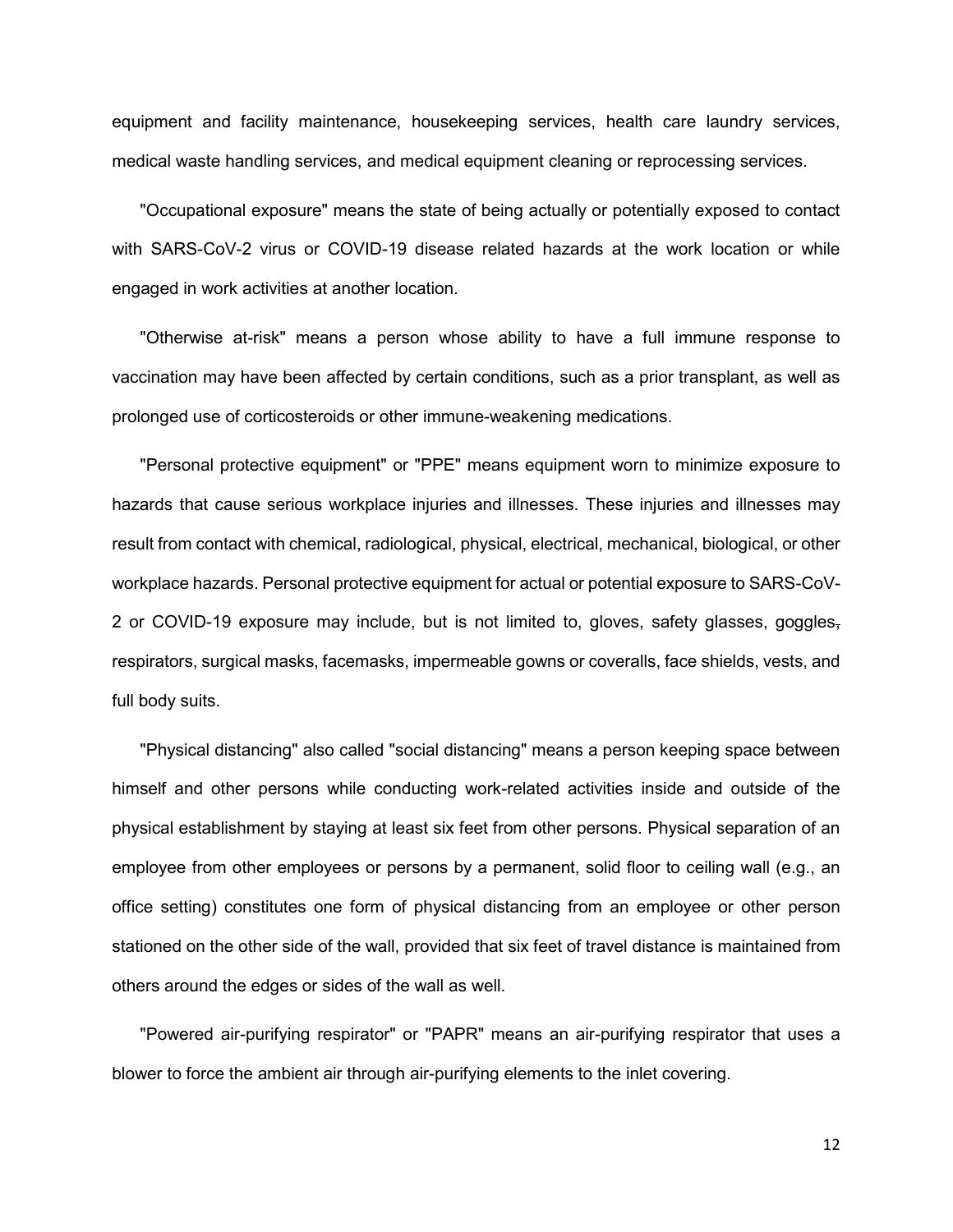"Respirator" means a type of PPE that is certified by NIOSH under 42 CFR Part 84 or is authorized under an EUA by the FDA. Respirators protect against airborne hazards by removing specific air contaminants from the ambient (surrounding) air or by supplying breathable air from a safe source. Common types of respirators include filtering facepiece respirators, elastomeric respirators, and PAPRs. Face coverings, facemasks, and face shields are not respirators.

"Respirator user" means an employee who in the scope of their current job may be assigned to tasks that may require the use of a respirator in accordance with this chapter or required by other provisions in the VOSH and OSHA standards.

"SARS-CoV-2" means the novel virus that causes coronavirus disease 2019, or COVID-19. Coronaviruses are named for the crown-like spikes on their surfaces.

"Severely immunocompromised" means a seriously weakened immune system that lowers the body's ability to fight infection and may increase the risk of getting severely sick from SARS-CoV-2, from being on chemotherapy for cancer, being within one year out from receiving a hematopoietic stem cell or solid organ transplant, untreated HIV infection with CD4 T lymphocyte count less than 200, combined primary immunodeficiency disorder, and receipt of prednisone greater than 20mg per day for more than 14 days. The degree of immunocompromise is determined by the treating provider, and preventive actions are tailored to each individual and situation.

"Signs of COVID-19" are medical conditions that can be objectively observed and may include fever, cough, shortness of breath or trouble breathing, vomiting, new confusion, inability to wake or stay awake, pale, gray, or blue-colored skin, lips, or nail beds, depending on skin tone, etc.

"Surgical mask" means a mask that covers the user's nose and mouth and provides a physical barrier to fluids and particulate materials. The mask meets certain fluid barrier protection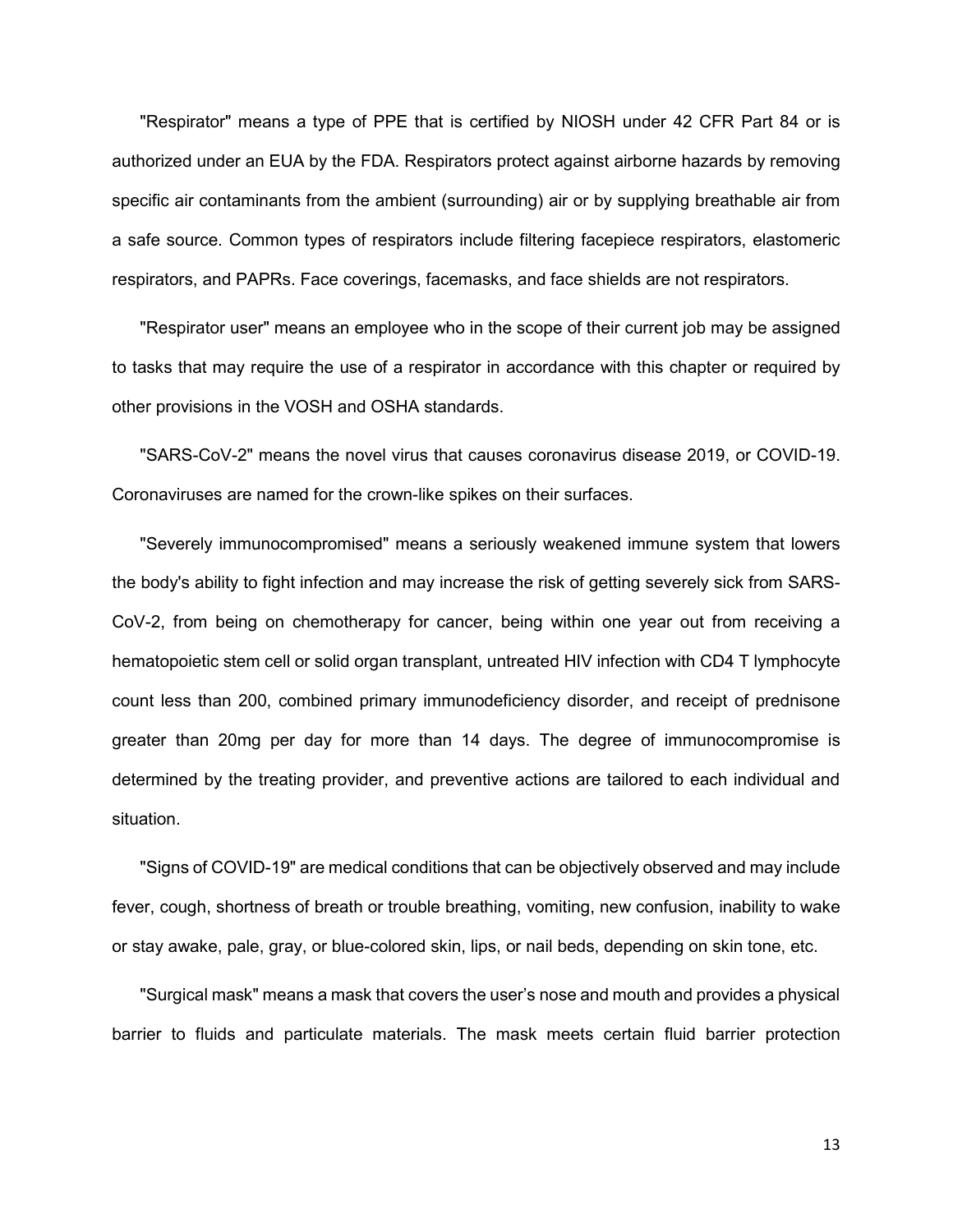standards and Class I or Class II flammability tests. Surgical masks are generally regulated by FDA as Class II devices under 21 CFR 878.4040 – Surgical apparel.

"Suspected COVID-19" means a person who has been told by a licensed health care provider that they are suspected to have COVID-19; or is experiencing recent loss of taste and/or smell with no other explanation; or is experiencing both fever (greater than or equal to 100.4° F) and new unexplained cough associated with shortness of breath; or has symptoms consistent with the clinical criteria in the CDC national case definition and no other explanation for symptoms exist.

"Symptomatic" means a person is experiencing signs or symptoms attributed to COVID-19. A person may become symptomatic two to 14 days after exposure to the SARS-CoV-2 virus.

"Symptoms of COVID-19" are medical conditions that are subjective to the person and not observable to others and may include chills, fatigue, muscle or body aches, headache, new loss of taste or smell, sore throat, congestion or runny nose, nausea, or diarrhea, etc.

"Technical feasibility" means the existence of technical know-how as to materials and methods available or adaptable to specific circumstances that can be applied to one or more requirements in this chapter with a reasonable possibility that employee exposure to the SARS-CoV-2 virus and COVID-19 disease hazards will be reduced. If an employer's level of compliance lags significantly behind that of the employer's industry, allegations of technical infeasibility will not be accepted.

"USBC" means Virginia Uniform Statewide Building Code.

"Vaccine" means a biological product authorized or licensed by the FDA to prevent or provide protection against COVID-19, whether the substance is administered through a single dose or a series of doses.

"VDH" means Virginia Department of Health.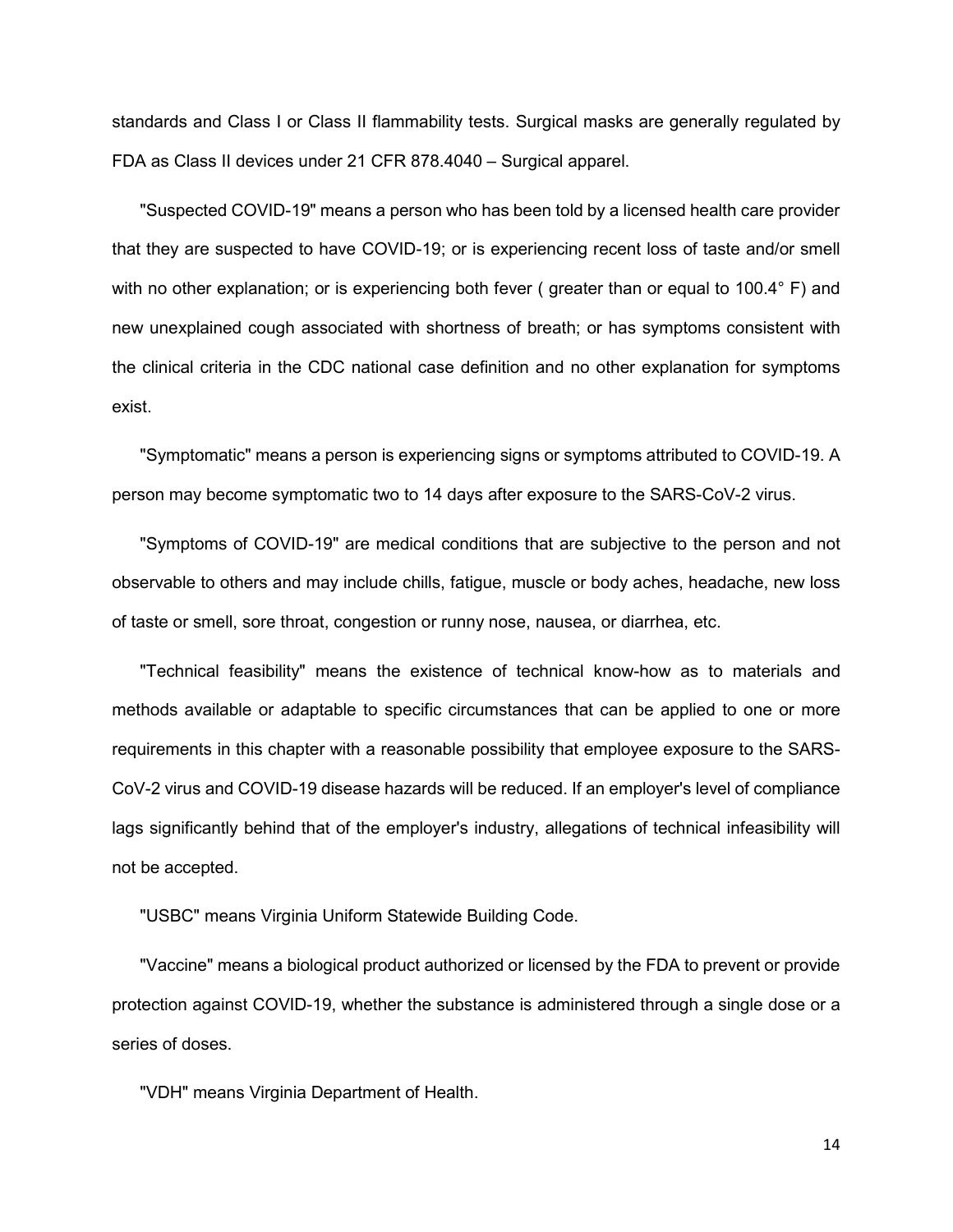"VOSH" means Virginia Occupational Safety and Health.

"Work practice control" means a type of administrative control by which the employer modifies the manner in which the employee performs assigned work. Such modification may result in a reduction of exposure to SARS-CoV-2 virus and COVID-19 disease related workplace hazards and job tasks through such methods as changing work habits, improving sanitation and hygiene practices, or making other changes in the way the employee performs the job.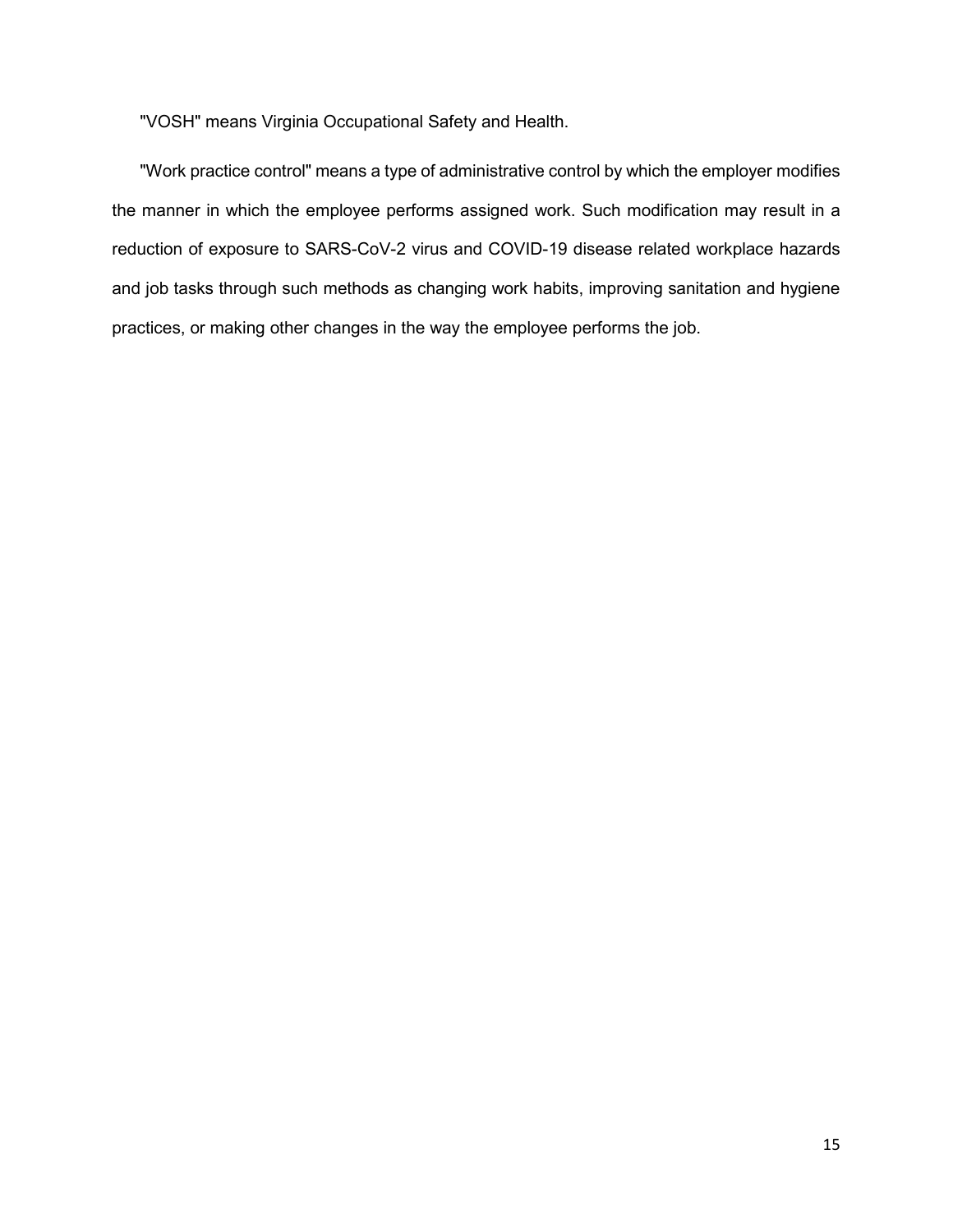#### **16VAC25-220-40. Mandatory requirements for all employers.**

A. Employers shall have a policy in place to ensure compliance with the requirements in this section to protect employees from workplace exposure to the SARS-CoV-2 virus that causes the COVID-19 disease. Such policy shall have a method to receive anonymous complaints of violations. An employer that enforces its policy in good faith and resolves filed complaints shall be considered in compliance with this subsection.

B. Exposure assessment and determination, notification requirements, and employee access to exposure and medical records.

1. Employers shall assess their workplace for hazards and job tasks that can potentially expose employees to the SARS-CoV-2 virus or COVID-19 disease. Tasks that are similar in nature and employees exposed to the same hazard may be grouped for classification purposes.

Employers may rely on an employee's representation of being fully vaccinated, as defined by this chapter without requiring proof of vaccination; however, nothing in this chapter shall be construed to preclude an employer from requiring proof that an employee is fully vaccinated.

2. Employers shall inform employees of the methods of and encourage employees to selfmonitor for signs and symptoms of COVID-19 if employees suspect possible exposure.

3. Serological testing, also known as antibody testing, is a test to determine if persons have been infected with SARS-CoV-2 virus. It has not been determined that persons who test positive for the presence of antibodies by serological testing are immune from infection.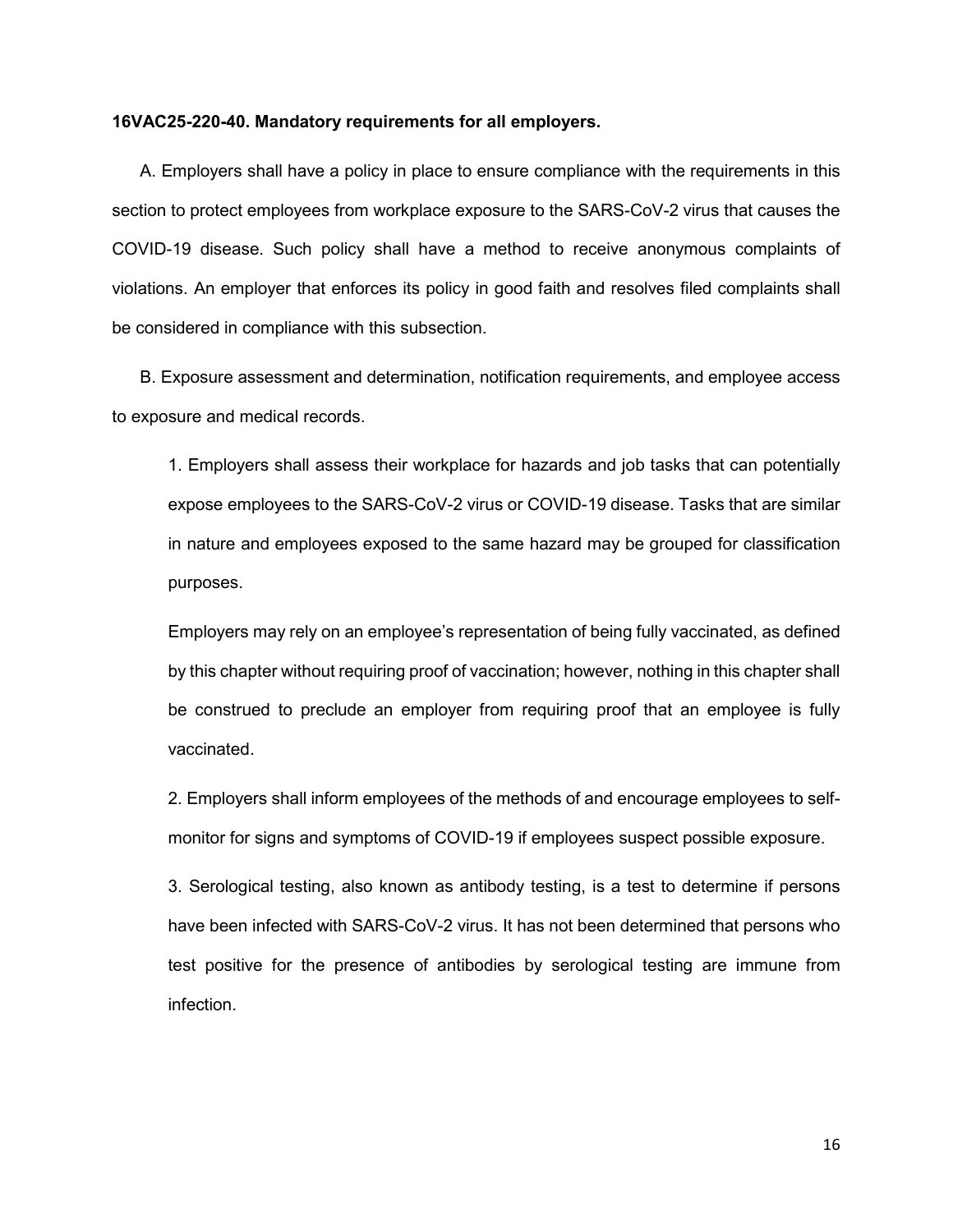a. Serologic test results shall not be used to make decisions about returning employees to work who were previously classified as suspected or confirmed COVID-19.

b. Serologic test results shall not be used to make decisions concerning employees who were previously classified as suspected or confirmed COVID-19 about grouping, residing in, or being admitted to congregate settings, such as schools, dormitories, etc.

4. Employers shall develop and implement policies and procedures for employees to report when they are experiencing signs or symptoms consistent with COVID-19, and no alternative diagnosis has been made (e.g., tested positive for influenza). Such employees shall be designated by the employer as suspected COVID-19.

5. Employers shall not permit suspected or confirmed COVID-19 employees or other persons to report to or remain at the work site or engage in work at a customer or client location until cleared for return to work (see subsection C of this section).

Nothing in this chapter shall prohibit an employer from permitting a suspected or confirmed COVID-19 employee from engaging in teleworking or other form of work isolation that would not result in potentially exposing other employees to the SARS-CoV-2 virus.

6. Employers shall discuss with subcontractors and companies that provide contract or temporary employees the importance and requirement to exclude from work employees or other persons (e.g., volunteers) who are suspected or confirmed COVID-19. Subcontractor, contract, or temporary employees who are suspected or confirmed COVID-19 shall not report to or be allowed to remain at the work site until cleared for return to work. Subcontractors shall not allow their suspected or confirmed COVID-19 employees to report to or be allowed to remain at work or on a job site until cleared for return to work.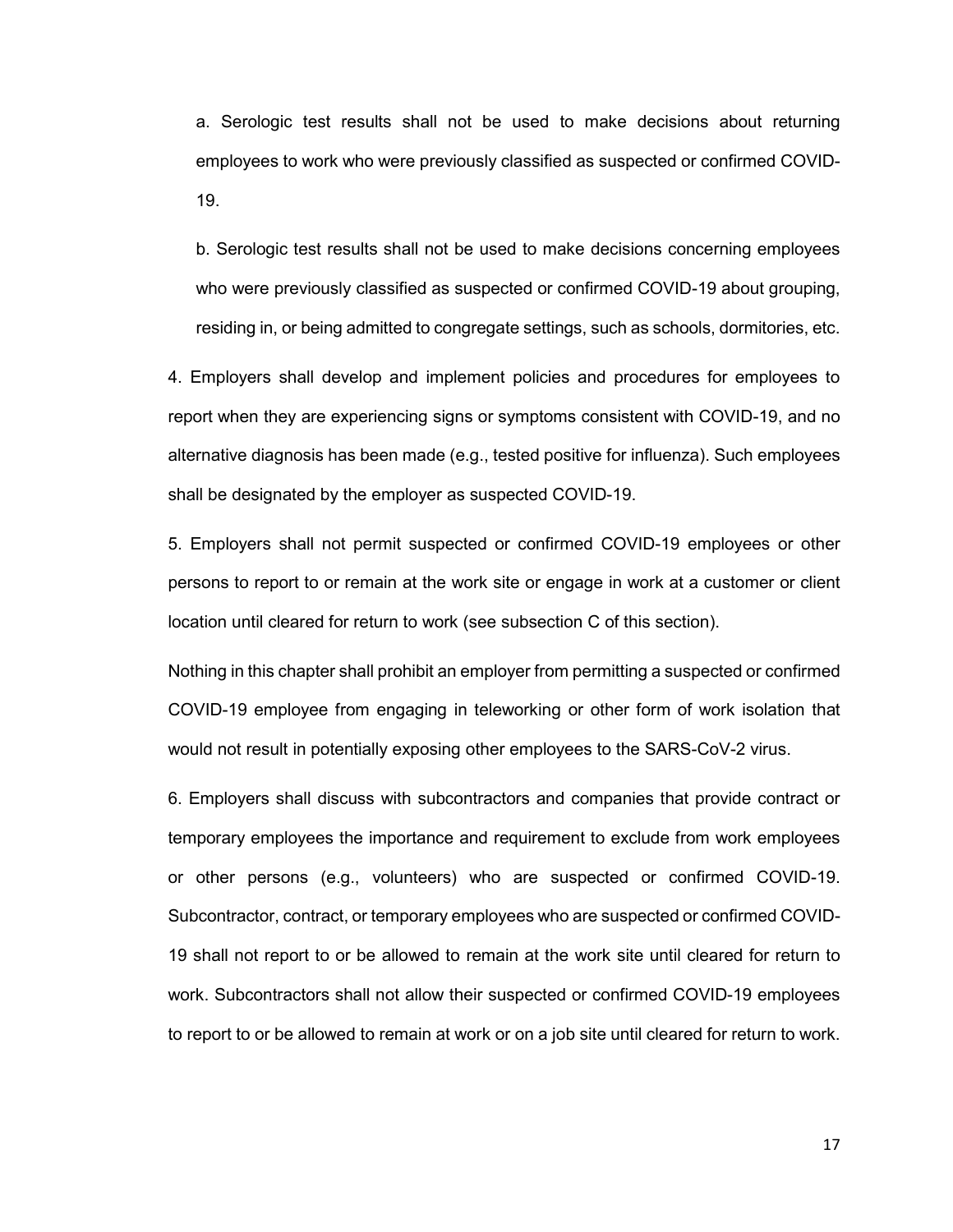7. To the extent permitted by law, including HIPAA, employers shall establish a system to receive reports of positive COVID-19 tests by employees, subcontractors, contract employees, and temporary employees (excluding patients hospitalized on the basis of being suspected or confirmed COVID-19) present at the place of employment within two days prior to symptom onset (or positive test if the employee is asymptomatic) until 10 days after onset (or positive test). Employers shall notify:

a. The employer's own employees who may have been exposed, within 24 hours of discovery of the employees' possible exposure, while keeping confidential the identity of the confirmed COVID-19 person in accordance with the requirements of the Americans with Disabilities Act (ADA) (42 USC § 1201 et seq.) and other applicable federal and Virginia laws and regulations;

b. In the same manner as subdivision 7 a of this subsection, other employers whose employees were present at the work site during the same time period;

c. In the same manner as subdivision 7 a of this subsection, the building or facility owner. The building or facility owner will require all employer tenants to notify the owner of the occurrence of a COVID-19 positive test for any employees or residents in the building. This notification will allow the owner to take the necessary steps to clean the common areas of the building. In addition, the building or facility owner will notify all employer tenants in the building that one or more cases have been discovered and the floor or work area where the case was located. The identity of the individual will be kept confidential in accordance with the requirements of the Americans with Disabilities Act (ADA) and other applicable federal and Virginia laws and regulations;

d. The Virginia Department of Health. Every employer as defined by § 40.1-2 of the Code of Virginia shall report to the Virginia Department of Health (VDH) when the work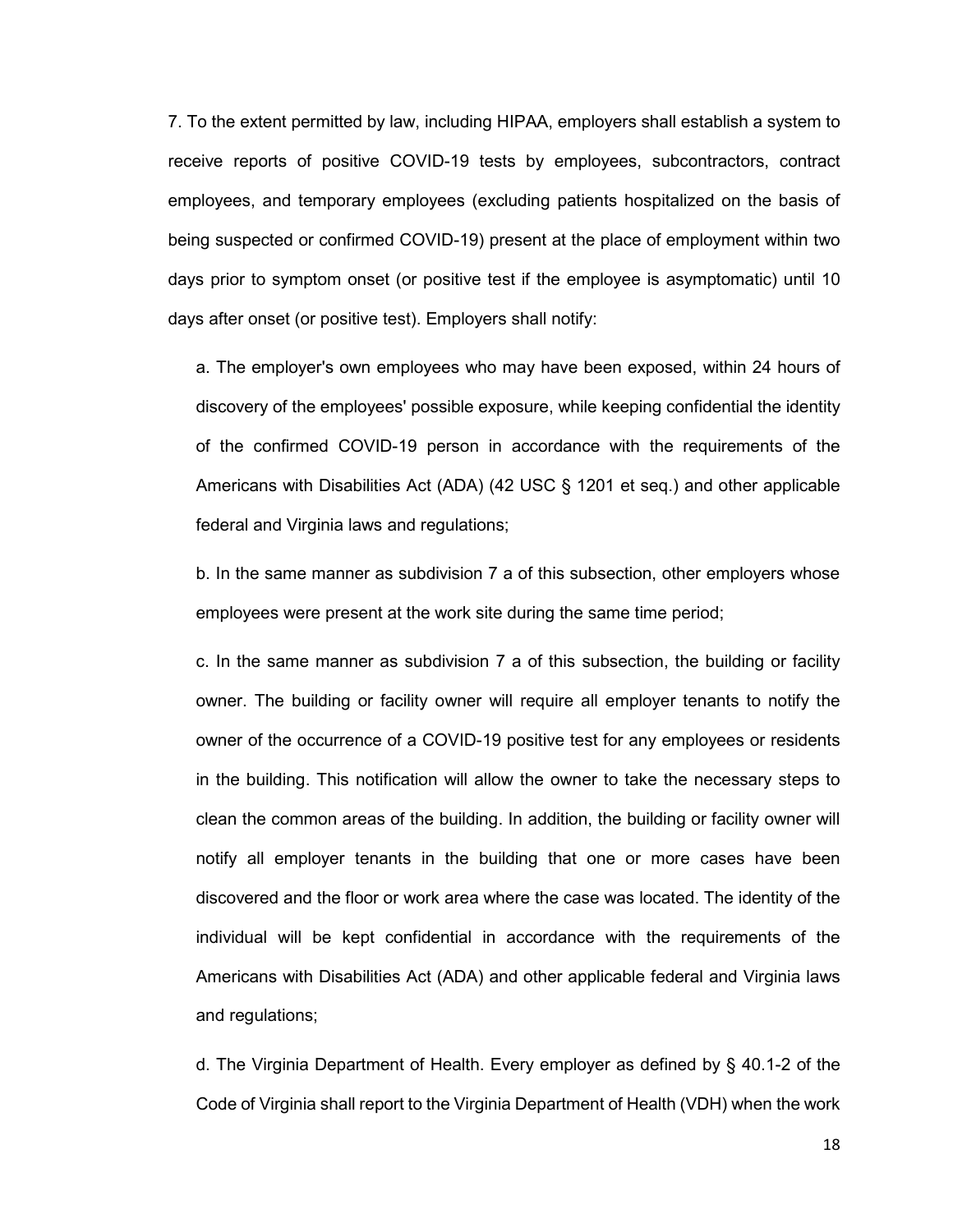site has had two or more confirmed cases of COVID-19 of its own employees present at the place of employment within a 14-day period testing positive for COVID-19 during that 14-day time period. Employers shall make such a report in a manner specified by VDH, including name, date of birth, and contact information of each case, within 24 hours of becoming aware of such cases. Employers shall continue to report all cases until the local health department has closed the outbreak investigation*.* After the outbreak investigation is closed, subsequent identification of two or more confirmed cases of COVID-19 during a declared emergency shall be reported, as required by this subdivision B 7 d. The following employers are exempt from this provision because of separate outbreak reporting requirements contained in 12VAC5-90-90: any residential or day program, service, or facility licensed or operated by any agency of the Commonwealth, school, child care center, or summer camp; and

e. The Virginia Department of Labor and Industry within 24 hours of the discovery of two or more of its own employees present at the place of employment within a 14-day period testing positive for COVID-19 during that 14-day time period. A reported positive COVID-19 test does not need to be reported more than once and will not be used for the purpose of identifying more than one grouping of two or more cases, or more than one 14-day period.

8. Employers shall ensure employee access to the employee's own SARS-CoV-2 virus and COVID-19 disease related exposure and medical records in accordance with the standard applicable to its industry. Employers in the agriculture, public sector marine terminal, and public sector longshoring industries shall ensure employees' access to the employees' own SARS-CoV-2 virus and COVID-19 disease related exposure and medical records in accordance with 16VAC25-90-1910.1020, Access to Employee Exposure and Medical Records.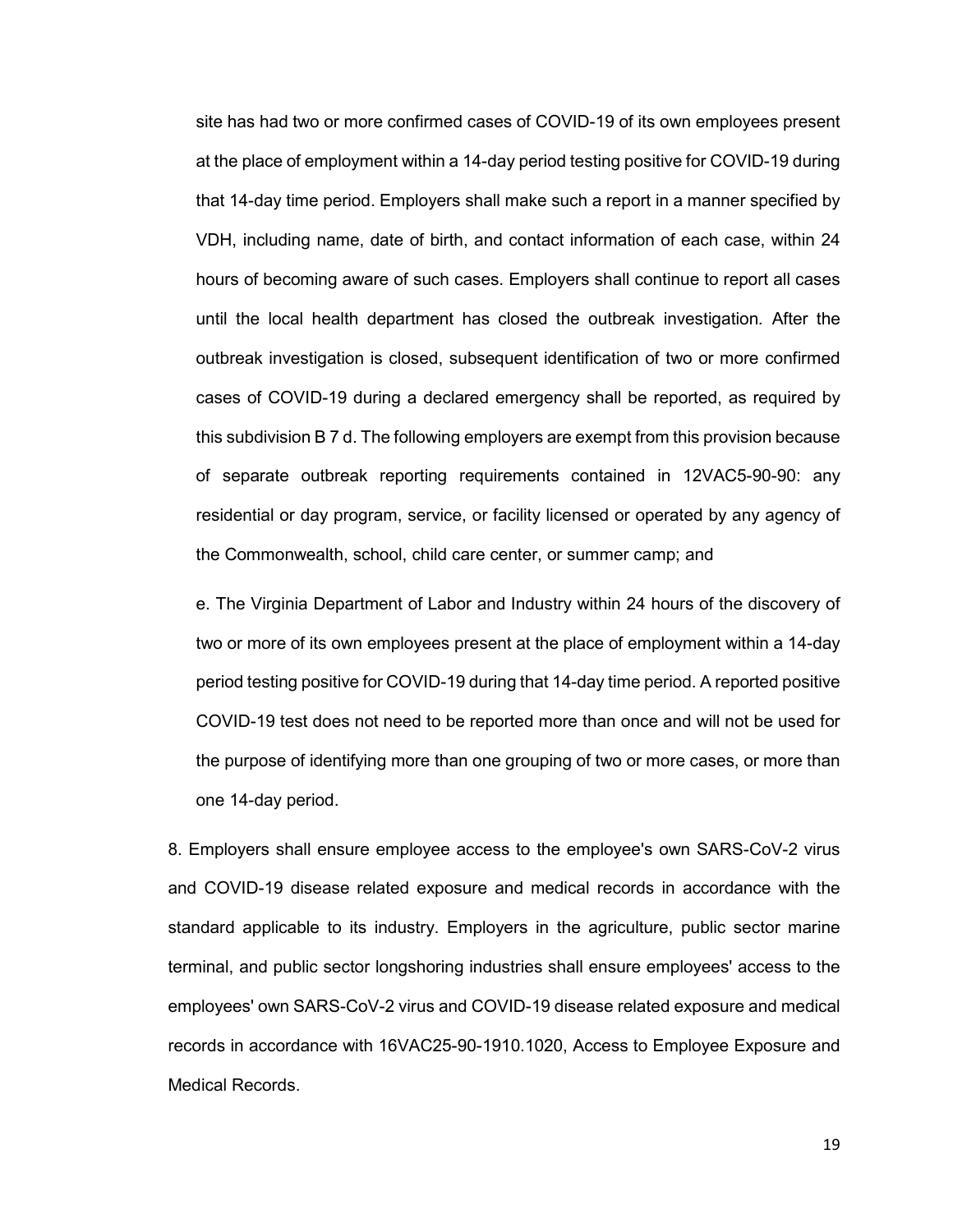C. Return to work. Employers shall develop and implement policies and procedures for suspected or confirmed COVID-19 employees to return to work.

1. If the employer knows an employee is COVID-19 positive, regardless of vaccination status then the employer must immediately remove that employee from the work site and keep the employee removed until they meet the return to work criteria in subdivision C 3 of this section.

2. If the employer knows an employee is suspected COVID-19, regardless of vaccination status then the employer must immediately remove that employee from the work site and either:

a. Keep the employee removed until they meet the return to work criteria in subdivision C 3 of this section; or

b. Keep the employee removed and provide a COVID-19 polymerase chain reaction (PCR) test at no cost to the employee.

(1) If the test results are negative, the employee may return to work immediately.

(2) If the test results are positive, the employer must comply with subdivision C 1 of this section.

(3) If the employee refuses to take the test, the employer must continue to keep the employee removed from the workplace consistent with subdivision C 1 of this section. Absent undue hardship, employers must make reasonable accommodations for employees who cannot take the test for religious or disability-related medical reasons.

3. The employer must make decisions regarding an employee's return to work after a COVID-19-related workplace removal in accordance with guidance from a licensed health care provider, a VDH public health professional, or CDC's "Isolation Guidance" (hereby incorporated by reference); and CDC's "Return to Work Health care Guidance" (hereby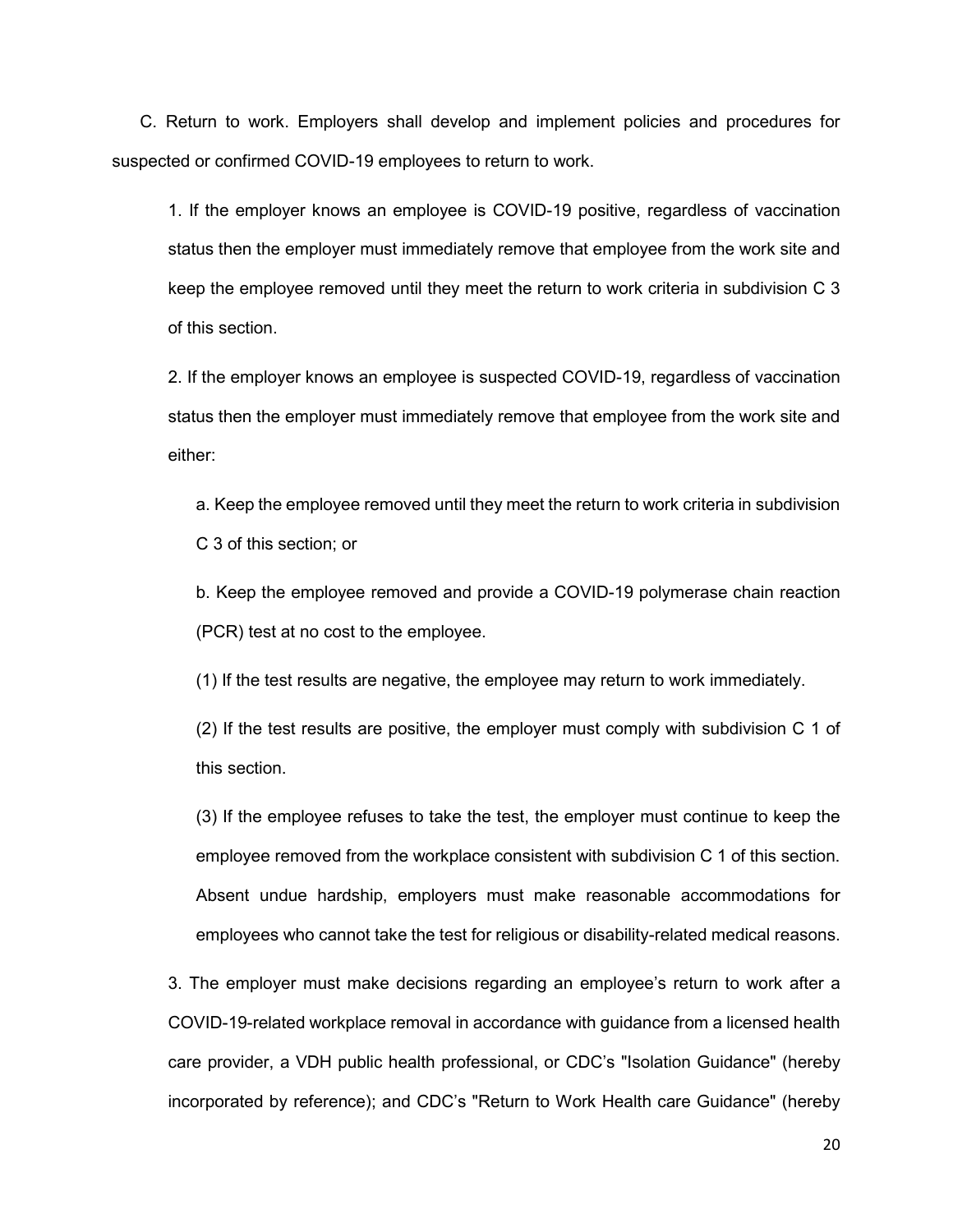incorporated by reference). If an employee has a known exposure to someone with COVID-19, the employee must follow any testing or quarantine guidance provided by a VDH public health professional.

4. For purposes of this section, COVID-19 testing is considered a "medical examination" under § 40.1-28 of the Code of Virginia. Employers shall not require employees to pay for the cost of COVID-19 testing for return to work determinations. If an employer's health insurance covers the entire cost of COVID-19 testing, use of the insurance coverage would not be considered a violation of this subdivision C 4.

D. Unless otherwise provided in this chapter, employers shall establish and implement policies and procedures that ensure employees who are not fully vaccinated and otherwise at-risk employees observe physical distancing while on the job and during paid breaks on the employer's property, including policies and procedures that:

1. Use verbal announcements, signage, or visual cues to promote physical distancing.

2. Decrease worksite density by limiting non-employee access to the place of employment or restrict access to only certain workplace areas to reduce the risk of exposure. An employer's compliance with occupancy limits contained in any applicable Virginia executive order or order of public health emergency will constitute compliance with the requirements in this subsection; and

3. Provide that such requirements do not apply to fully vaccinated employees.

E. Access to common areas, breakrooms, or lunchrooms shall be closed or controlled. This subsection does not apply to fully vaccinated employees*.* 

If the nature of an employer's work or the work area does not allow employees to consume meals in the employee's workspace while observing physical distancing, an employer may designate, reconfigure, and alternate usage of spaces where employees congregate, including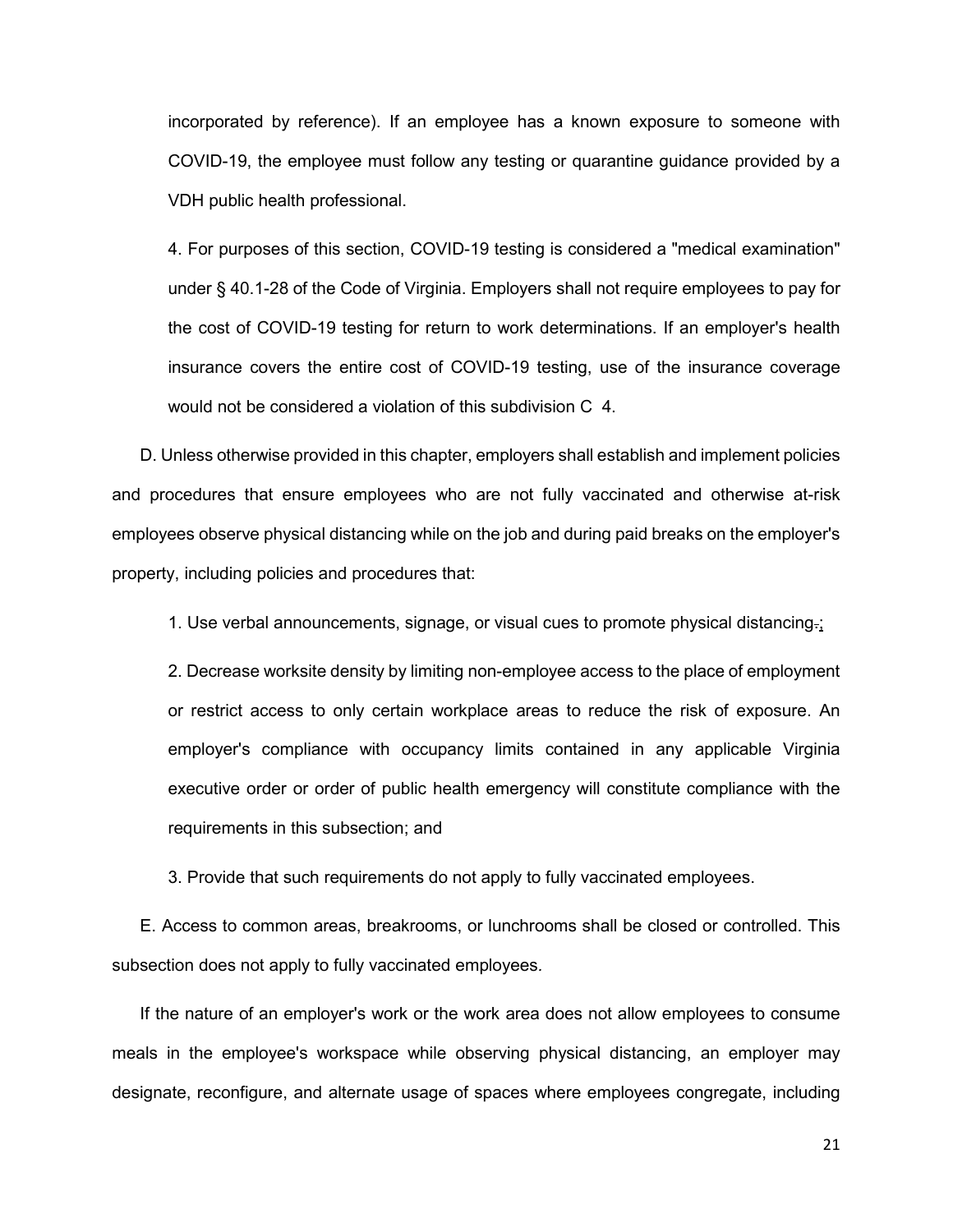lunch and break rooms, locker rooms, time clocks, etc., with controlled access, provided the following conditions are met:

1. At the entrance of the designated common area or room, employers shall clearly post the policy limiting the occupancy of the space and requirements for physical distancing, hand washing and hand sanitizing, and cleaning of shared surfaces for employees who are not fully vaccinated;

2. Employers shall limit occupancy of the designated common area or room so that occupants who are not fully vaccinated can maintain physical distancing from each other. Employers shall enforce the occupancy limit;

3. When no suspected or confirmed COVID-19 persons are known to have been in a space, the employer shall clean the common area, breakroom, or lunchroom once per shift; and

4. Handwashing facilities, and hand sanitizer where feasible, are available to employees. Hand sanitizers required for use to protect against SARS-CoV-2 are flammable and use and storage in hot environments can result in a hazard.

F. When an employee is occupying a vehicle or other form of transportation with one or more employees or other persons for work purposes, employers shall use the hierarchy of hazard controls to mitigate the hazards associated with SARS-CoV-2 and COVID-19 to prevent employee exposures in the following order. This subsection does not apply to fully vaccinated employees in areas of low to moderate community transmission and except as otherwise noted:

1. Eliminate the need for employees to share work vehicles or other transportation and arrange for alternative means for additional employees to travel to work sites.

2. Provide access to fresh air ventilation (e.g., windows). Do not recirculate cabin air.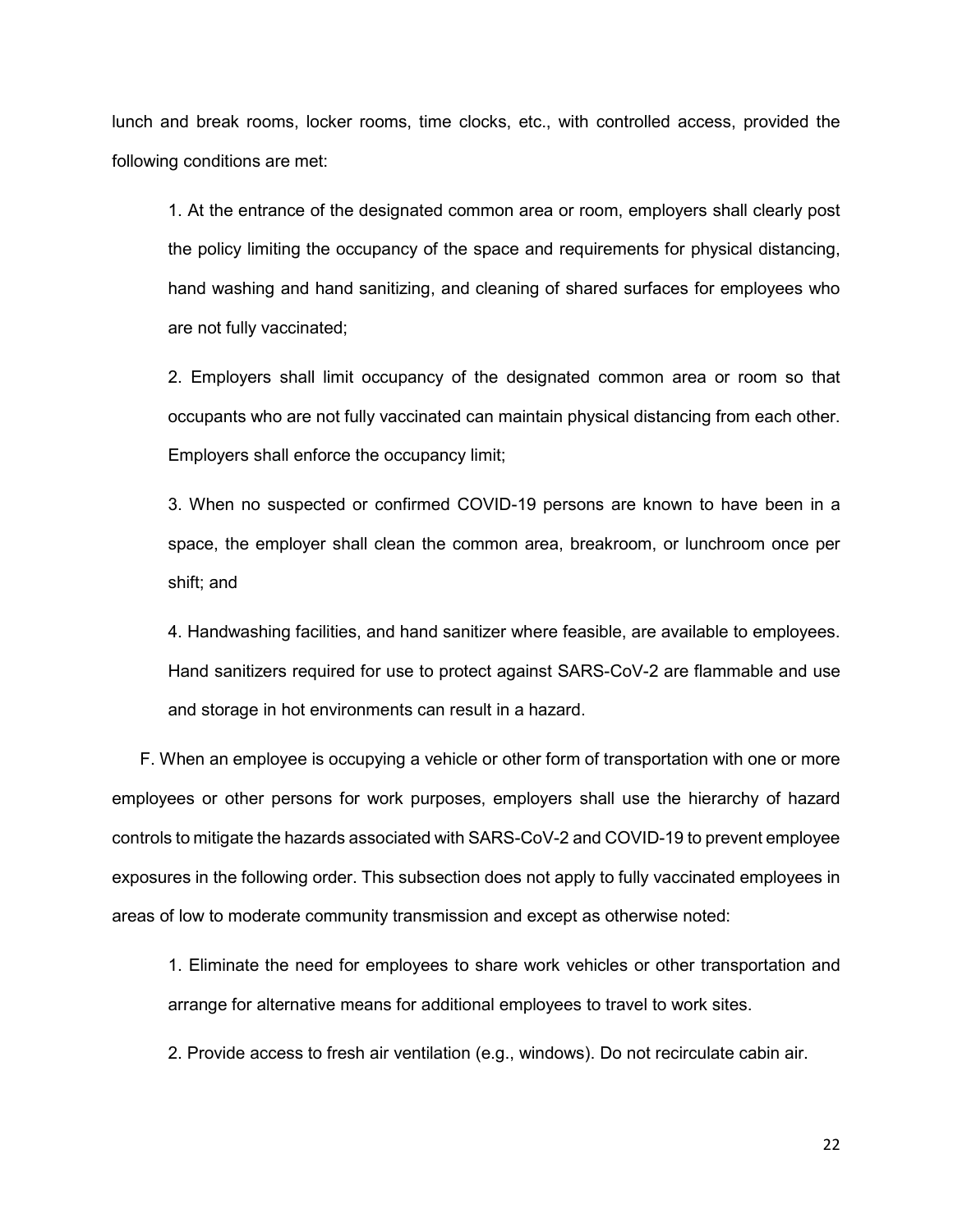3. When physical distancing cannot be maintained, establish procedures to maximize separation between employees as well as other persons during travel (e.g., setting occupancy limits, sitting in alternate seats, etc.).

4. When an employee who is not fully vaccinated must share a work vehicle or other transportation with one or more employees or other persons because no other alternatives are available, such employees shall be provided with and wear respiratory protection, such as an N95 filtering face piece respirator, or a face covering at the option of the employee. When an employee who is fully vaccinated must share work vehicles or other transportation with one or more employees or other persons in areas of substantial or high community transmission because no other alternatives are available, such employees shall be provided with and wear face coverings.

5. The employer shall ensure compliance with respiratory protection and personal protective equipment standards applicable to the employer's industry (e.g., when one or more employees is accompanying a suspected or confirmed COVID-19person in an ambulance).

6. Until adequate supplies of respiratory protection and/or personal protective equipment become readily available for non-medical and non-first responder employers and employees, employers shall provide and employees shall wear face coverings while occupying a work vehicle or other transportation with other employees or persons.

Notwithstanding anything to the contrary in this chapter, the Secretary of Labor may exercise discretion in the enforcement of an employer's failure to provide PPE required by this chapter, if the employer demonstrates that the employer:

a. Is exercising due diligence to come into compliance with such requirement; and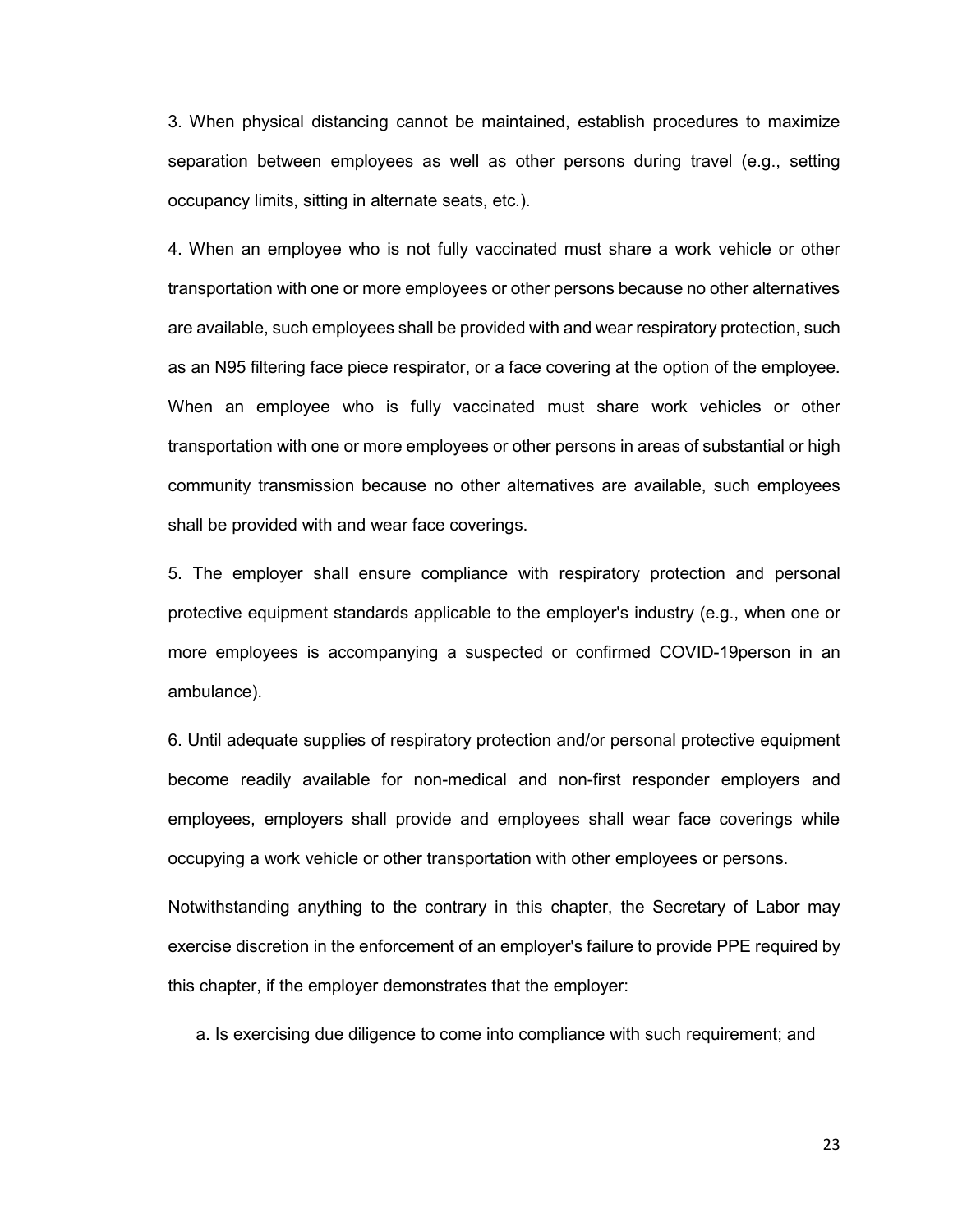b. Is implementing alternative methods and measures to protect employees that are satisfactory to the Secretary of Labor after consultation with the Commissioner of Labor and Industry and the Secretary of Health and Human Services.

7. For commercial motor vehicles or trucks, if the driver is the only person in the vehicle or truck, or the vehicle or truck is operated by a team who all live in the same household and are the only persons in the vehicle, an employer of such drivers would be considered to be in compliance with subdivisions F 1 through F 5 of this section.

G. Employers shall provide and require employees that are not fully vaccinated, fully vaccinated employees in areas of substantial or high community transmission, and otherwise atrisk employees (because of a prior transplant or other medical condition) to wear face coverings or surgical masks while indoors, unless their work task requires a respirator or other PPE. Such employees shall wear a face covering or surgical mask that covers the nose and mouth to contain the wearer's respiratory droplets and help protect others and potentially themselves. This subsection does not apply to fully vaccinated employees in areas of low to moderate community transmission, and except as otherwise noted.

The following are exceptions to the requirements for face coverings or surgical masks for employees that are not fully vaccinated:

1. When an employee is alone in a room.

2. While an employee is eating and drinking at the workplace, provided each employee is at least six feet away from any other person, or separated from other people by a physical barrier.

3. When employees are wearing respiratory protection in accordance with 16VAC25-90- 1910.134 or this chapter.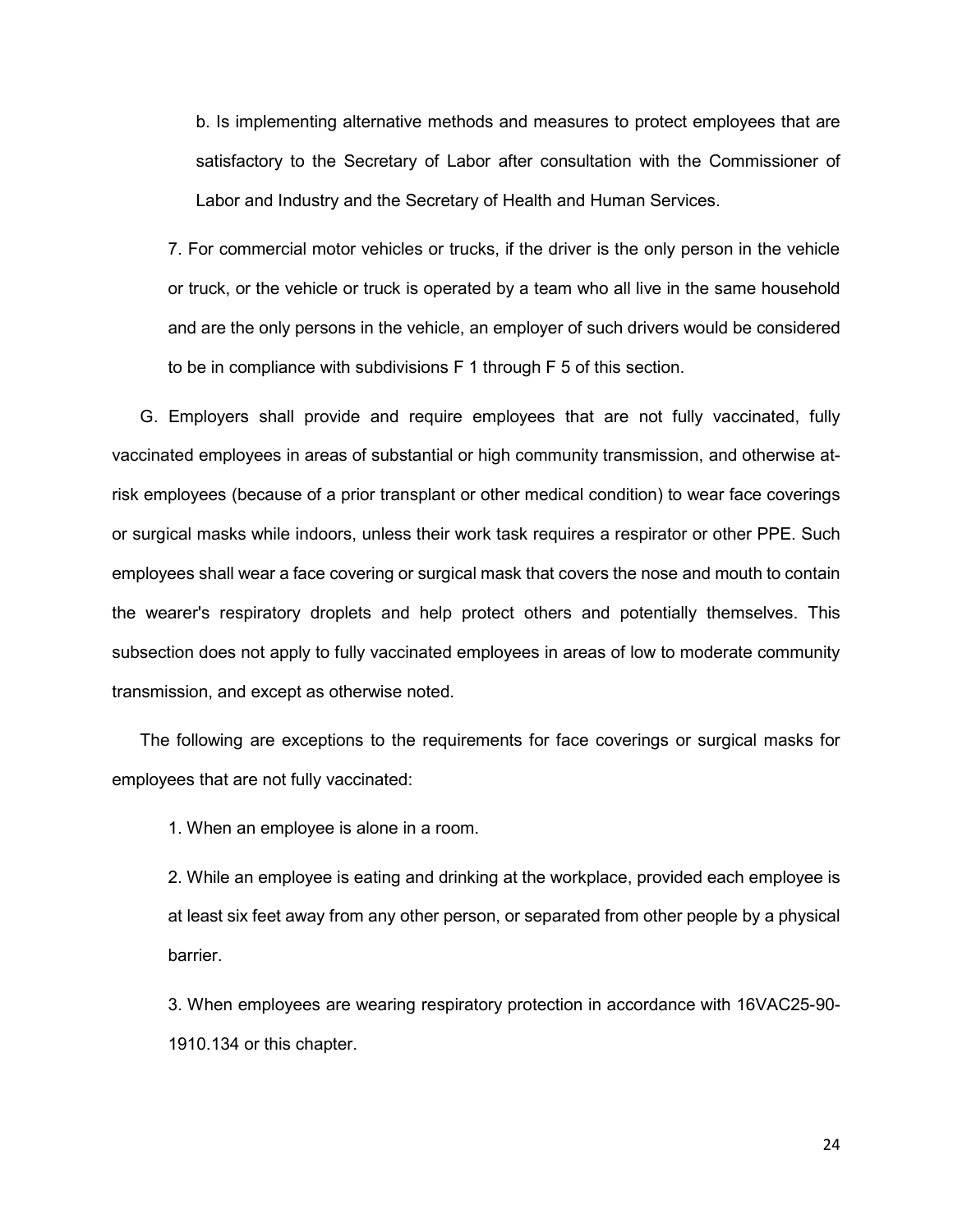4. When it is important to see a person's mouth (e.g., communicating with an individual who is deaf or hard of hearing) and the conditions do not permit a facemask that is constructed of clear plastic or includes a clear plastic window. In such situations, the employer must ensure that each employee wears an alternative to protect the employee, such as a face shield, if the conditions permit it. The employer may determine that the use of face shields without facemasks in certain settings is not appropriate due to other infection control concerns.

5. When employees cannot wear facemasks due to a medical necessity, medical condition, or disability as defined in the Americans with Disabilities Act (ADA) (42 USC § 12101 et seq.), or due to a religious belief. Exceptions must be provided for a narrow subset of persons with a disability who cannot wear a facemask or cannot safely wear a facemask, because of the disability, as defined in the ADA, including a person who cannot independently remove the facemask. The remaining portion of the subset who cannot wear a facemask may be exempted on a case-by-case basis as required by the ADA and other applicable laws. In all such situations, the employer must ensure that any such employee wears a face shield for the protection of the employee, if their condition or disability permits it. Accommodations may also need to be made for religious beliefs consistent with Title VII of the Civil Rights Act (42 USC § 2000e et seq.). The employer may determine that the use of face shields without facemasks in certain settings is not appropriate due to other infection control concerns.

6. When the employer can demonstrate that the use of a facemask presents a hazard to an employee of serious injury or death (e.g., arc flash, heat stress, interfering with the safe operation of equipment). In such situations, the employer must ensure that each employee wears an alternative to protect the employee, such as a face shield, if the conditions permit it. Any employee not wearing a facemask must remain at least six feet away from all other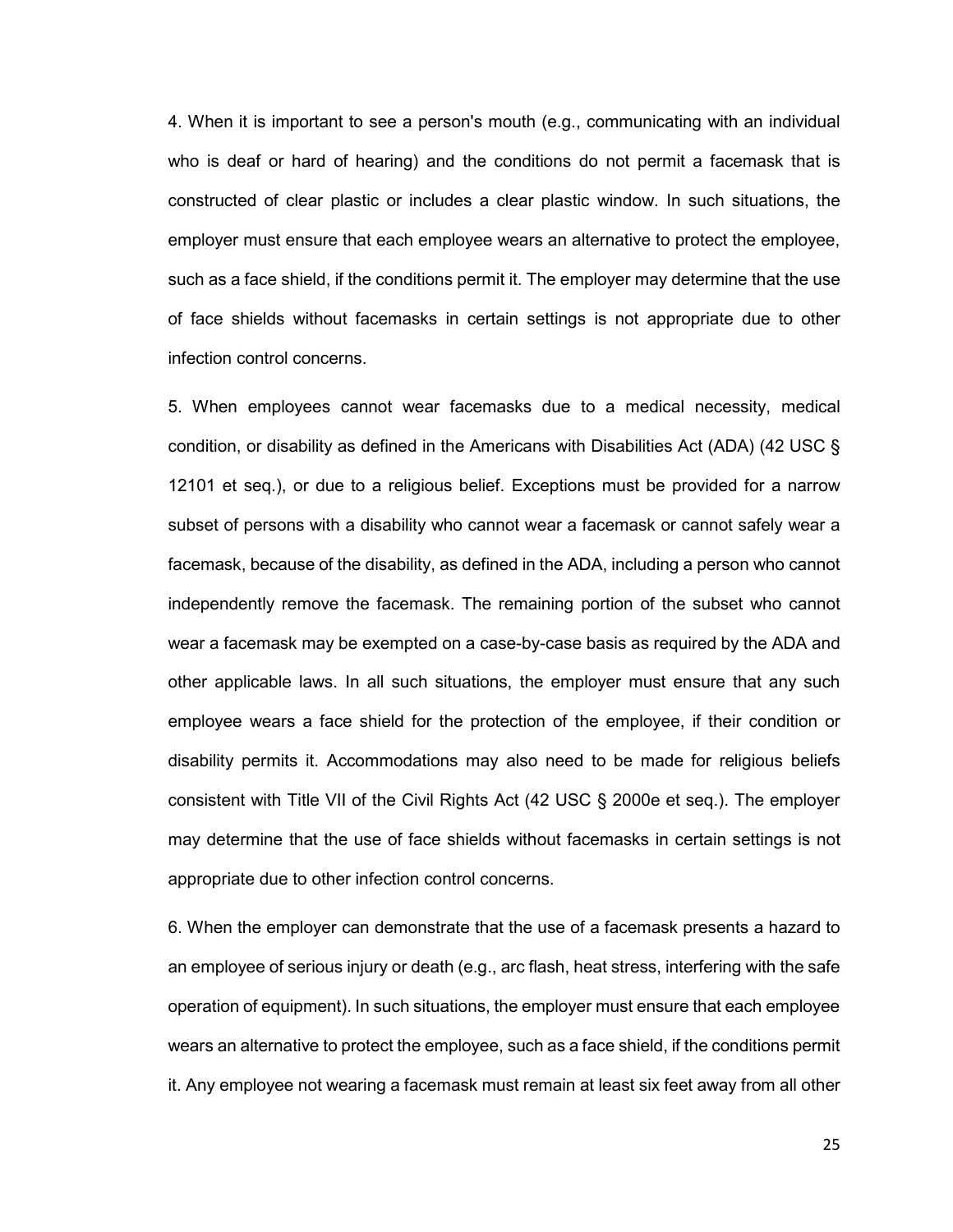people unless the employer can demonstrate it is not feasible. The employee must resume wearing a facemask when not engaged in the activity where the facemask presents a hazard. The employer may determine that the use of face shields without facemasks in certain settings is not appropriate due to other infection control concerns.

7. Where a face shield is required to comply with this paragraph or is otherwise required by the employer, the employer must ensure that face shields are cleaned at least daily and are not damaged. When an employee provides a face shield that meets the definition of that term in 16VAC25-220-30, the employer may allow the employee to use it and is not required to reimburse the employee for that face shield. Notwithstanding anything to the contrary in this chapter, the Secretary of Labor may exercise discretion in the enforcement of an employer's failure to provide PPE required by this chapter if the employer demonstrates that the employer:

a. Is exercising due diligence to come into compliance with such requirement; and

b. Is implementing alternative methods and measures to protect employees that are satisfactory to the Secretary of Labor after consultation with the Commissioner of Labor and Industry and the Secretary of Health and Human Services.

H. Reserved.

I. When required by this chapter, face coverings shall be worn over the wearer's nose and mouth and extend under the chin.

J. Reserved.

K. Reserved.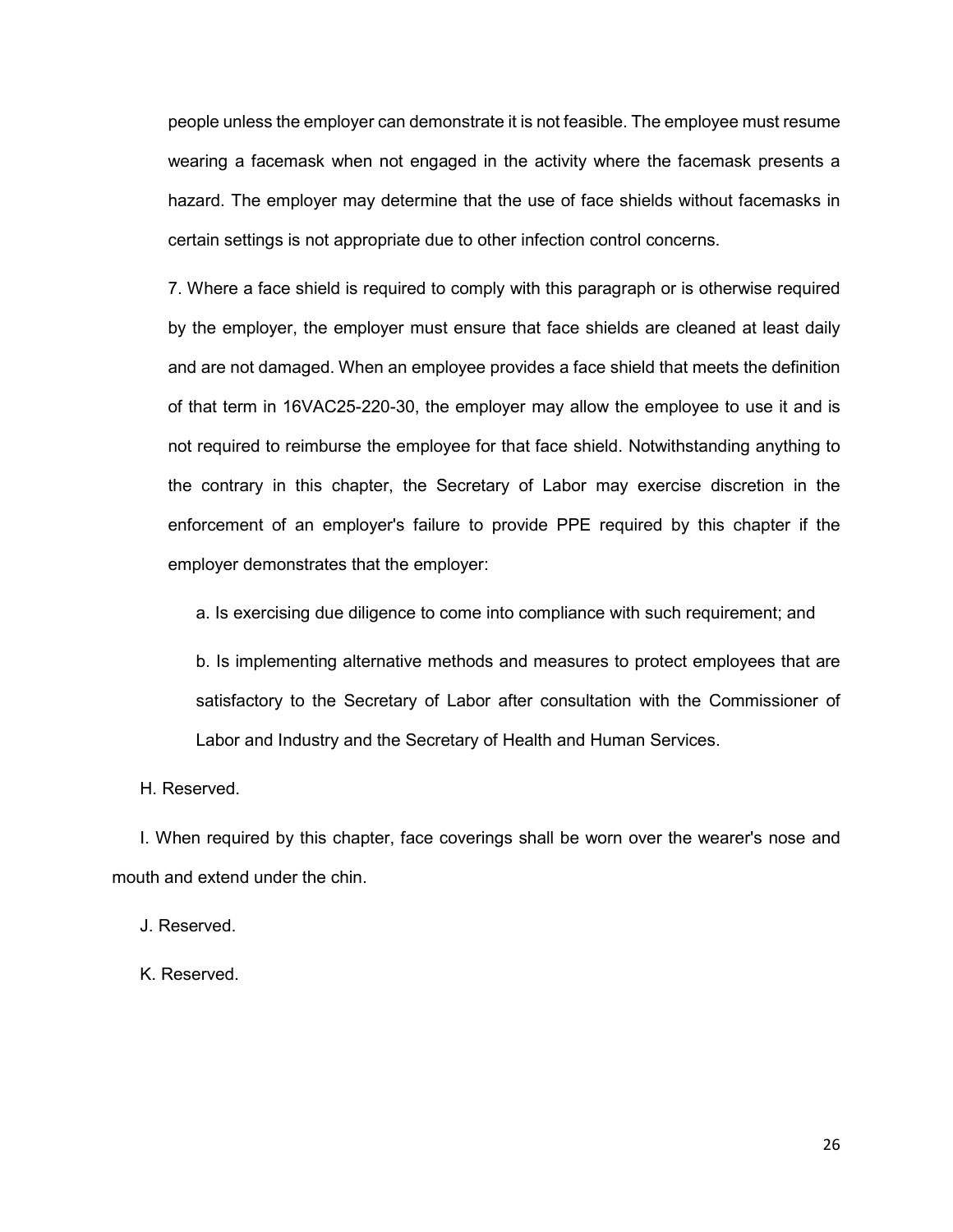L. Sanitation and disinfecting.

1. In addition to the requirements contained in this chapter, employers shall comply with the VOSH sanitation standard applicable to its industry.

2. Reserved.

3. In addition to the requirements contained in this chapter, employers shall comply with the VOSH hazard communication standard applicable to the employers' industry for cleaning and disinfecting materials and hand sanitizers (e.g. 16VAC25-90-1910.1200, 16VAC25-175-1926.59).

4. Areas in the place of employment where suspected or confirmed COVID-19 employees or other persons accessed or worked shall be cleaned and disinfected prior to allowing other employees access to the areas as follows:

a. The provisions in subdivisions 4 b, 4 c, and 4 d of this subsection do not apply to health care settings or for operators of facilities such as food and agricultural production or processing workplace settings, manufacturing workplace settings, or food preparation and food service areas where specific regulations or practices for cleaning and disinfection may apply.

b. If less than 24 hours have passed since the person who is sick or diagnosed with COVID-19 has been in the space, clean and disinfect the space.

c. If more than 24 hours have passed since the person who is sick or diagnosed with COVID-19 has been in the space, cleaning is enough. Employers may choose to also disinfect depending on certain conditions or everyday practices required by the facility.

d. If more than three days have passed since the person who is sick or diagnosed with COVID-19 has been in the space, no additional cleaning or disinfecting beyond regular cleaning practices is needed.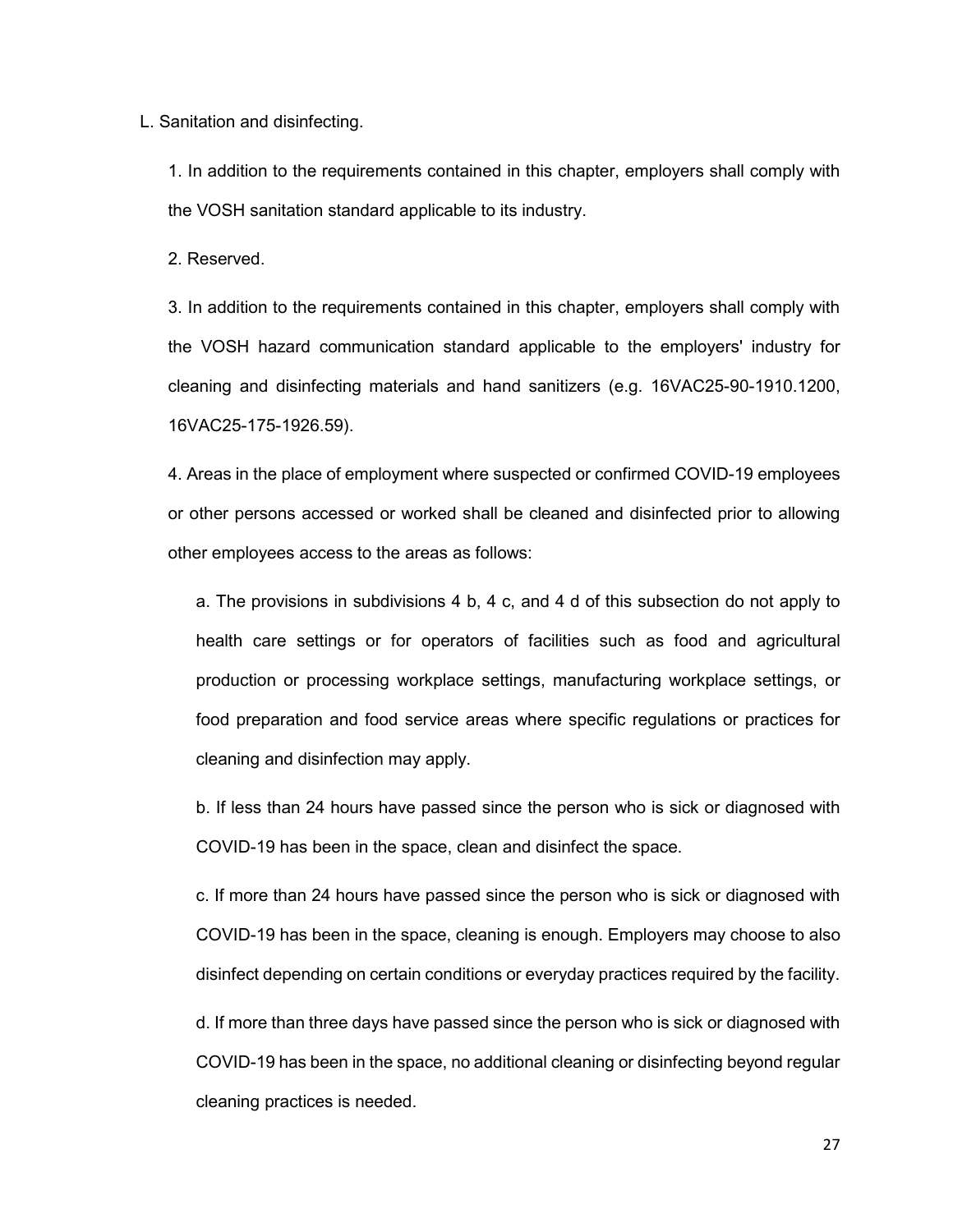5. All common spaces, including bathrooms (including port-a-johns, privies, etc.), frequently touched surfaces, and doors, shall at a minimum be cleaned at least once during or at the end of the shift (where multiple shifts are employed, such spaces shall be cleaned no less than once every 12 hours), except as provided in subdivisions 5 a and 5 b.

a. The provision in subdivision 5 b of this subsection does not apply to health care settings or for operators of facilities such as food and agricultural production or processing workplace settings, manufacturing workplace settings, or food preparation and food service areas where specific regulations or practices for cleaning and disinfection may apply.

b. When no suspected or confirmed COVID-19 persons are known to have been in a space, clean once a day.

6. All shared tools, equipment, workspaces, and vehicles shall be cleaned prior to transfer from one employee to another. This subsection does not apply when the transfer is from one fully vaccinated employee to another fully vaccinated employee.

7. Employers shall ensure that cleaning and disinfecting products are readily available to employees to accomplish the required cleaning and disinfecting. In addition, employers shall ensure use of only disinfecting chemicals and products indicated in the Environmental Protection Agency (EPA) List N for use against SARS-CoV-2, or non-EPAregistered disinfectants that otherwise meet the EPA criteria for use against SARS-CoV-2.

8. Employers shall ensure that the manufacturer's instructions for use of all disinfecting chemicals and products are (e.g., concentration, application method, contact time, PPE, etc.) followed.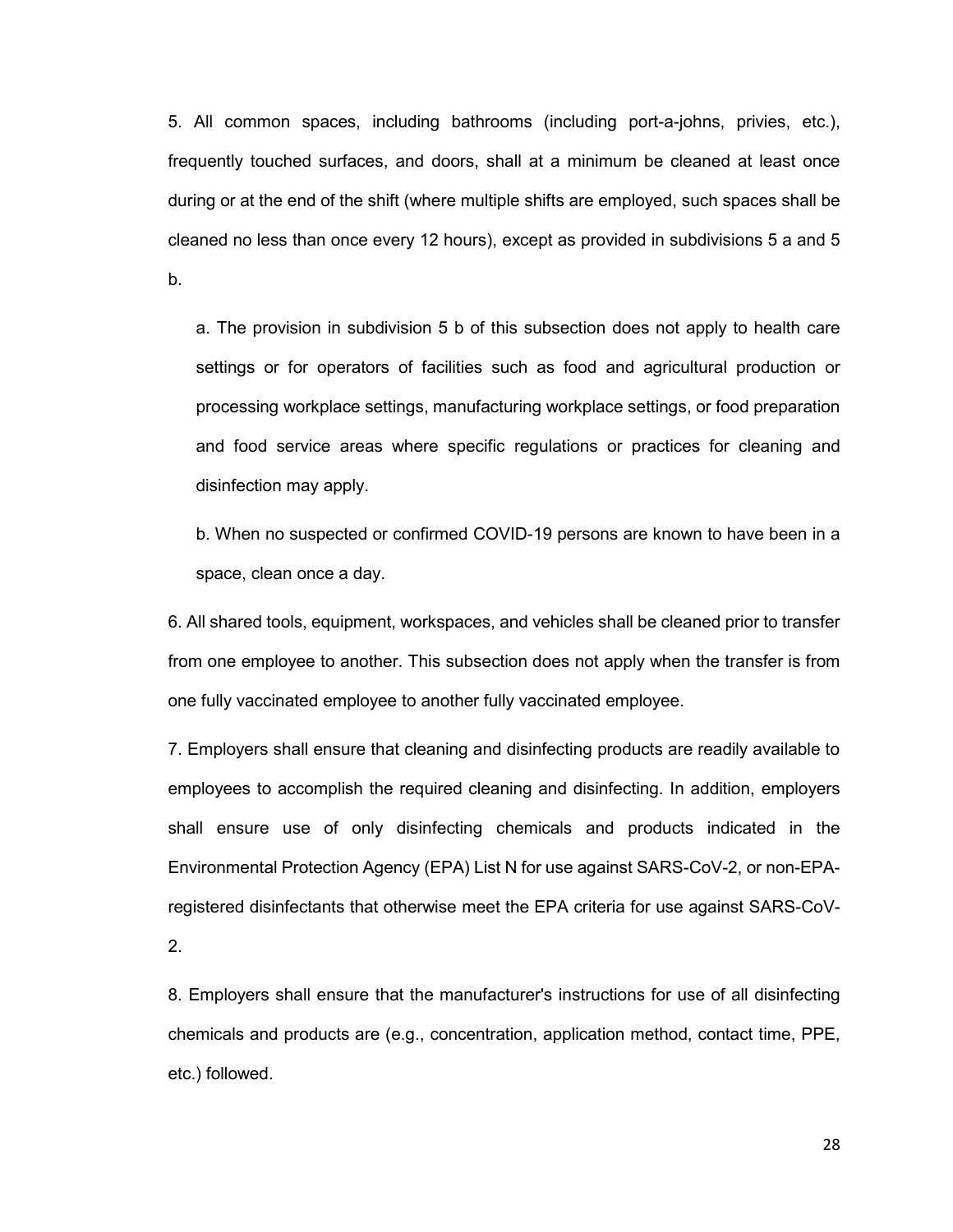9. Employees shall have easy, frequent access and permission to use soap and water, and hand sanitizer where feasible, for the duration of work. Employees assigned to a work station where job tasks require frequent interaction inside six feet with other persons shall be provided with hand sanitizer where feasible at the employees work station.

10. Mobile crews shall be provided with hand sanitizer where feasible for the duration of work at a work site or client or customer location and shall have transportation immediately available to nearby toilet facilities and handwashing facilities that meet the requirements of VOSH laws, standards, and regulations dealing with sanitation. Hand sanitizers required for use to protect against SARS-CoV-2 are flammable, and use and storage in hot environments can result in a hazard.

11. In situations other than emergencies, employers shall ensure that protective measures are put in place to prevent cross-contamination between tasks, areas, and personnel.

M. Unless otherwise provided in this chapter, when engineering, work practice, and administrative controls are not feasible or do not provide sufficient protection, employers shall provide personal protective equipment to their employees and ensure the equipment's proper use in accordance with VOSH laws, standards, and regulations applicable to personal protective equipment, including respiratory protection equipment.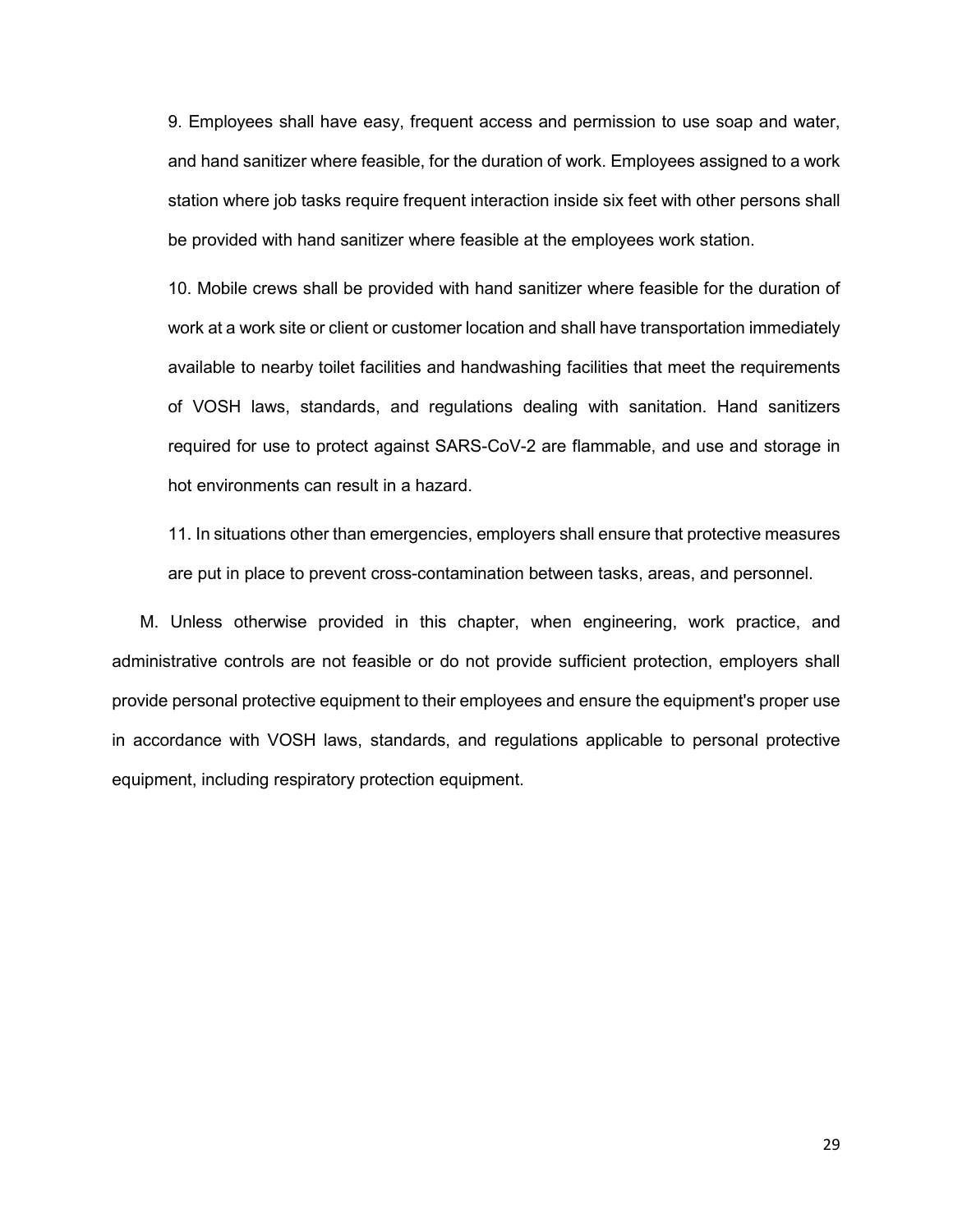#### **16VAC25-220-50. Requirements for health care services or health care support services.**

A. Scope and application.

1. Should the federal COVID-19 Emergency Temporary Standard, 29 CFR 1910.502, et seq., applicable to settings where any employee provides health care services or health care support services, be adopted by the Virginia Safety and Health Codes Board and take effect, application of this chapter, except for 16VAC-25-220-40 B 7 d and B 7 e and 16VAC25-220-90, to such covered employers and employees subject to the chapter shall be suspended while the federal COVID-19 Emergency Temporary Standard remains in effect.

2. Should the federal COVID-19 Emergency Temporary Standard, 29 CFR 1910.502, et seq., applicable to settings where any employee provides health care services or health care support services, be adopted by the Virginia Safety and Health Codes Board but later be stayed or invalidated by a state or federal court, the provisions of this chapter, including this section, shall immediately apply to such employers and employees in its place with no further action of the board required.

3. Should the federal COVID-19 Emergency Temporary Standard,29 CFR 1910.502, et seq.**,** applicable to all settings where any employee provides health care services or health care support services, be adopted by the Virginia Safety and Health Codes Board but later be stayed by federal OSHA, or otherwise revoked, repealed, declared unenforceable, or permitted to expire, the provisions of this chapter, including this section, shall immediately apply to such employers and employees in its place with no further action of the board required. In addition, the Virginia Safety and Health Codes Board shall within 30 days notice a regular, special, or emergency meeting/conduct a regular, special, or emergency meeting to determine whether there is a continued need for this chapter, or whether it should be maintained, modified, or revoked.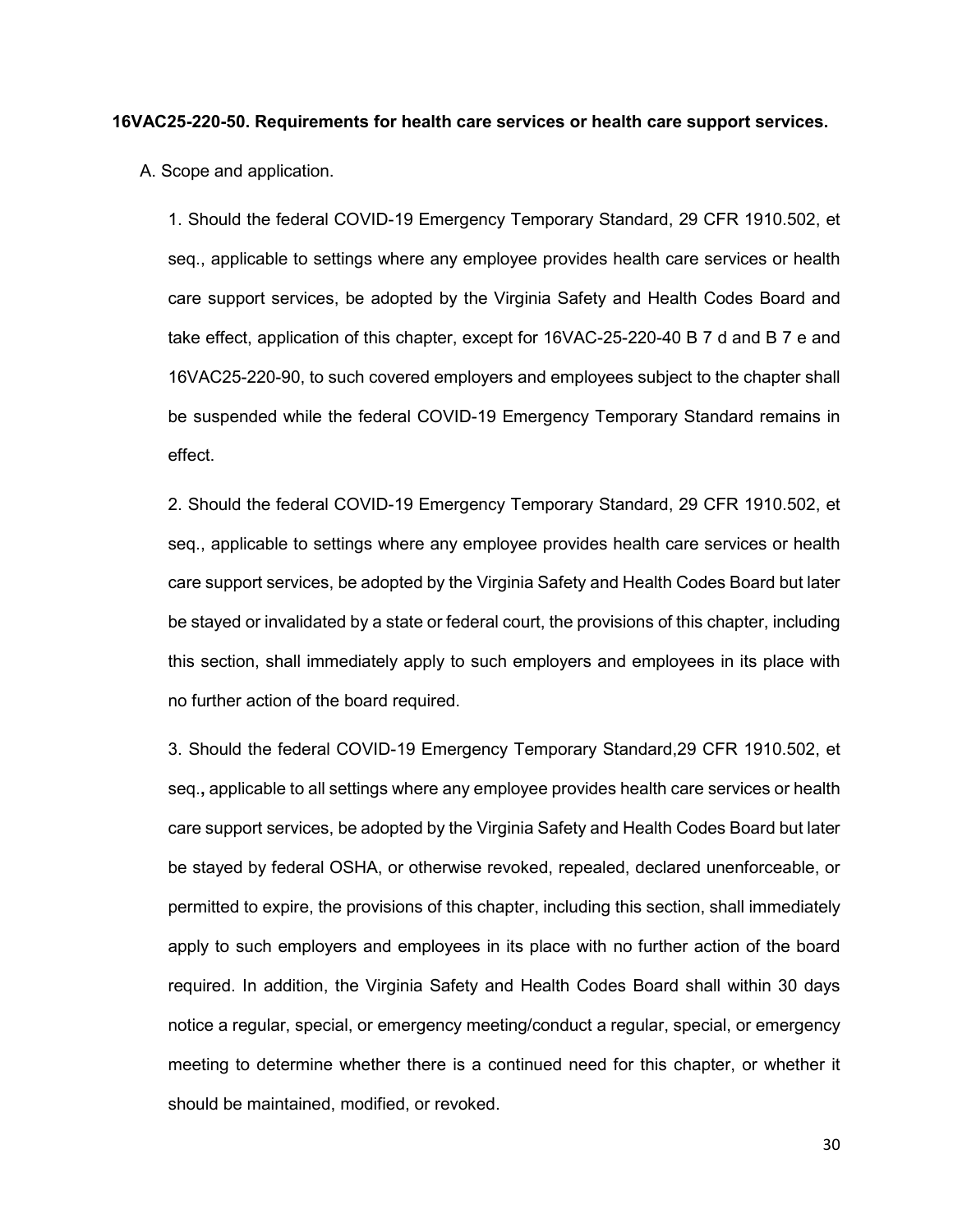4. The requirements in this section for employers apply in addition to requirements contained in 16VAC25-220-40, 16VAC25-220-70, and 16VAC25-220-80.

5. Except as otherwise provided in this subsection, this section applies to all settings where any employee provides health care services or health care support services.

6. This section does not apply to the following:

a. The provision of first aid by an employee who is not a licensed health care provider;

b. The dispensing of prescriptions by pharmacists in retail settings;

c. Nonhospital ambulatory care settings where all non-employees are screened prior to entry and people with suspected or confirmed COVID-19 are not permitted to enter those settings;

d. Well-defined hospital ambulatory care settings where all employees are fully vaccinated and all non-employees are screened prior to entry and people with suspected or confirmed COVID-19 are not permitted to enter those settings;

e. Home health care settings where all employees are fully vaccinated and all nonemployees are screened prior to entry and people with suspected or confirmed COVID-19 are not present;

f. Health care support services not performed in a health care setting (e.g., off-site laundry, off-site medical billing); or

g. Telehealth services performed outside of a setting where direct patient care occurs.

h. VOSH does not intend to preclude the employers of employees who are unable to be vaccinated from the scope exemption in subdivisions A 6 d and A 6 e of this section. Under various anti-discrimination laws, workers who cannot be vaccinated because of medical conditions, such as allergies to vaccine ingredients or certain religious beliefs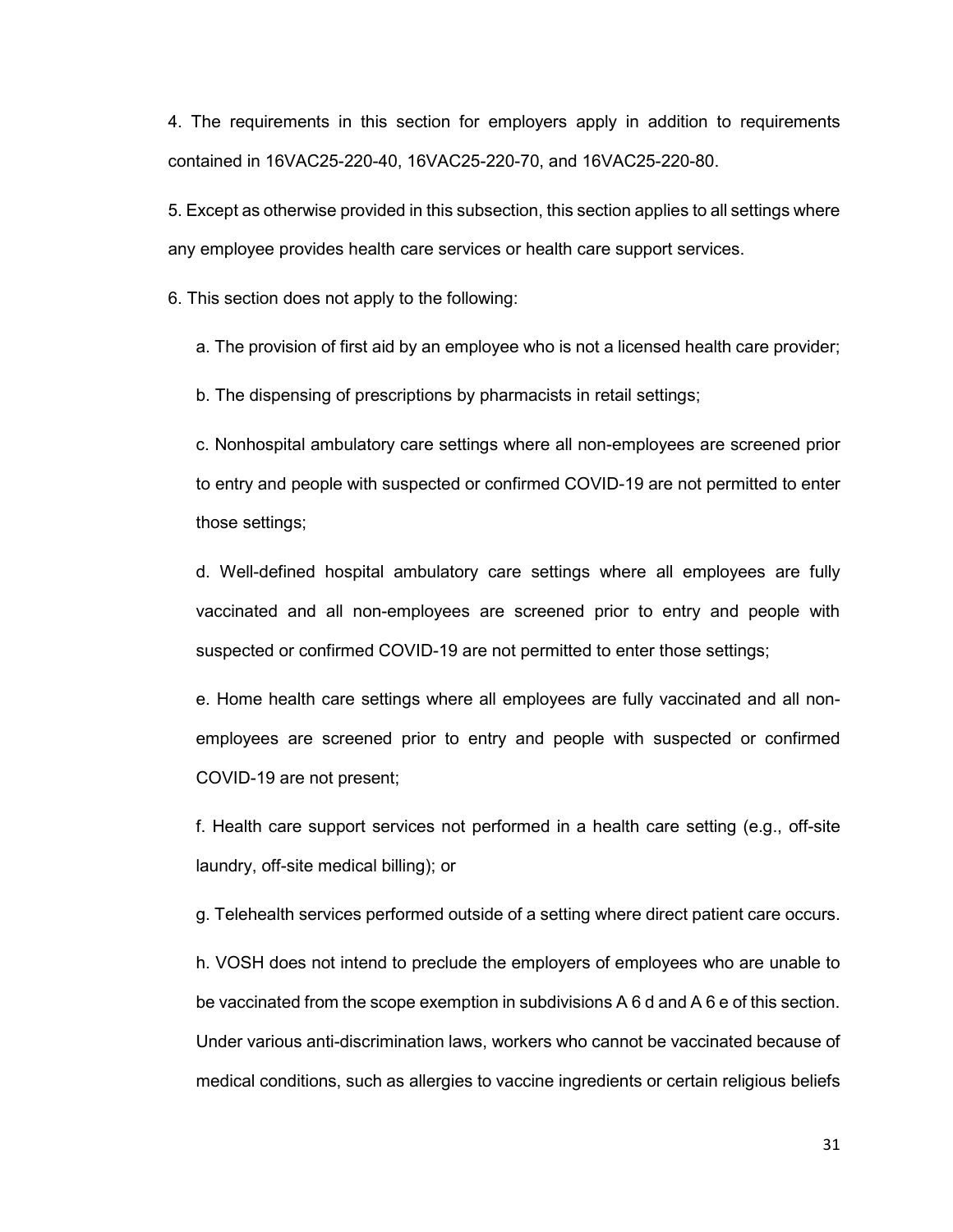may ask for a reasonable accommodation from their employer. Accordingly, where an employer reasonably accommodates an employee who is unable to be vaccinated in a manner that does not expose the employee to COVID-19 hazards (e.g., telework, working in isolation), that employer may be within the scope exemption in subdivisions A 6 d and A 6 e of this section.

7. Where a health care setting is embedded within a non-health care setting (e.g., medical clinic in a manufacturing facility, walk-in clinic in a retail setting), this section applies only to the embedded health care setting and not to the remainder of the physical location.

B. Engineering controls.

1. Employers shall ensure that appropriate air-handling systems under their control:

a. Are installed and maintained in accordance with the USBC and manufacturer's instructions in health care facilities and other places of employment treating, caring for, or housing suspected or confirmed COVID-19 persons; and

b. Where feasible and within the design parameters of the system, are utilized as follows:

(1) Increase total airflow supply to occupied spaces provided that a greater hazard is not created (e.g., airflow that is increased too much may make doors harder to open or may blow doors open);

(2) In ground transportation settings, use natural ventilation to increase outdoor air dilution of inside air in a manner that will aid in mitigating the spread of SARS-CoV-2 virus and COVID-19 disease transmission to employees, and when environmental conditions and transportation safety and health requirements allow;

(3) Inspect filter housing and racks to ensure appropriate filter fit and check for ways to minimize filter bypass;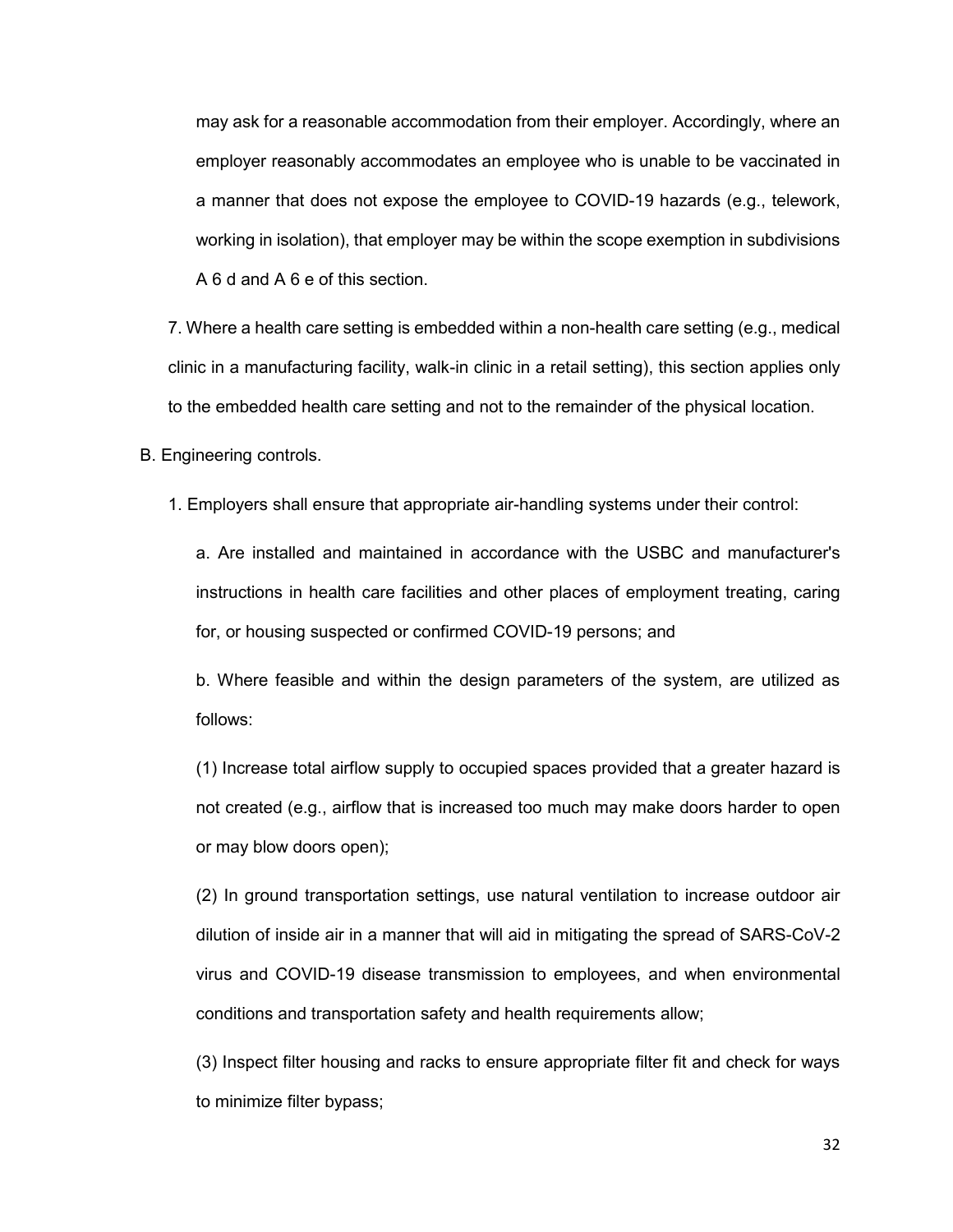(4) Increase air filtration to as high as possible in a manner that will still enable the system to provide airflow rates as the system design requires. Ensure compliance with higher filtration values is allowed by the air handler manufacturer's installation instructions and listing;

(5) Generate clean-to-less-clean air movements by re-evaluating the positioning of supply and exhaust air diffusers and/or dampers and adjusting zone supply and exhaust flow rates to establish measurable pressure differentials;

(6) Have staff work in "clean" ventilation zones that do not include higher-risk areas such as visitor reception or exercise facilities (if open);

(7) Ensure exhaust fans in restroom facilities are functional and operating continuously when the building is occupied;

(8) If the system's design can accommodate such an adjustment and is allowed by the air handler manufacturer's installation instructions and listing, improve central air filtration to MERV-13 and seal edges of the filter to limit bypass; and

(9) Check filters to ensure they are within service life and appropriately installed.

c. Comply with USBC and applicable referenced American Society of Heating, Refrigerating and Air-Conditioning Engineers (ASHRAE) Standards.

2. Reserved.

3. Hospitalized patients who are suspected or confirmed COVID-19, where feasible and available, shall be placed in airborne infection isolation room (AIIRs).

4. Employers shall use AIIRs when available for performing aerosol-generating procedures on suspected or confirmed COVID-19 patients.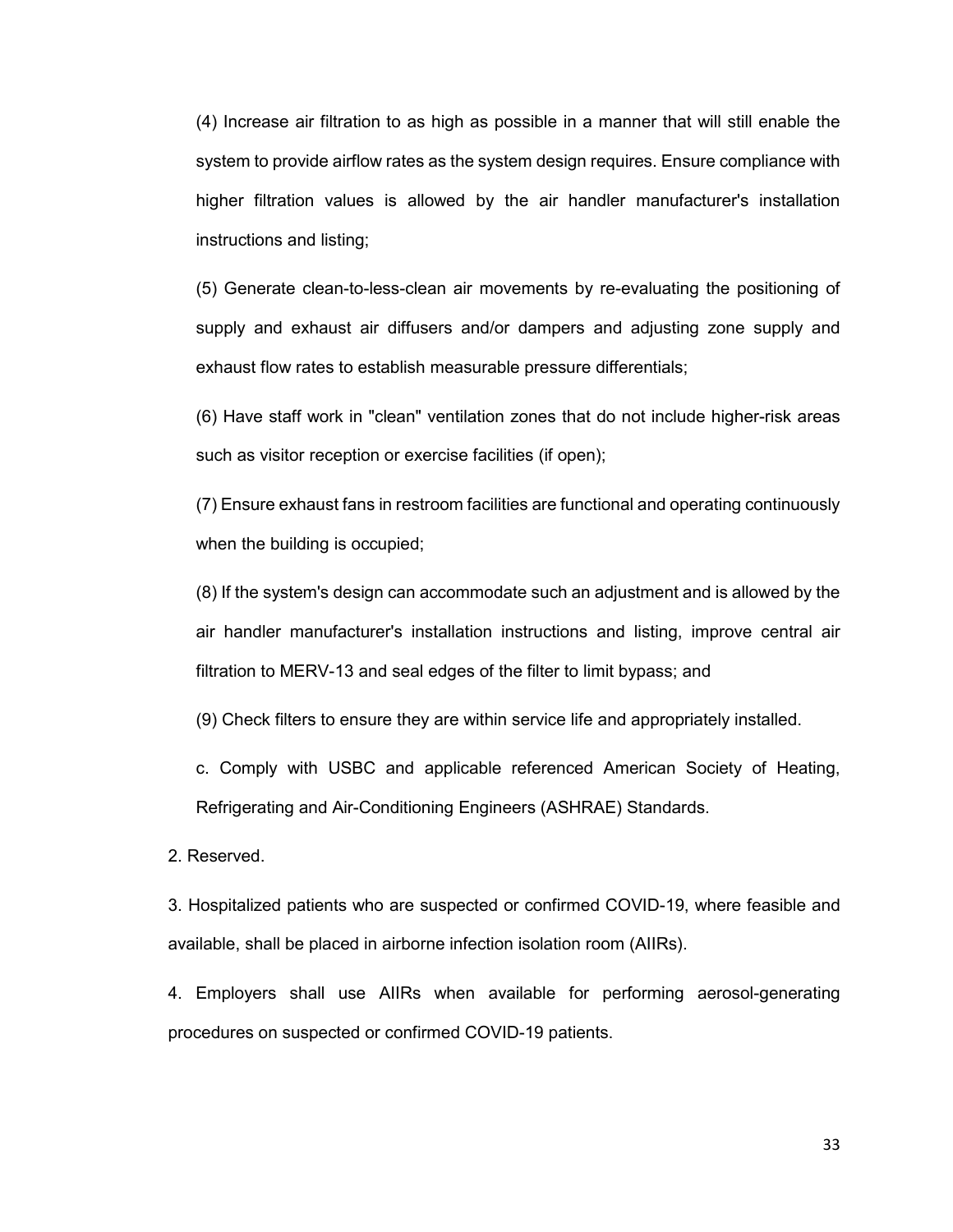5. For postmortem activities, employers shall use autopsy suites or other similar isolation facilities when performing aerosol-generating procedures on the bodies of persons suspected or confirmed COVID-19 at the time of their death.

6. Employers shall use special precautions associated with Biosafety Level 3 (BSL-3), as defined by the U.S. Department of Health and Human Services Publication No. (CDC) 21- 1112 Biosafety in Microbiological and Biomedical Laboratories" (Dec. 2009), which is hereby incorporated by reference, when handling specimens from patients or persons suspected or confirmed COVID-19. Diagnostic laboratories that conduct routine medical testing and environmental specimen testing for COVID-19 are not required to operate at BSL-3.

7. To the extent feasible, employers shall install physical barriers, (e.g., clear plastic sneeze guards, etc.), where such barriers will aid in mitigating the spread of SARS-CoV-2 virus and COVID-19 disease transmission.

C. Administrative and work practice controls.

1. Prior to the commencement of each work shift, prescreening or surveying shall be required to verify each covered employee does not have signs or symptoms of COVID-19.

2. In health care facilities, employers shall follow existing guidelines and facility standards of practice for identifying and isolating infected persons and for protecting employees.

3. Employers shall limit non-employee access to the place of employment or restrict access to only certain workplace areas to reduce the risk of exposure. An employer's compliance with occupancy limits contained in any applicable Virginia executive order or order of public health emergency will constitute compliance with the requirements of this subdivision C 3.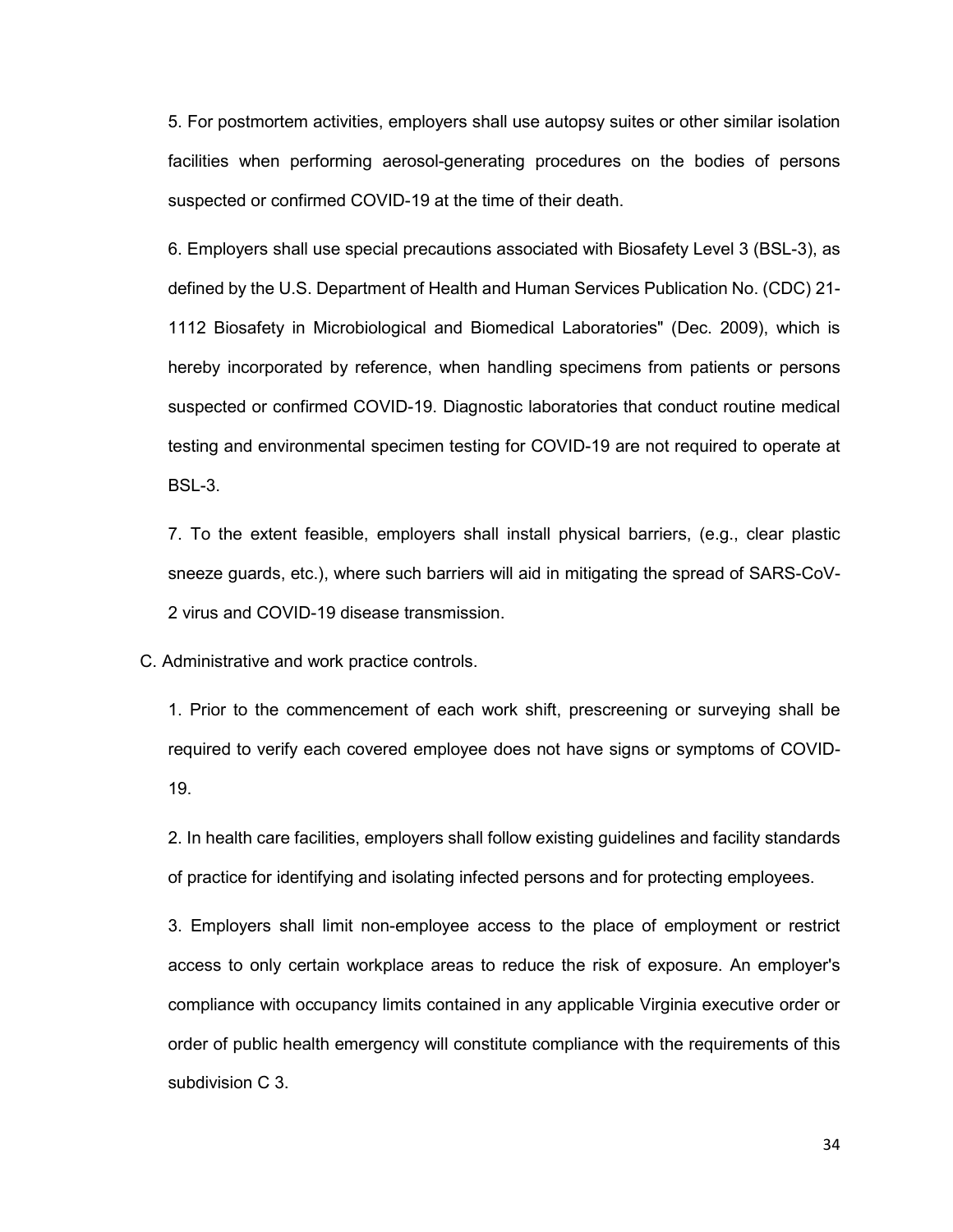4. Employers shall post signs requesting patients and family members to immediately report signs or symptoms of respiratory illness on arrival at the health care facility and use disposable face coverings.

5. Employers shall offer enhanced medical monitoring of employees during COVID-19 outbreaks.

6. To the extent feasible, an employer shall ensure that psychological and behavioral support is available to address employee stress at no cost to the employee.

7. In health care settings, employers shall provide alcohol-based hand sanitizers containing at least 60% ethanol or 70% isopropanol to employees at fixed work sites and to emergency responders and other personnel for decontamination in the field when working away from fixed work sites.

8. Employers shall provide face coverings to suspected COVID-19 non-employees to contain respiratory secretions until the non-employees are able to leave the site (i.e., for medical evaluation and care or to return home).

9. Where feasible, employers shall:

a. Implement flexible work site (e.g., telework).

b. Implement flexible work hours (e.g., staggered shifts).

c. Increase physical distancing between employees at the work site to six feet.

d. Increase physical distancing between employees and other persons to six feet.

e. Implement flexible meeting and travel options (e.g., use telephone or video conferencing instead of in person meetings;, postpone non-essential travel or events, etc.).

f. Deliver services remotely (e.g. phone, video, internet, etc.).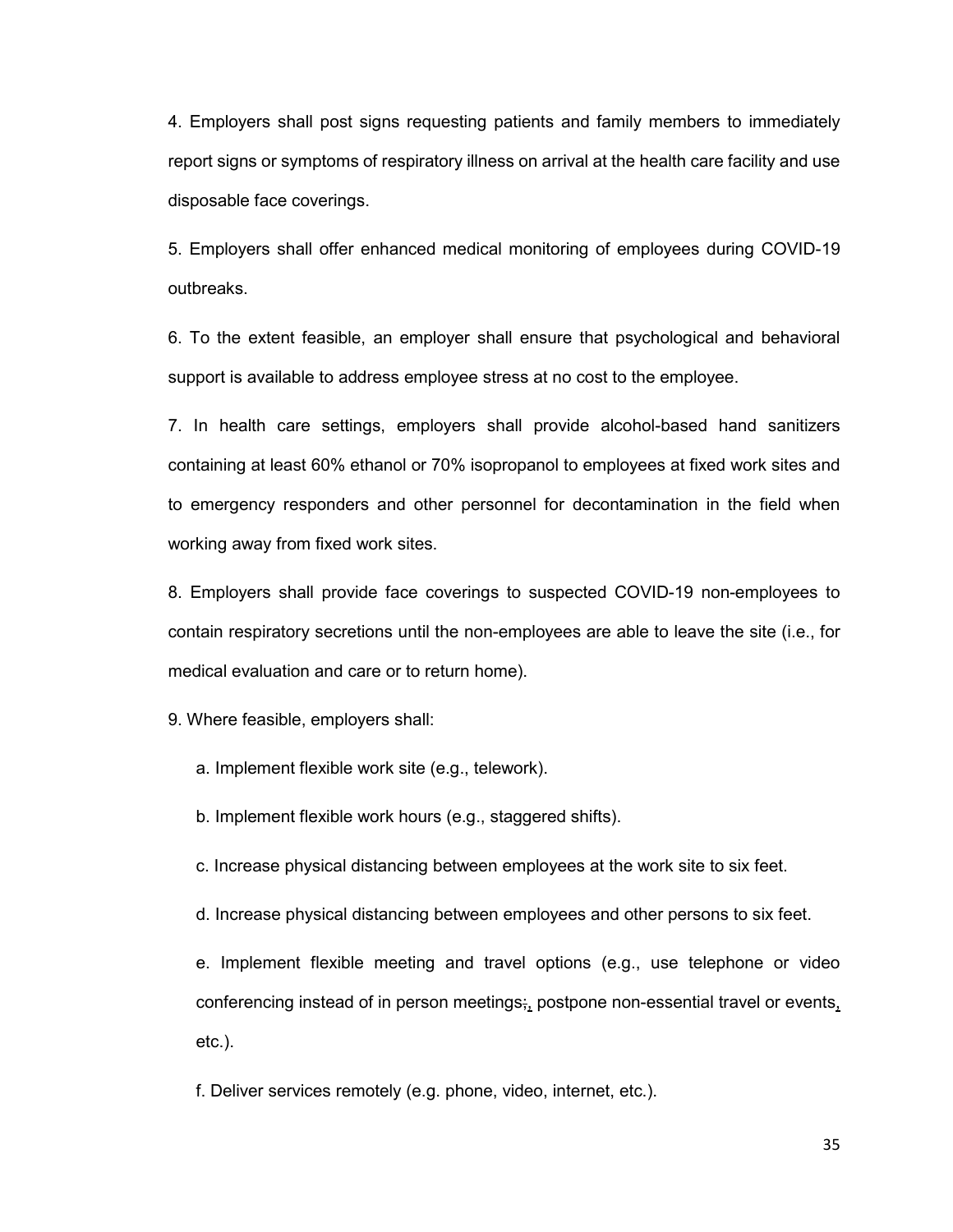g. Deliver products through curbside pick-up.

D. Personal protective equipment (PPE).

1. Unless contraindicated by a hazard assessment and equipment selection requirements in 16VAC25-90-1910.132, employees of employers covered by this section shall be provided with and wear gloves, a gown, a face shield or goggles, and a respirator when in contact with or inside six feet of suspected or confirmed COVID-19 patients or other persons. Gowns shall be the correct size to assure protection.

2. In addition, hazard assessment and equipment selection requirements may determine that respirators or other PPE are necessary in other circumstances to reduce exposure. When respirators are required, 16VAC25-90-1910.134 shall apply to all employees for that purpose.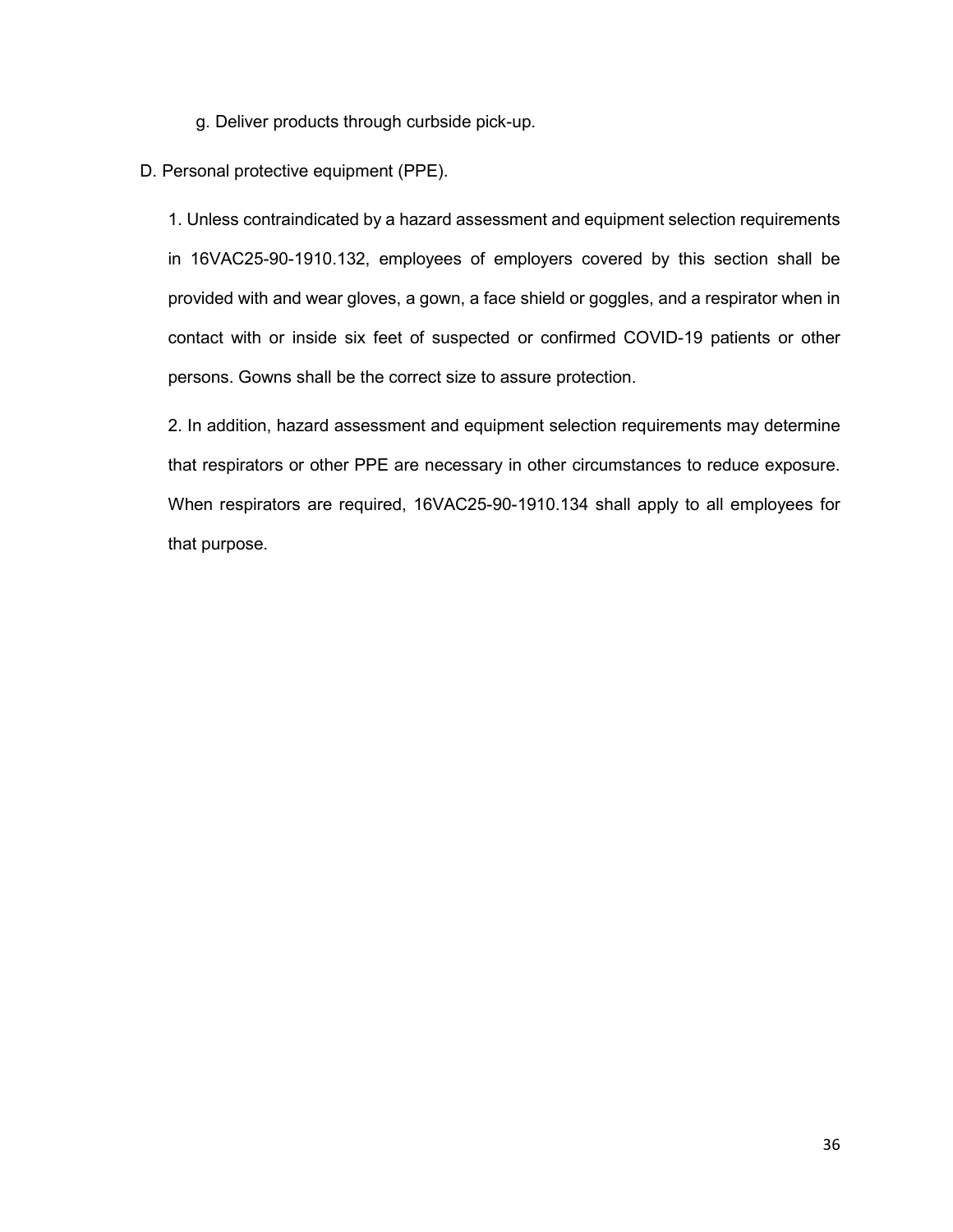#### **16VAC25-220-60. Requirements for higher-risk workplaces.**

A. The requirements in this section for employers with higher-risk workplaces with mixedvaccination status employees apply in addition to requirements contained in 16VAC25-220-40, 16VAC25-70, and 16VAC25-80.

Employers shall take the additional steps in subsections B, C, and D to mitigate the spread of COVID-19 for employees who are not fully vaccinated, employees who are fully vaccinated but work in a place of employment with substantial or high community transmission, and otherwise at-risk employees in workplaces (which include, but are not limited to, manufacturing, meat and poultry processing, high-volume retail and grocery, transit, seafood processing, correctional facilities, jails, detention centers, and juvenile detention centers) where there is heightened risk due to the following types of factors:

1. Where employees who are not fully vaccinated or otherwise at-risk employees are working close to one another, for example, on production or assembly lines. Such workers may also be near one another at other times, such as when clocking in or out, during breaks, or in locker or changing rooms.

2. Where employees who are not fully vaccinated or otherwise at-risk workers often have prolonged closeness to coworkers or potential frequent contact with members of the public who may not be fully vaccinated.

3. Where employees who are not fully vaccinated or otherwise at-risk workers work in enclosed indoor spaces with inadequate ventilation where other coworkers or members of the public are present.

4*.* Where employees who are not fully vaccinated or otherwise at-risk employees who may be exposed to the infectious virus through respiratory droplets or aerosols in the air, for example, when working next to employees who are not fully vaccinated or otherwise at-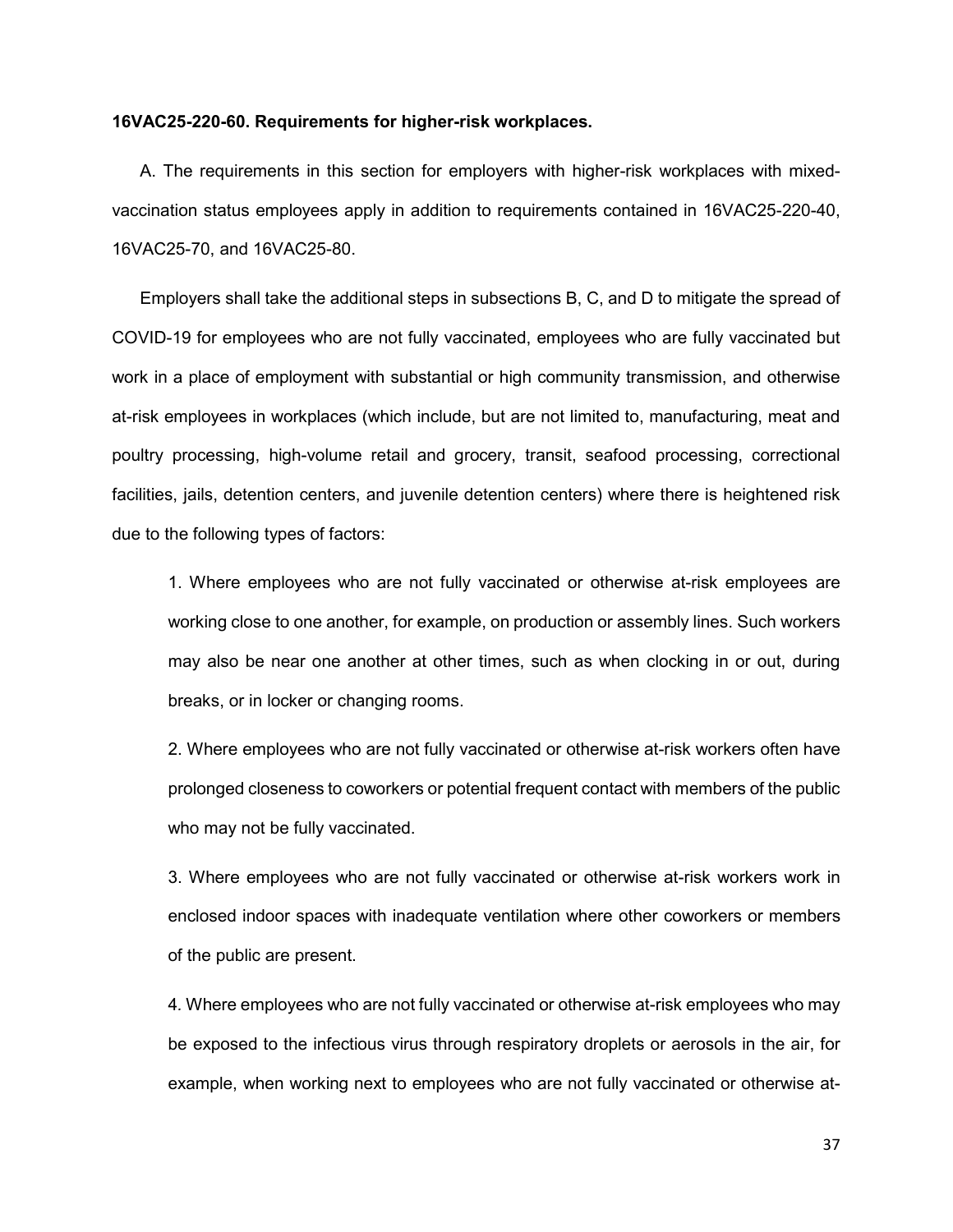risk employees in a manufacturing or factory setting who have the virus. It is also possible that exposure could occur from contact with contaminated surfaces or objects, such as tools, workstations, or break room tables. Shared spaces such as break rooms, locker rooms, and entrances or exits to the facility may contribute to their risk.

5. Other distinctive factors that may increase risk among these employees who are not fully vaccinated or otherwise at-risk employees include:

a. A common practice at some workplaces of sharing employer-provided transportation such as ride-share vans or shuttle vehicles; and

b. Communal housing or living quarters onboard vessels with other employees who are not fully vaccinated or otherwise at-risk individuals.

B. Engineering controls.

1. Employers shall ensure that air-handling systems under their control:

a. Are maintained in accordance with the manufacturer's instructions; and

b. Where feasible and within the design parameters of the system, are utilized as follows:

(1) Increase total airflow supply to occupied spaces provided that a greater hazard is not created (e.g., airflow that is increased too much may make doors harder to open or may blow doors open);

(2) In ground transportation settings, use natural ventilation to increase outdoor air dilution of inside air in a manner that will aid in mitigating the spread of SARS-CoV-2 virus and COVID-19 disease transmission to employees and when environmental conditions and transportation safety and health requirements allow;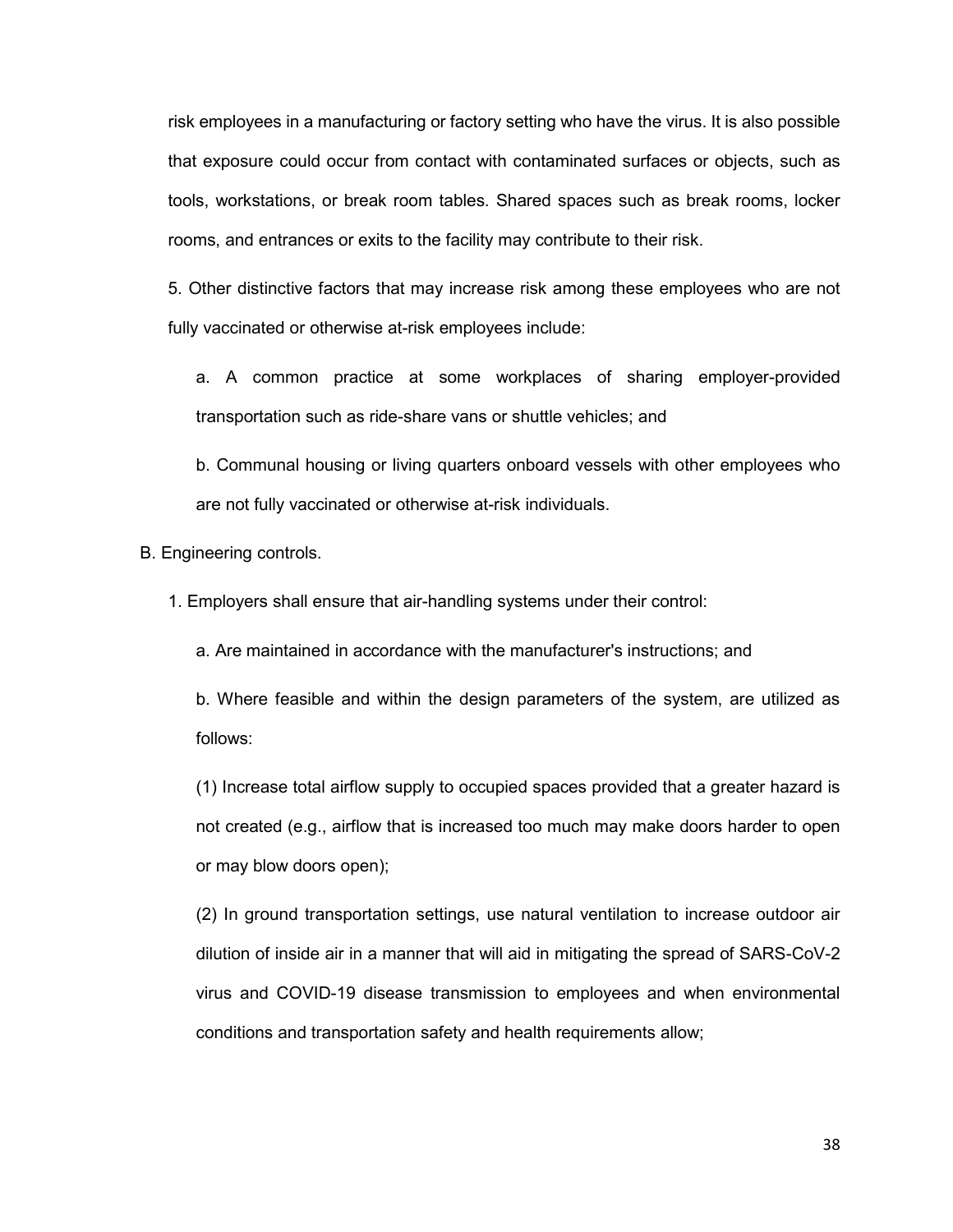(3) Inspect filter housing and racks to ensure appropriate filter fit and check for ways to minimize filter bypass;

(4) Increase air filtration to as high as possible in a manner that will still enable the system to provide airflow rates as the system design requires. Ensure compliance with higher filtration values is allowed by the air handler manufacturer's installation instructions and listing;

(5) Generate clean-to-less-clean air movements by re-evaluating the positioning of supply and exhaust air diffusers and/or dampers and adjusting zone supply and exhaust flow rates to establish measurable pressure differentials;

(6) Have staff work in "clean" ventilation zones that do not include higher-risk areas such as visitor reception or exercise facilities (if open);

(7) Ensure exhaust fans in restroom facilities are functional and operating continuously when the building is occupied;

(8) If the system's design can accommodate such an adjustment and is allowed by the air handler manufacturer's installation instructions and listing, improve central air filtration to MERV-13 and seal edges of the filter to limit bypass; and

(9) Check filters to ensure they are within service life and appropriately installed.

c. Comply with USBC and applicable referenced American Society of Heating, Refrigerating and Air-Conditioning Engineers (ASHRAE) Standards.

2. Where feasible, employers shall install physical barriers (e.g., such as clear plastic sneeze guards, etc.) for employees who are not fully vaccinated or otherwise at-risk employees*,* where such barriers will aid in mitigating the spread of SARS-CoV-2 virus transmission.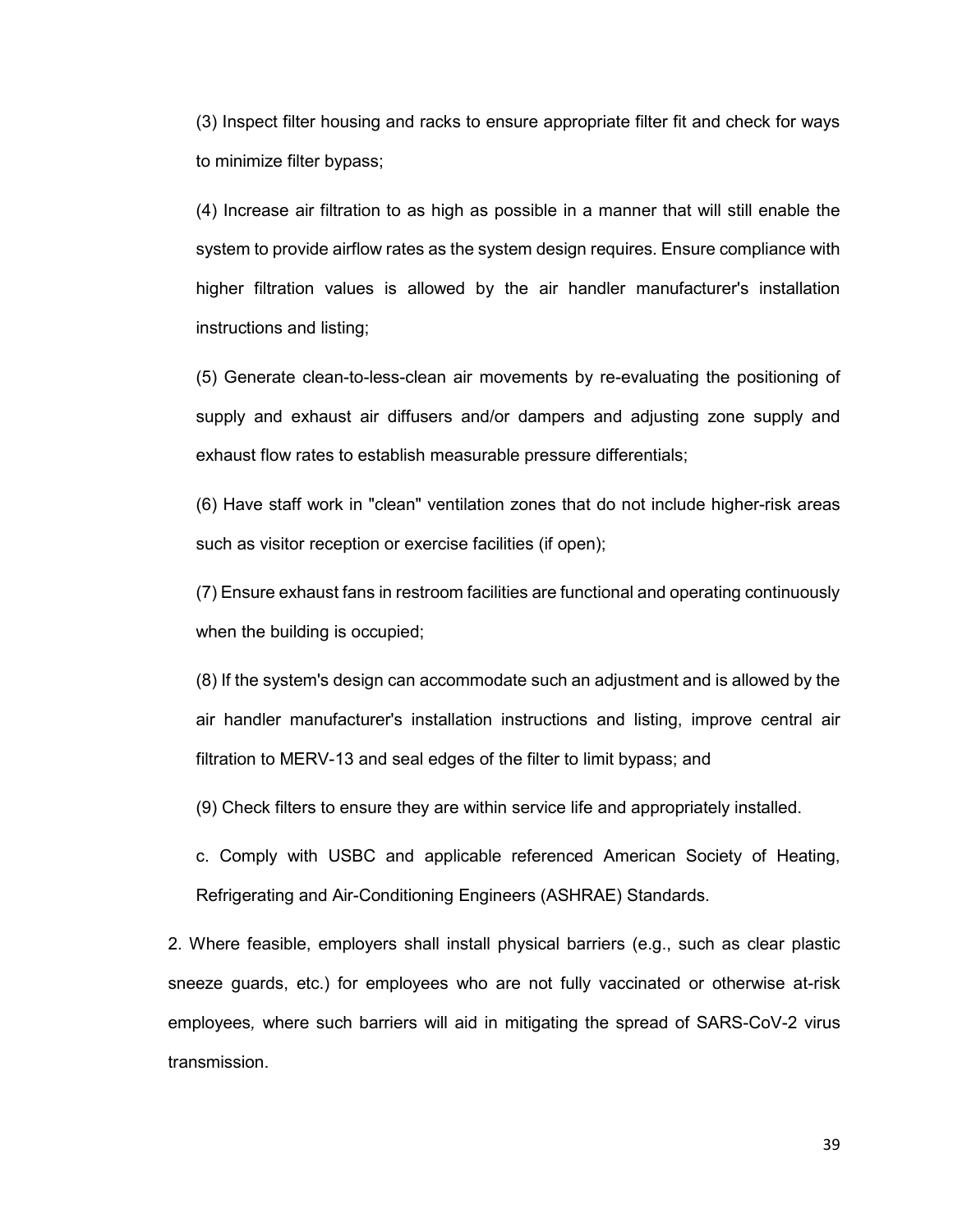3. In workplaces (or well-defined work areas) with processing or assembly lines where there are employees who are not fully vaccinated or otherwise at-risk employees, working on food processing or assembly lines can result in virus exposure because these workplaces have often been designed for a number of employees to stand next to or across from each other to maximize productivity. Employers shall ensure proper spacing of employee who are not fully vaccinated or otherwise at-risk employees (or if not possible, appropriate use of barriers).

C. Administrative and work practice controls. To the extent feasible, employers shall implement the following administrative and work practice controls in all higher-risk workplaces where there are employees who are not fully vaccinated or otherwise at-risk employees:

1. Prior to the commencement of each work shift, prescreening or surveying shall be required to verify each covered employee does not have signs or symptoms of COVID-19.

2. Provide face coverings to suspected COVID-19 non-employees to contain respiratory secretions until the non-employees are able to leave the site (i.e., for medical evaluation and care or to return home).

3. Stagger break times or provide temporary break areas and restrooms to avoid groups of employees who are not fully vaccinated or otherwise at-risk employees congregating during breaks. Employees who are not fully vaccinated or otherwise at-risk employees shall maintain at least six feet of distance from others at all times, including on breaks*.*

4. Stagger employee's arrival and departure times to avoid congregations of employees who are not fully vaccinated or otherwise at-risk in parking areas, locker rooms, and near time clocks.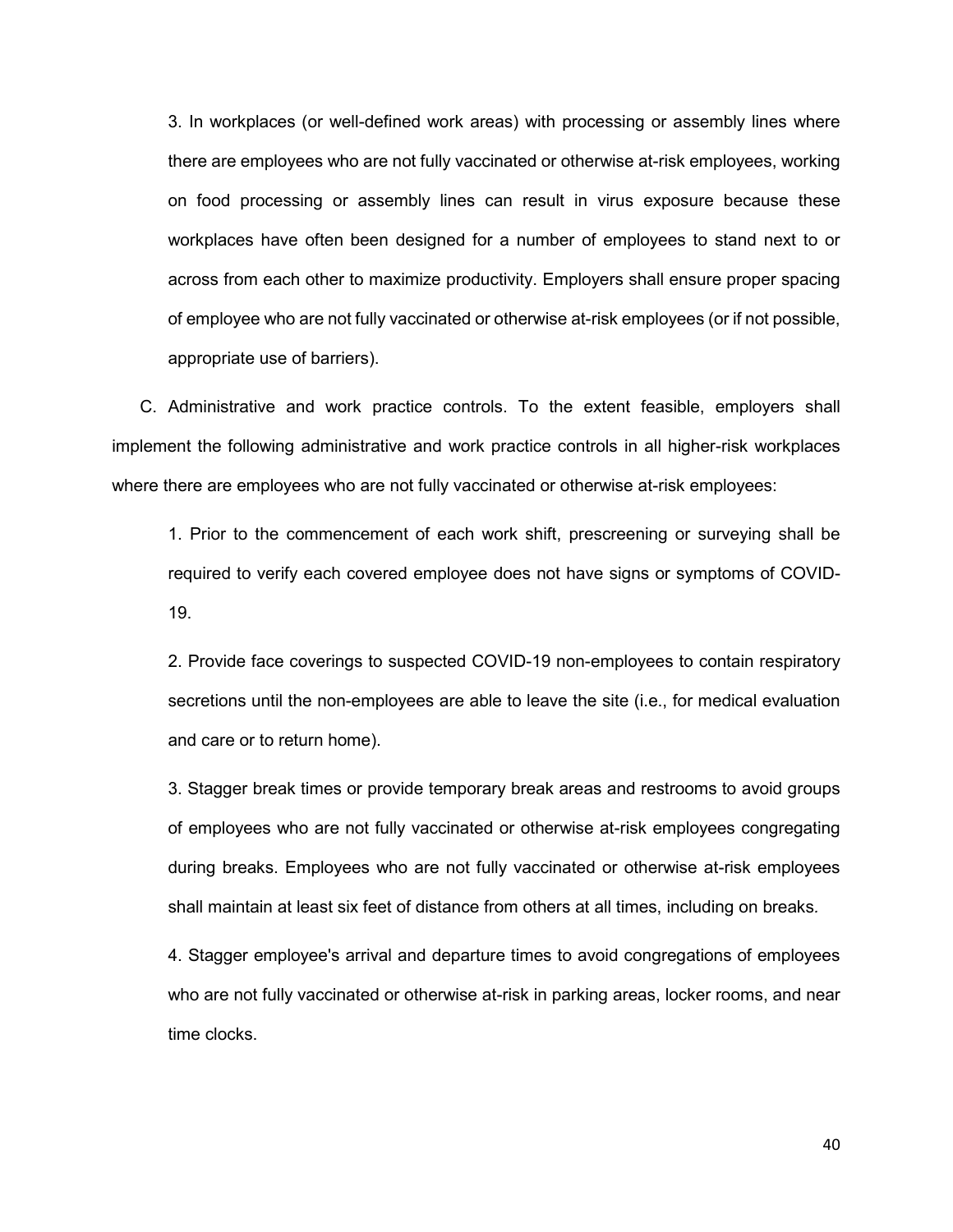5. Implement flexible work hours (e.g., staggered shifts).

6. Provide visual cues (e.g., floor markings, signs) as a reminder to maintain physical distancing.

7. In retail workplaces (or well-defined work areas within retail) where there are employees who are not fully vaccinated, fully vaccinated employees in areas of substantial or high community transmission, or otherwise at-risk employees:

a. Post signage requiring face coverings for employees who are not fully vaccinated (or unknown-status) and fully vaccinated employees in areas of substantial or high community transmission, and requesting face coverings for customers and other visitors.

b. Require physical distancing from other people who are not known to be fully vaccinated. If distancing is not possible, implement the use of barriers between work stations used by employees who are not fully vaccinated or otherwise at-risk employees and the locations customers will stand, with pass-through openings at the bottom, if possible.

c. Move the electronic payment terminal or credit card reader farther away from any employees who are not fully vaccinated or otherwise at-risk employees in order to increase the distance between customers and such employees, if possible.

d. Shift primary stocking activities of employees who are not fully vaccinated or otherwise at-risk employees to off-peak or after hours when possible to reduce contact between employees who are not fully vaccinated or otherwise at-risk employees and customers.

8. Deliver services remotely (e.g. phone, video, internet, etc.).

9. Deliver products through curbside pick-up or delivery.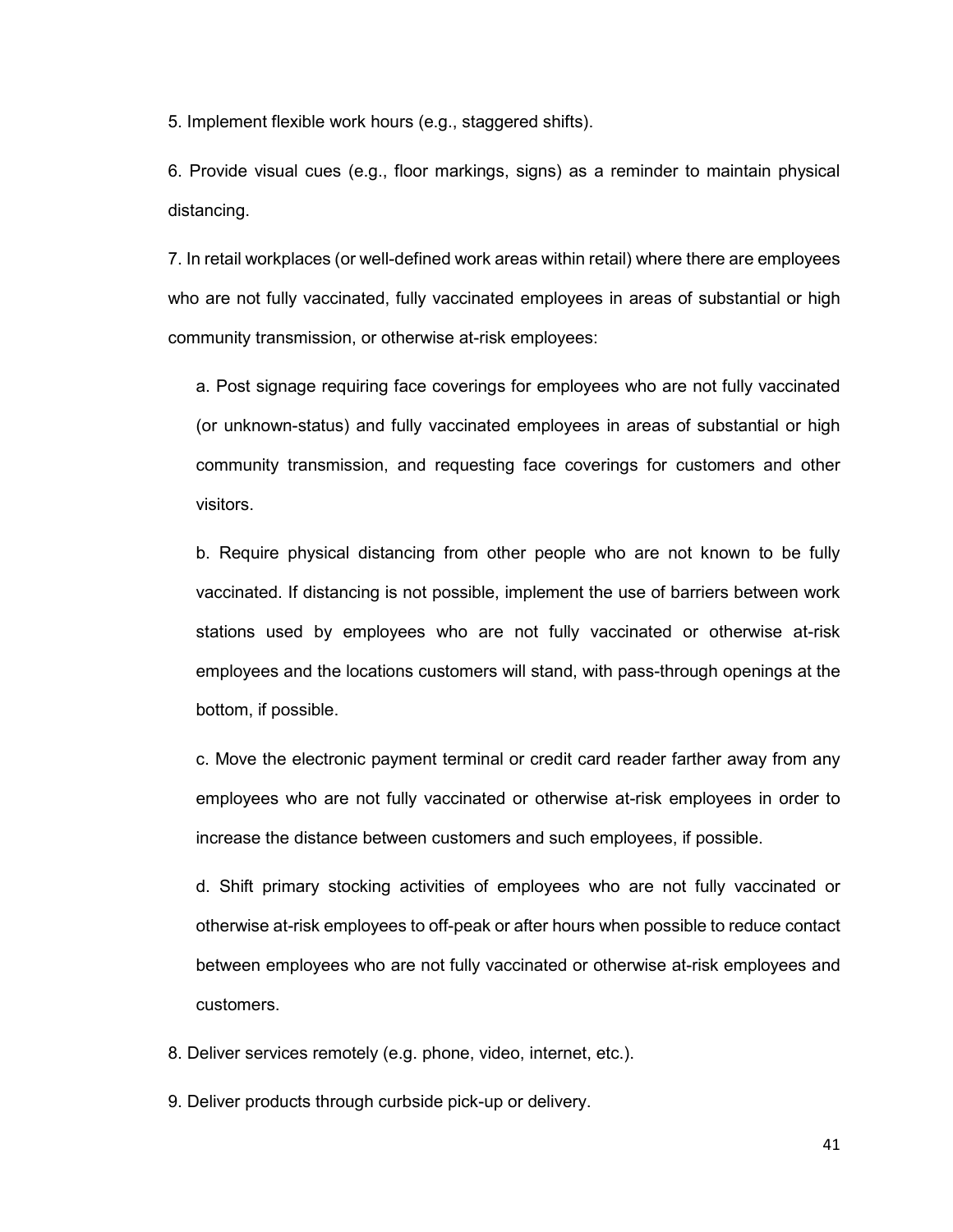D. Personal protective equipment. This subsection does not apply to fully vaccinated employees. Otherwise, employers covered by this section and not otherwise covered by the VOSH Standards for General Industry (16VAC25-90-1910.132) shall comply with the requirements of this subsection for a SARS-CoV-2 virus and COVID-19 disease related hazard assessment and personal protective equipment selection.

1. Employers shall assess the workplace to determine if SARS-CoV-2 virus or COVID-19 disease hazards or job tasks are present or are likely to be present that necessitate the use of personal protective equipment (PPE). Employers shall provide for employee and employee representative involvement in the assessment process. If such hazards or job tasks are present or likely to be present, employers shall:

a. Except as otherwise required in the chapter, select and have each affected employee use the types of PPE that will protect the affected employee from the SARS-CoV-2 virus or COVID-19 disease hazards identified in the hazard assessment;

b. Communicate selection decisions to each affected employee; and

c. Select PPE that properly fits each affected employee.

2. Employers shall verify that the required SARS-CoV-2 virus and COVID-19 disease workplace hazard assessment has been performed through a written certification that identifies the workplace evaluated; the person certifying that the evaluation has been performed; the date of the hazard assessment; and the document as a certification of hazard assessment.

3. Unless specifically addressed by an industry specific standard applicable to the employer and providing for PPE protections to employees from the SARS-Co-V-2 virus or COVID-19 disease (e.g., 16VAC25-175-1926, 16VAC25-190-1928, 16VAC25-100-1915, 16VAC25-120-1917, or 16VAC25-130-1918), the requirements of 16VAC25-90-1910.132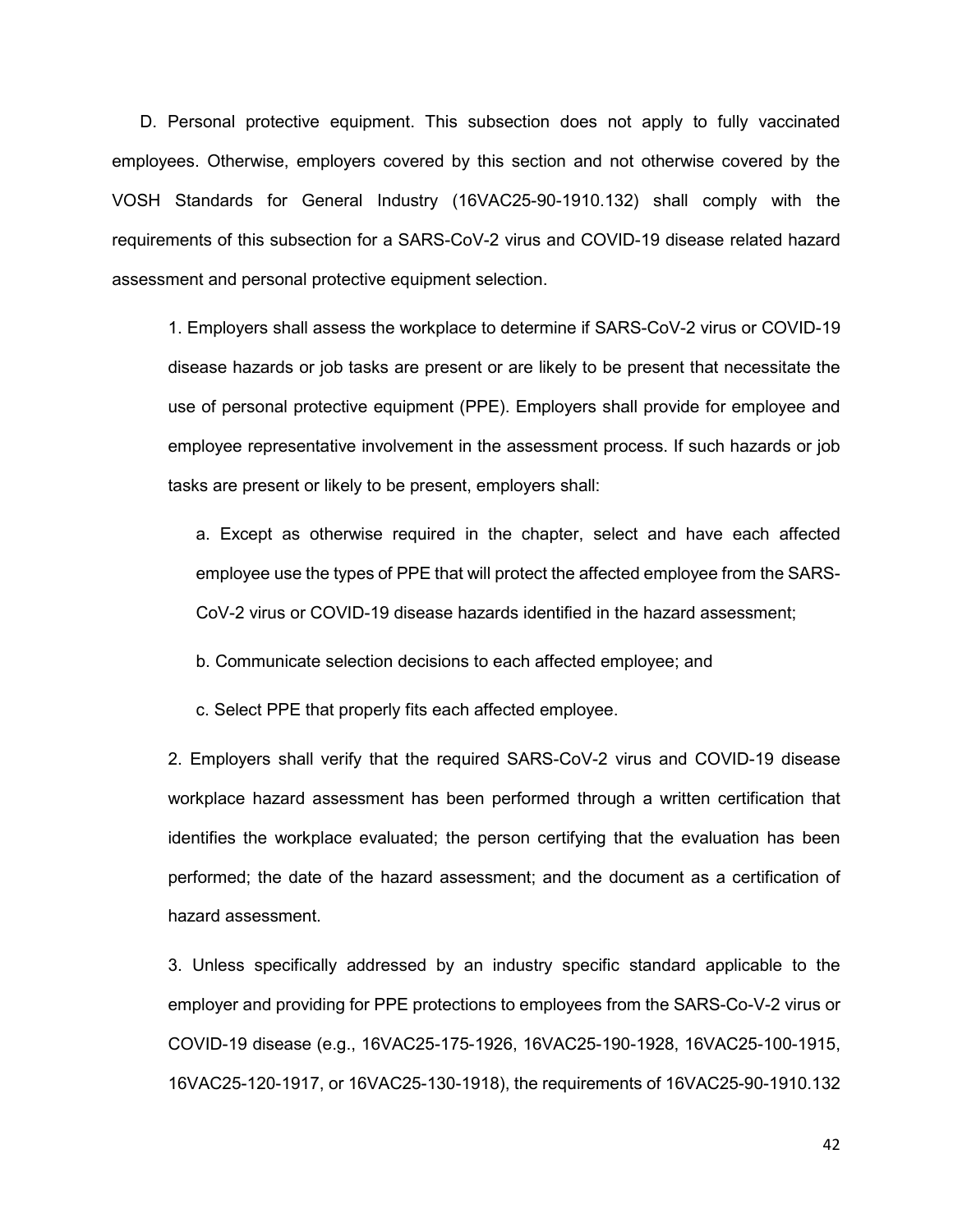(General requirements) and 16VAC25-90-1910.134 (Respiratory protection) shall apply to all employers for that purpose.

4. PPE ensembles for employees will vary by work task, the results of the employer's hazard assessment, and the types of exposures employees have on the job.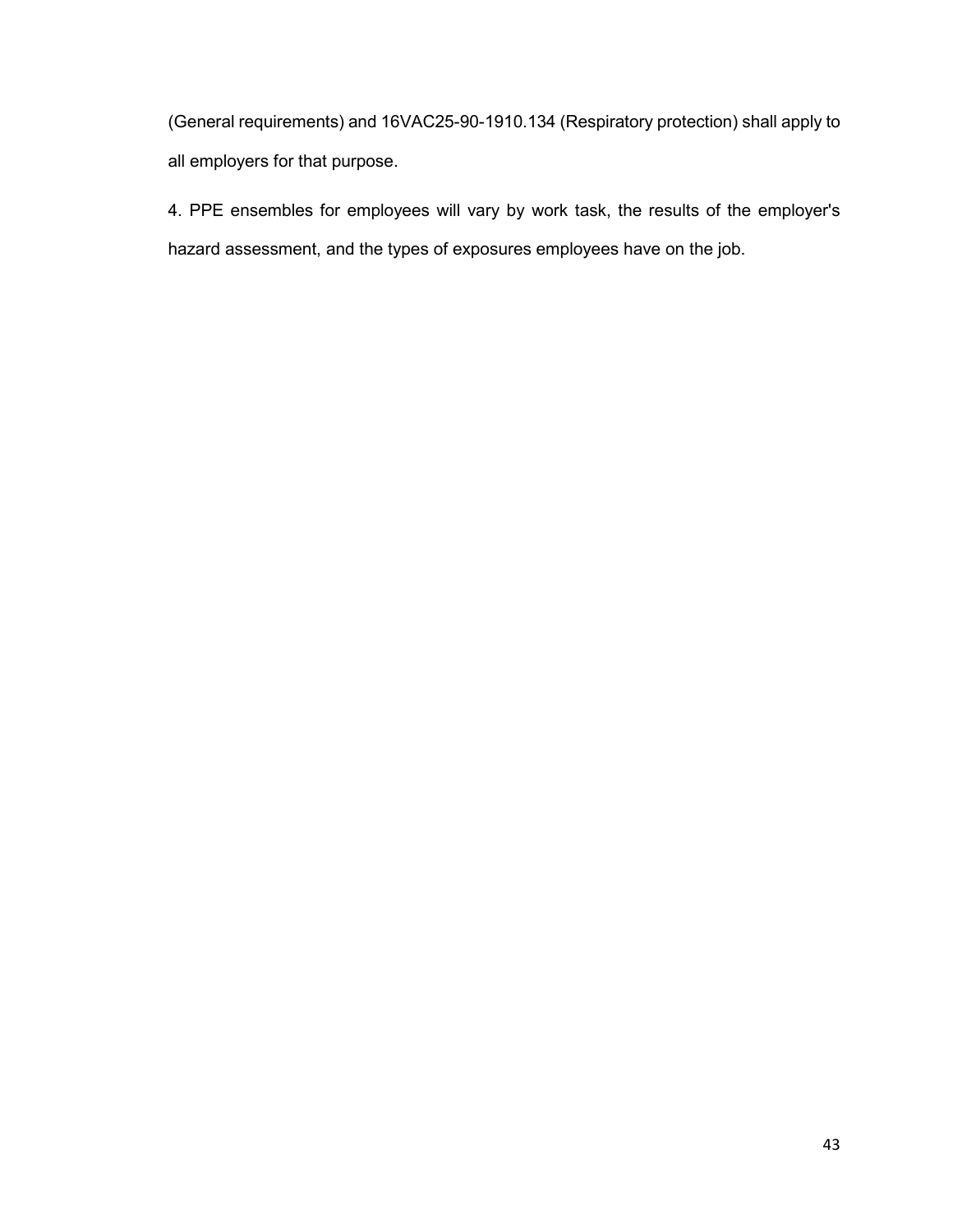#### **16VAC25-220-70. Infectious disease preparedness and response plan.**

A. The following employers shall develop and implement a written Infectious Disease Preparedness and Response Plan:

1. Employers covered by 16VAC25-220-50; and

2. Employers covered by 16VAC25-220-60 with 11 or more employees. In counting the number of employees, the employer may exclude fully vaccinated employees.

B. The plan and training requirements tied to the plan shall apply to those employees:

1. Covered by 16VAC25-220-50; and

2. Covered by 16VAC25-220-60, unless such employees are fully vaccinated.

C. Employers shall designate a person to be responsible for implementing their plan. The plan shall:

1. Identify the name or title of the person responsible for administering the plan. This person shall be knowledgeable in infection control principles and practices as the principles and practices apply to the facility, service, or operation.

2. Provide for employee involvement in development and implementation of the plan.

3. Consider and address the level of SARS-CoV-2 virus and COVID-19 disease risk associated with various places of employment, the hazards employees are exposed to at those sites, and job tasks employees perform at those sites. Such considerations shall include:

a. Where, how, and to what sources of the SARS-CoV-2 virus or COVID-19 disease might employees be exposed at work, including:

(1) The general public, customers, other employees, patients, and other persons;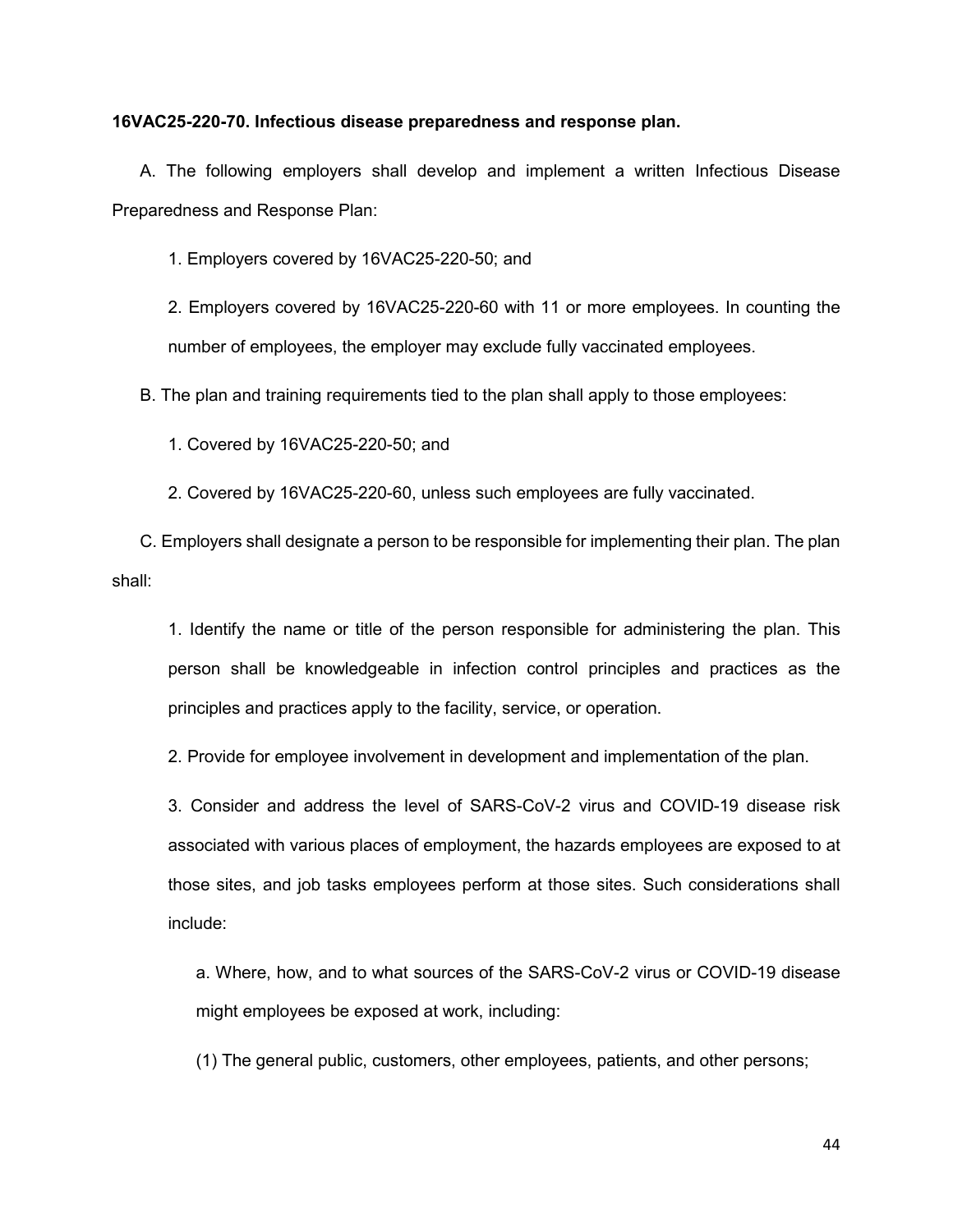(2) Persons suspected or confirmed COVID-19 or those at particularly high risk of COVID-19 infection (e.g., local, state, national, and international travelers who have visited locations with ongoing COVID-19 community transmission and health care employees who have had unprotected exposures to suspected or confirmed COVID-19 persons;

(3) Situations where employees work more than one job with different employers and encounter hazards or engage in job tasks that involve potential exposure to sources of the SARS-CoV-2 virus or COVID-19 disease; and

(4) Situations where employees work during higher risk activities involving potentially large numbers of people or enclosed work areas such as at large social gatherings, weddings, funerals, parties, restaurants, bars, hotels, sporting events, concerts, parades, movie theaters, rest stops, airports, bus stations, train stations, cruise ships, river boats, airplanes, etc.

b. To the extent permitted by law, including HIPAA, employees' individual risk factors for severe disease. For example, people of any age with one or more of the following conditions are at increased risk of severe illness from COVID-19: chronic kidney disease; COPD (chronic obstructive pulmonary disease); immunocompromised state (weakened immune system) from solid organ transplant; obesity (body mass index or BMI of 30 or higher); serious heart conditions, such as heart failure, coronary artery disease, or cardiomyopathies; sickle cell disease; or type 2 diabetes mellitus. Also, for example, people with one or more of the following conditions might be at an increased risk for severe illness from COVID-19: asthma (moderate-to-severe); cerebrovascular disease (affects blood vessels and blood supply to the brain); cystic fibrosis; hypertension or high blood pressure; immunocompromised state (weakened immune system) from blood or bone marrow transplant, immune deficiencies, HIV, use of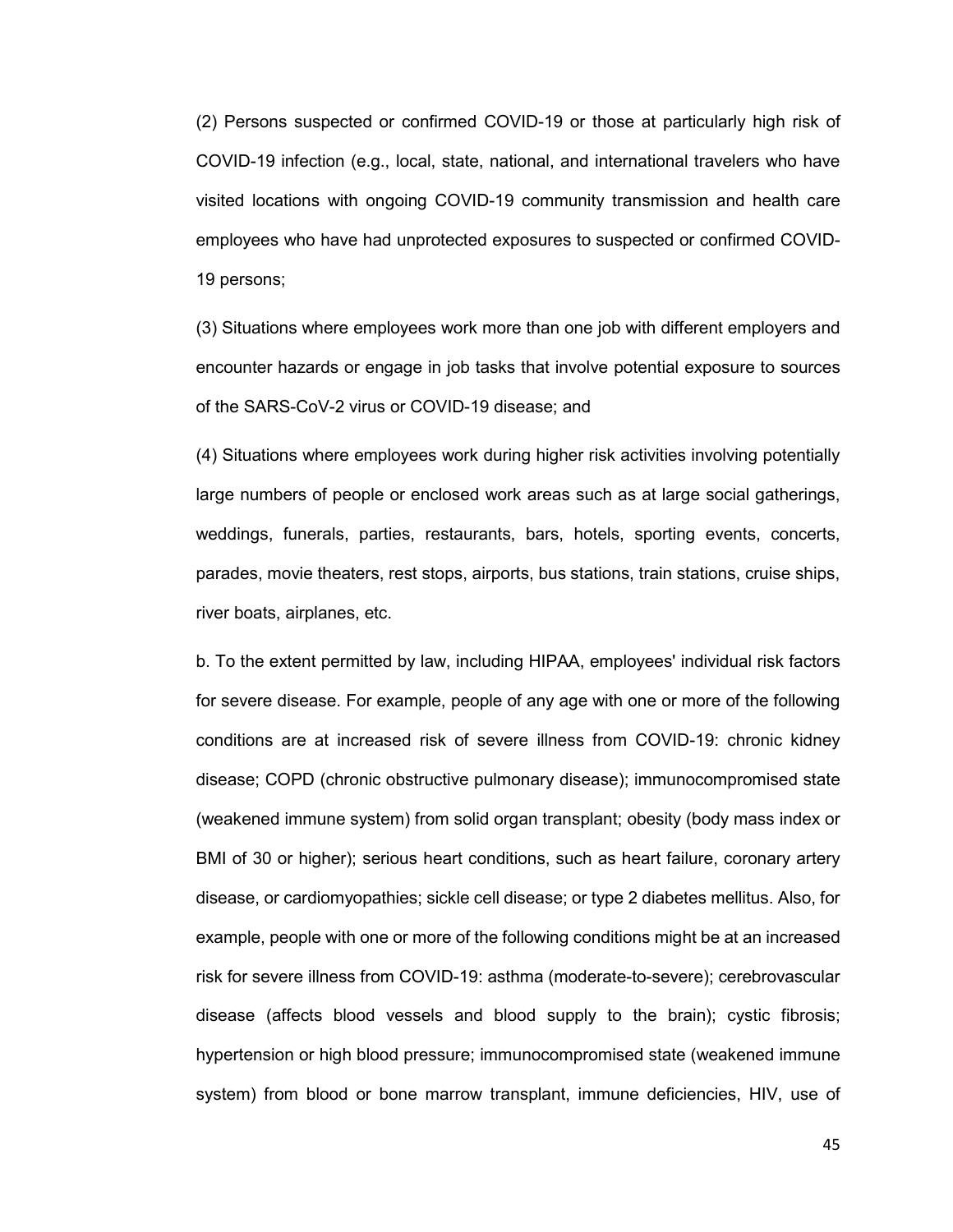corticosteroids, or use of other immune weakening medicines; neurologic conditions, such as dementia; liver disease; pregnancy; pulmonary fibrosis (having damaged or scarred lung tissues); smoking; thalassemia (a type of blood disorder); type 1 diabetes mellitus; etc. The risk for severe illness from COVID-19 also increases with age.

c. Engineering, administrative, work practice, and personal protective equipment controls necessary to address those risks.

4. Consider and address contingency plans for situations that may arise as a result of outbreaks that impact employee safety and health, such as:

a. Increased rates of employee absenteeism (an understaffed business can be at greater risk for accidents);

b. The need for physical distancing, staggered work shifts, downsizing operations, delivering services remotely, and other exposure-reducing workplace control measures such as elimination and substitution, engineering controls, administrative and work practice controls, and personal protective equipment (e.g., respirators, surgical masks, etc.);

c. Options for conducting essential operations in a safe and healthy manner with a reduced workforce; and

d. Interrupted supply chains or delayed deliveries of safety and health related products and services essential to business operations.

5. Identify infection prevention measures to be implemented:

a. Promote frequent and thorough hand washing, including by providing employees, customers, visitors, the general public, and other persons to the place of employment with a place to wash their hands. If soap and running water are not immediately available, provide hand sanitizers.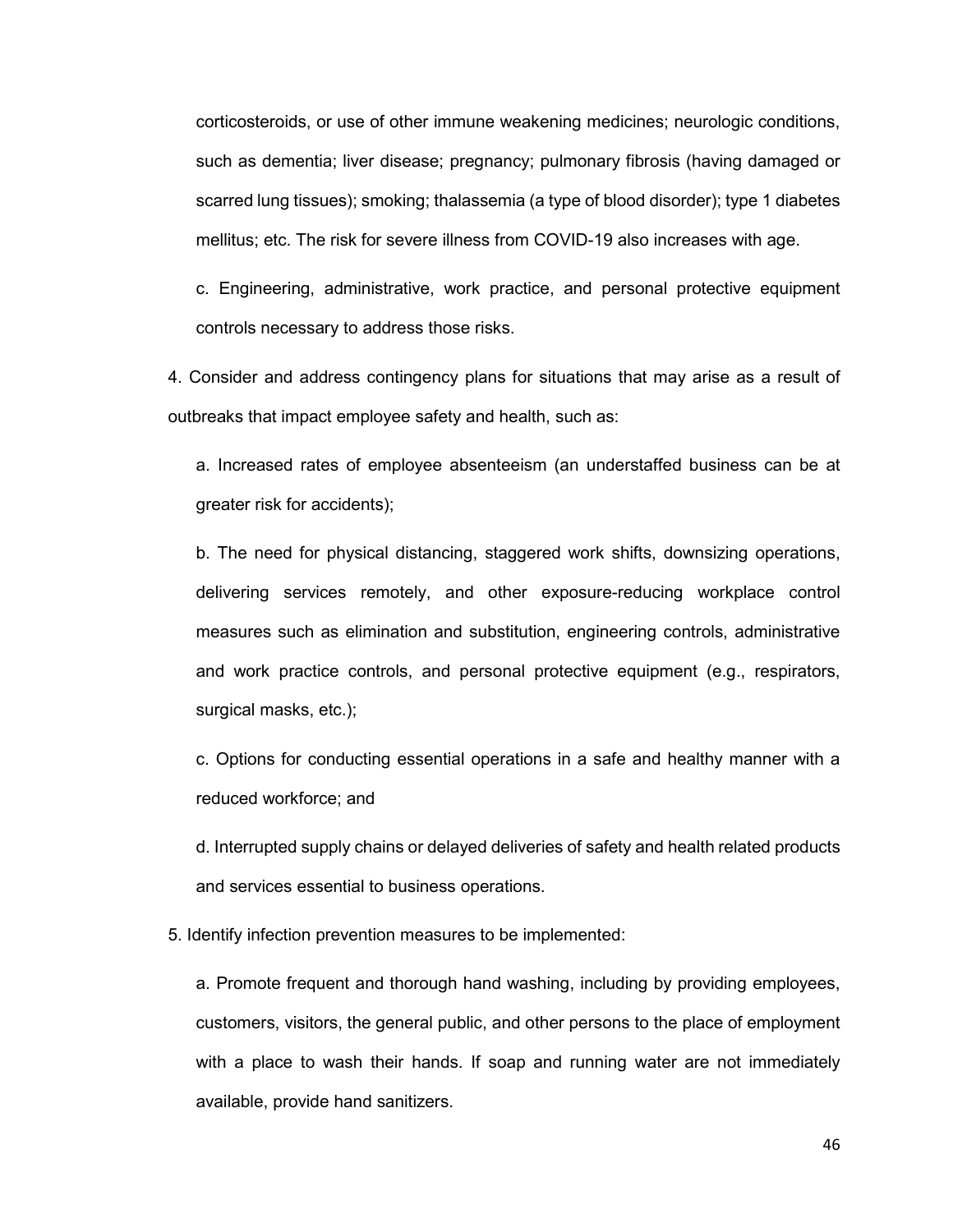b. Maintain regular housekeeping practices, including routine cleaning and disinfecting of surfaces, equipment, and other elements of the work environment.

c. Establish policies and procedures for managing and educating visitors about the infection prevention procedures at the place of employment.

6. Provide for the prompt identification and isolation of suspected or confirmed COVID-19 employees away from work, including procedures for employees to report when they are experiencing signs or symptoms of COVID-19.

7. Address infectious disease preparedness and response with outside businesses, including, but not limited to, subcontractors who enter the place of employment, businesses that provide contract or temporary employees to the employer, and other persons accessing the place of employment to comply with the requirements of this chapter and the employer's plan.

8. Identify the mandatory and non-mandatory recommendations in any CDC guidelines or Commonwealth of Virginia guidance documents the employer is complying with, if any, in lieu of a provision of this chapter, as provided for in 16VAC25-220-10 E.

#### **16VAC25-220-80. Training.**

A. The following employers shall provide training on the hazards and characteristics of the SARS-CoV-2 virus and COVID-19 disease to employees working at the place of employment:

1. Employers covered by 16VAC25-220-50; and

2. Employers covered by 16VAC25-220-60.

Employers may provide fully vaccinated employees with written information meeting the requirements of subsection F of this section in lieu of training. Where applicable, the training program shall enable each employee to recognize the hazards of the SARS-CoV-2 virus and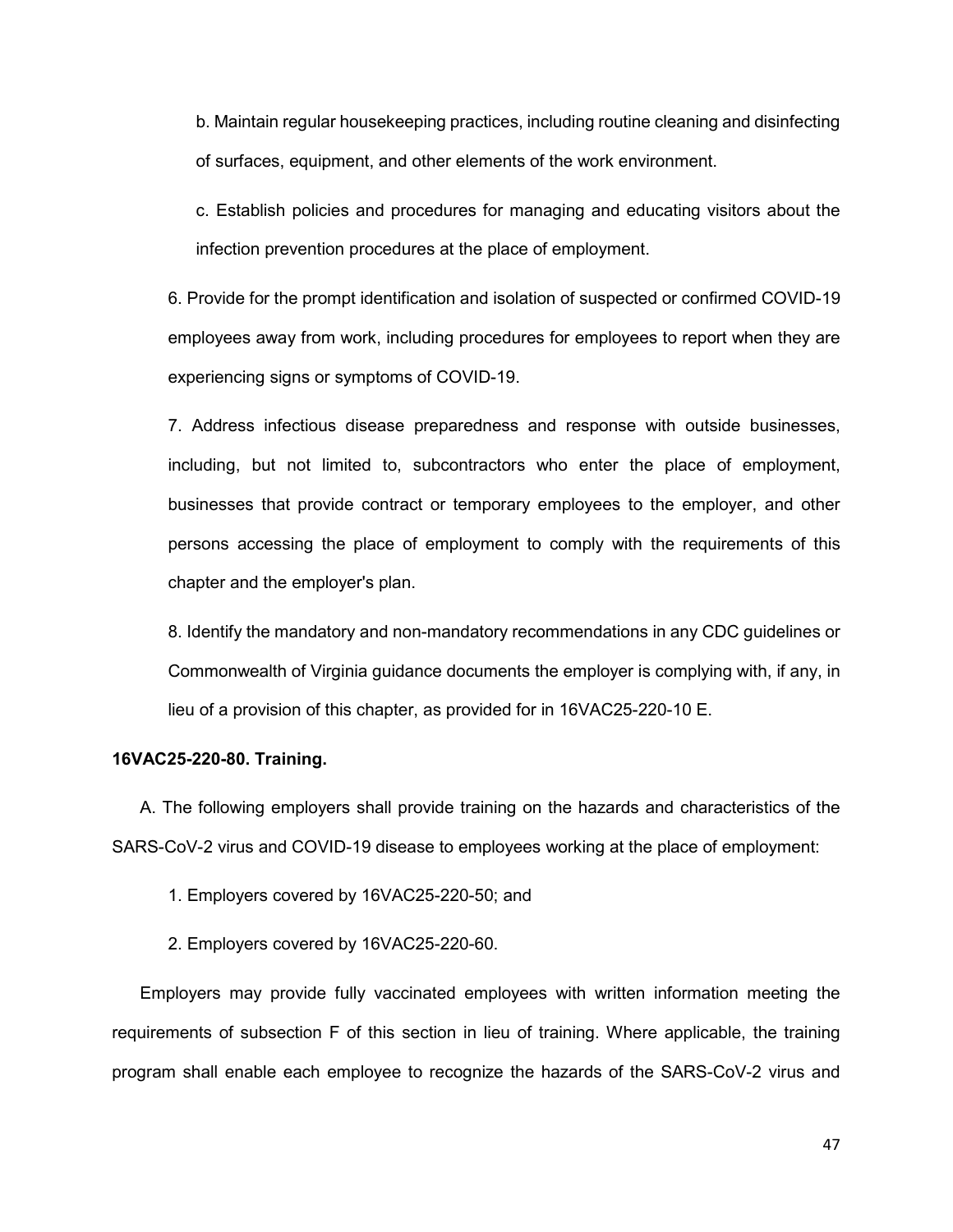signs and symptoms of COVID-19 disease and shall train each employee in the procedures to be followed in order to minimize these hazards.

B. The training required under subsection A of this section shall include:

1. The requirements of this chapter;

2. The mandatory and non-mandatory provisions in any applicable CDC guidelines or Commonwealth of Virginia guidance documents the employer is complying with, if any, in lieu of a provision of this chapter as provided for in 16VAC25-220-10 E;

3. The characteristics and methods of transmission of the SARS-CoV-2 virus;

4. The signs and symptoms of COVID-19 disease;

5. Risk factors for severe COVID-19 illness including underlying health conditions and advancing age;

6. Awareness of the ability of persons pre-symptomatically and asymptomatically infected with SARS-CoV-2 to transmit the SARS-CoV-2 virus;

7. Safe and healthy work practices, including, but not limited to, physical distancing, the wearing of face coverings, disinfection procedures, disinfecting frequency, ventilation, noncontact methods of greeting, etc.;

8. Personal protective equipment (PPE):

- a. When PPE is required;
- b. What PPE is required;
- c. How to properly don, doff, adjust, and wear PPE;
- d. The limitations of PPE;
- e. The proper care, maintenance, useful life, and disposal of PPE;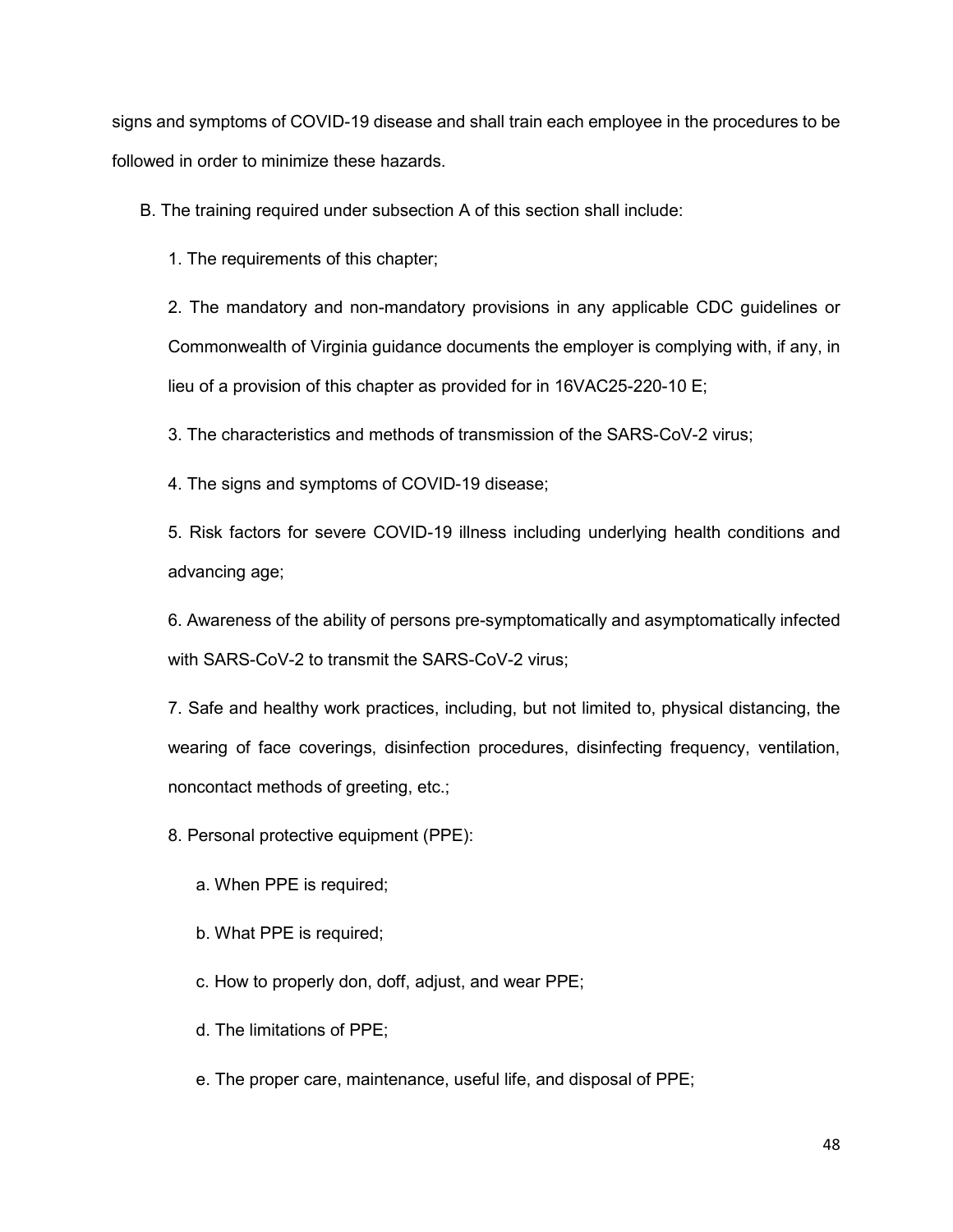f. Strategies to extend PPE usage during periods when supplies are not available and no other options are available for protection, as long as the extended use of the PPE does not pose any increased risk of exposure. The training to extend PPE usage shall include the conditions of extended PPE use, inspection criteria of the PPE to determine whether it can or cannot be used for an extended period, and safe storage requirements for PPE used for an extended period; and

g. Heat-related illness prevention including the signs and symptoms of heat-related illness associated with the use of COVID-19 PPE and face coverings;

9. The anti-discrimination provisions in 16VAC25-220-90; and

10. The employer's Infectious Disease Preparedness and Response Plan, where applicable.

C. Employers covered by 16VAC25-220-50 shall verify compliance with 16VAC25-220-80 A by preparing a written certification record for employees trained in accordance with this section.

1. The written certification record shall contain:

a. The name or other unique identifier of the employee trained;

b. The trained employee's physical or electronic signature;

c. The date of the training; and

d. The name of the person who conducted the training, or for computer-based training, the name of the person or entity that prepared the training materials.

2. A physical or electronic signature is not necessary if other documentation of training completion can be provided (e.g., electronic certification through a training system, security precautions that enable the employer to demonstrate that training was accessed by passwords and usernames unique to each employee, etc.).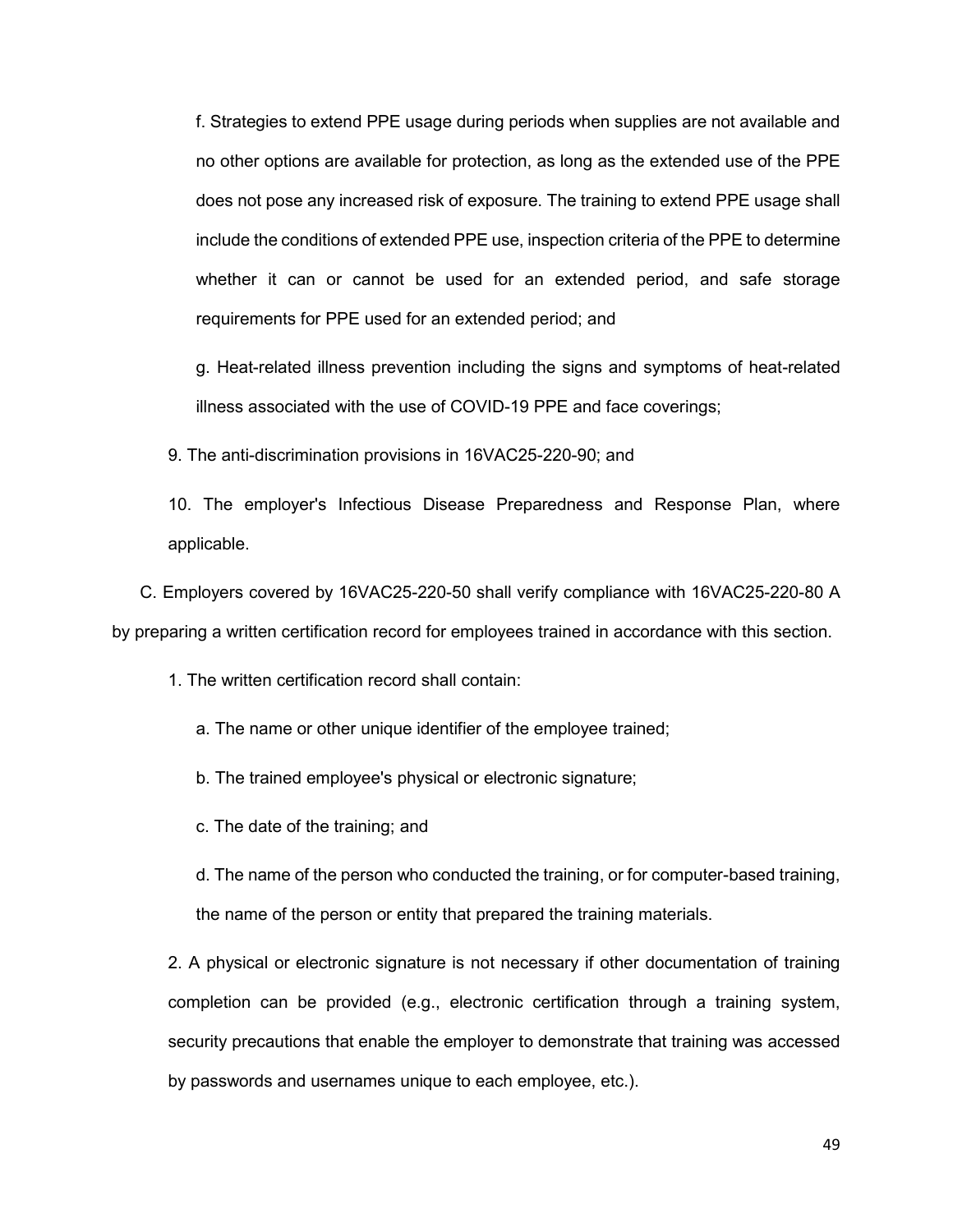3. If an employer relies on training conducted by another employer, the certification record shall indicate the date the employer determined the prior training was adequate rather than the date of actual training.

4. The latest training or retraining certification shall be maintained.

D. When an employer has reason to believe that any affected employee who has already been trained does not have the understanding and skill required by subsection A of this section, the employer shall retrain each such employee. Circumstances where retraining is required include, but are not limited to, situations where:

1. Changes in the workplace, SARS-CoV-2 virus or COVID-19 disease hazards exposed to, or job tasks performed render previous training obsolete;

2. Changes are made to the employer's Infectious Disease Preparedness and Response Plan; or

3. Inadequacies in an affected employee's knowledge or use of workplace control measures indicate that the employee has not retained the requisite understanding or skill.

E. Employers not covered by 16VAC25-220-50 or 16VAC25-220-60 shall provide written or oral information to employees exposed to such hazards or engaged in such job tasks on the hazards and characteristics of the SARS-Co-V-2 virus, the signs and symptoms of COVID-19, and measures to minimize exposure. The Department of Labor and Industry shall develop an information sheet containing information on the items listed in subsection F of this section, which an employer may utilize to comply with this subsection.

F. The information required under subsection E of this section shall include at a minimum:

1. The requirements of this chapter;

2. The characteristics and methods of transmission of the SARS-CoV-2 virus;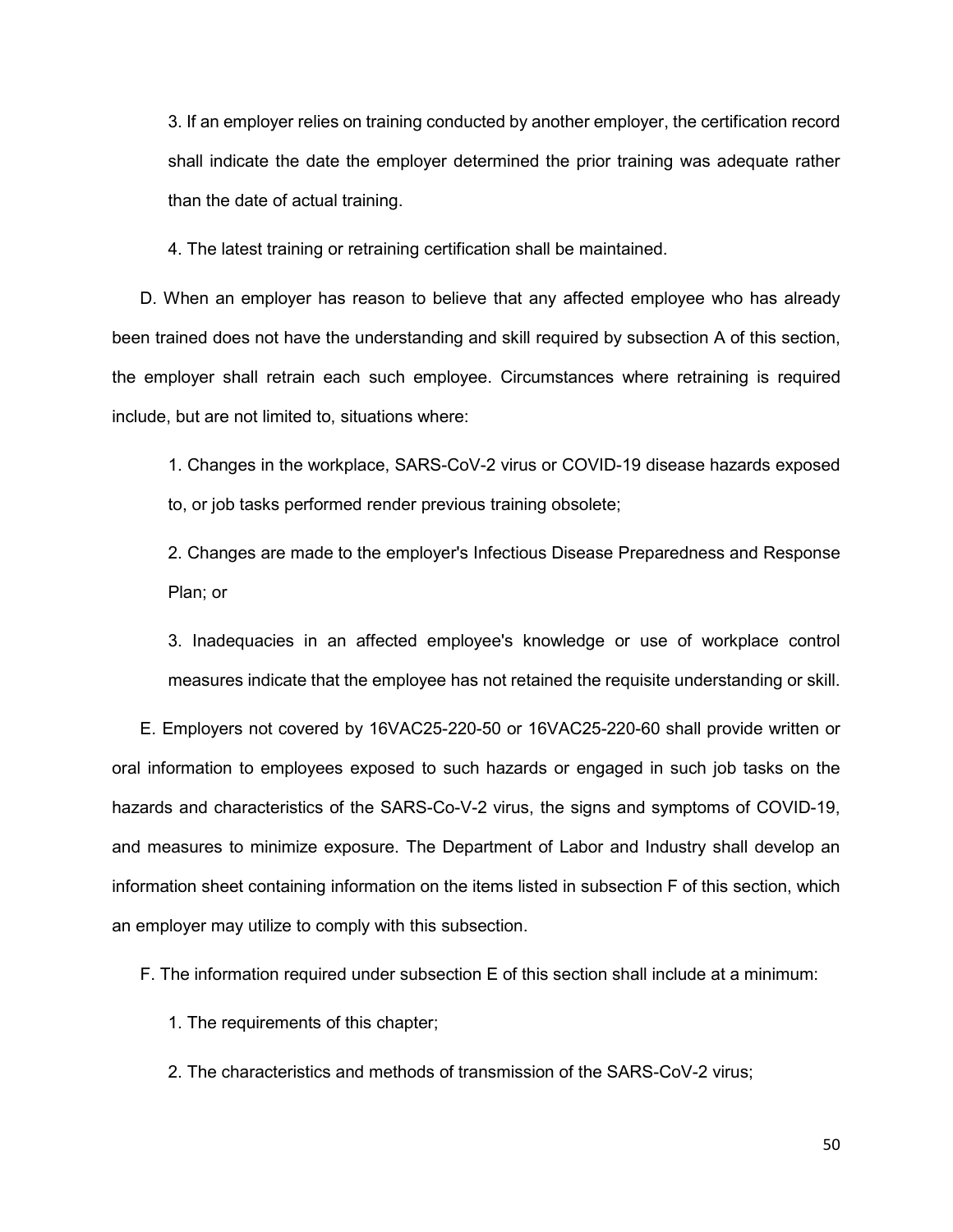3. The signs and symptoms of COVID-19 disease;

4. The ability of persons pre-symptomatically and asymptomatically infected with SARS-CoV-2 to transmit the SARS-CoV-2 virus;

5. Safe and healthy work practices and control measures, including, but not limited to, physical distancing, the benefits of wearing face coverings, sanitation and disinfection practices; and

6. The anti-discrimination provisions in 16VAC25-220-90.